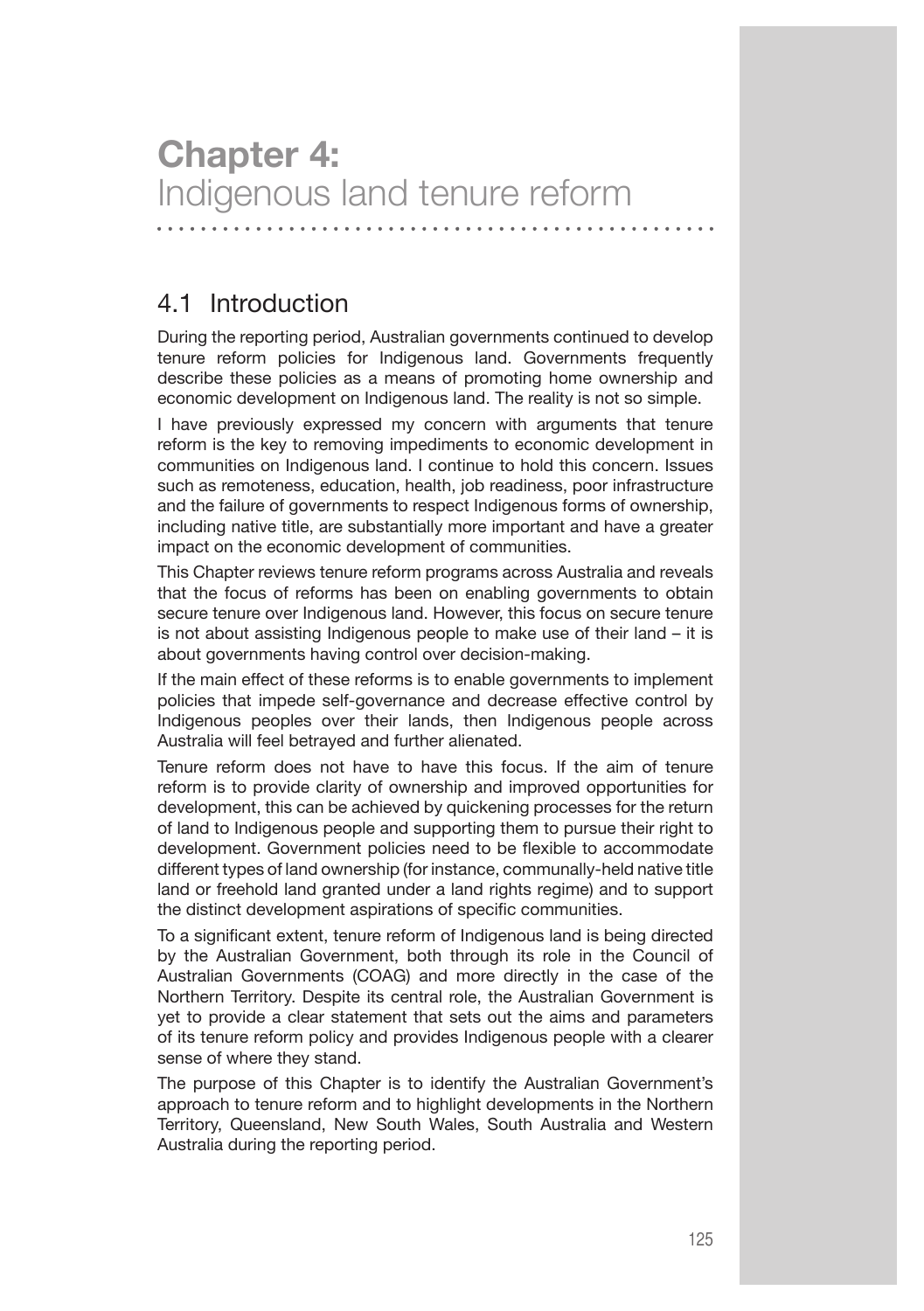In this Chapter, I first seek to provide a clearer picture of what the Indigenous land reform policies of the Australian Government look like. I provide a number of extracts from government statements and documents and follow this with a discussion of what these mean.

Next, I describe the related policy of delivering services through priority locations. This is an important development for Indigenous communities.

The Chapter then reviews developments in relation to tenure reform in the Northern Territory, and includes an updated discussion of the Northern Territory Emergency Response and of township leasing.

I then focus on tenure reform developments in other states that are participating in the COAG process – Queensland, New South Wales, South Australia and Western Australia.

Finally, I consider the principles that should be followed in implementing any reforms to Indigenous land tenure in Australia.

# 4.2 Identifying a national Indigenous land reform policy

The Australian Government is yet to publish a comprehensive statement of its tenure reform policy. And yet, tenure reform is being rolled out in many places across Australia.

In this section, I piece together extracts of statements to provide a picture of what the Australian Government's tenure reform policy entails. I also review developments at the COAG level. Finally, I evaluate the features of the Government's policy.

# **(a) The Australian Government's policy**

In 2006, the former Australian Government introduced 'township leasing' through a new s 19A in the *Aboriginal Land Rights (Northern Territory) Act 1976* (Cth) (ALRA).

Under a s 19A lease, also known as a 'whole of township lease', all of the land in and around a community on Aboriginal land is leased to a government entity for an extended period. The government entity can then issue subleases over parts of the community.

When it was in opposition, the Labor Party expressed concerns regarding the former Coalition Government's approach to Indigenous land tenure reform. On 13 June 2007, Jenny Macklin MP (then Shadow Minister for Indigenous Affairs) told the House of Representatives that the township leasing model 'removed direct control by traditional owners over development on township land'. She went on to say:

The government is arguing that land rights have not delivered economic outcomes, and is therefore seeking to construct a Hobson's choice for Indigenous people.

Choose between your rights to land and your rights to economic development. I do not believe that it is beyond the wit of traditional owners and the government to devise land tenure arrangements which streamline transaction costs without fundamentally undermining Indigenous ownership and control of their land.<sup>1</sup>

<sup>1</sup> Commonwealth, *Parliamentary Debates*, House of Representatives, 12 June 2007, p 92 (The Hon Jenny Macklin MP, Shadow Minister for Indigenous Affairs). At http://www.aph.gov.au/hansard/reps/dailys/ dr120607.pdf (viewed 6 September 2009).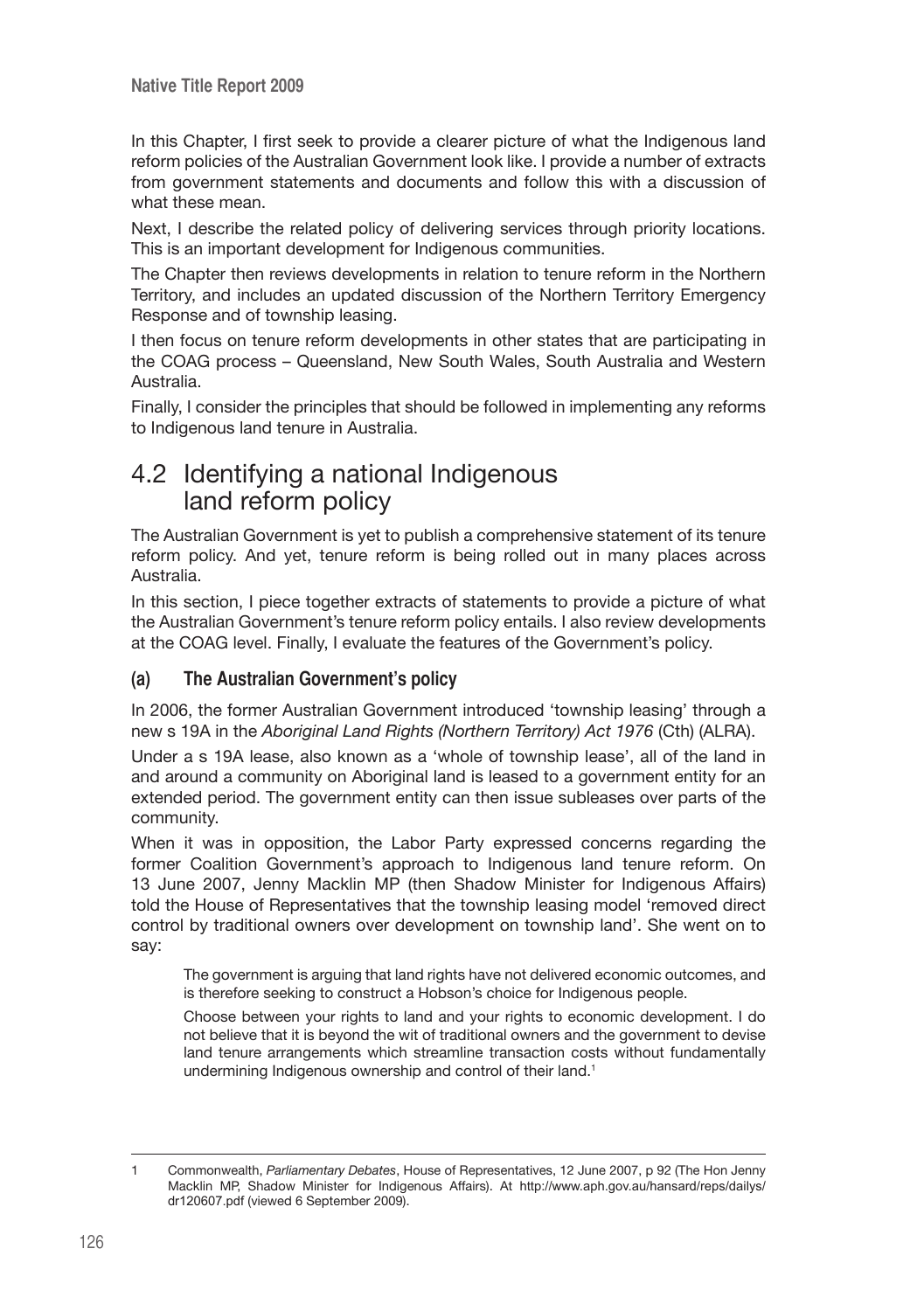Yet, when Jenny Macklin made her first address to the National Press Club as Minister for Families, Housing, Community Services and Indigenous Affairs on 27 February 2008, she said that she considers 'there are many advantages to whole of township leases'.<sup>2</sup>

The Minister also told the Press Club that her government had a policy of requiring appropriate security for new housing investment in Indigenous communities across Australia. The Minister explained that this means a lease or other arrangement that:

- ensures clarity of ownership and responsibility for assets
- delivers the effective provision and management of public or community housing
- ensures tenants are required to look after their houses and be held to public tenancy requirements
- encourages and facilitates private sector investment to expand the housing asset base and to encourage private home ownership.<sup>3</sup>

This speech signalled the new Labor Government's intention to continue to implement the secure tenure policy that had been taking form under the Howard Government.

The first application of this policy by the new Government was in relation to the Strategic Indigenous Housing and Infrastructure Program (SIHIP), which was announced on 21 April 2008.4 Under SIHIP, the Australian Government agreed to contribute \$547 million over four years toward Indigenous housing in the Northern Territory.

Sixteen communities were selected for new housing, on the condition that there was a grant of secure tenure to the government. As the Minister stated:

Security of tenure will be a key element in allocating this funding. Communities receiving capital works under this program will need to enter into a lease for a period of time appropriate to the life of the capital works being funded.<sup>5</sup>

The Minister stated the reasons for this being:

In the past, the absence of secure tenure has meant inferior repairs and maintenance which, exacerbated by overcrowding, has led to houses becoming run down and unliveable.<sup>6</sup>

<sup>2</sup> J Macklin (Minister for Families, Housing, Community Services and Indigenous Affairs), *Closing the Gap – Building an Indigenous Future* (Speech delivered to the National Press Club, Canberra, 27 February 2008). At http://www.jennymacklin.fahcsia.gov.au/Internet/jennymacklin.nsf/content/closing\_the\_gap\_27feb08. htm (viewed 23 October 2009).

<sup>3</sup> J Macklin (Minister for Families, Housing, Community Services and Indigenous Affairs), *Closing the Gap – Building an Indigenous Future* (Speech delivered to the National Press Club, Canberra, 27 February 2008). At http://www.jennymacklin.fahcsia.gov.au/Internet/jennymacklin.nsf/content/closing\_the\_gap\_27feb08. htm (viewed 23 October 2009).

<sup>4</sup> J Macklin (Minister for Families, Housing, Community Services and Indigenous Affairs), P Henderson (Northern Territory Chief Minister) & W Snowdon (Member for Lingiari), 'Landmark Housing Project for NT Indigenous Communities' (Media Release, 12 April 2008). At http://www.jennymacklin.fahcsia.gov.au/ internet/jennymacklin.nsf/content/landmark\_housing\_12aprl08.htm (viewed 7 September 2009).

<sup>5</sup> J Macklin (Minister for Families, Housing, Community Services and Indigenous Affairs), P Henderson (Northern Territory Chief Minister) & W Snowdon (Member for Lingiari), 'Landmark Housing Project for NT Indigenous Communities' (Media Release, 12 April 2008). At http://www.jennymacklin.fahcsia.gov.au/ internet/jennymacklin.nsf/content/landmark\_housing\_12aprl08.htm (viewed 7 September 2009).

<sup>6</sup> J Macklin (Minister for Families, Housing, Community Services and Indigenous Affairs), 'SIHIP upgrades underway in the Territory' (Media Release, 3 July 2009).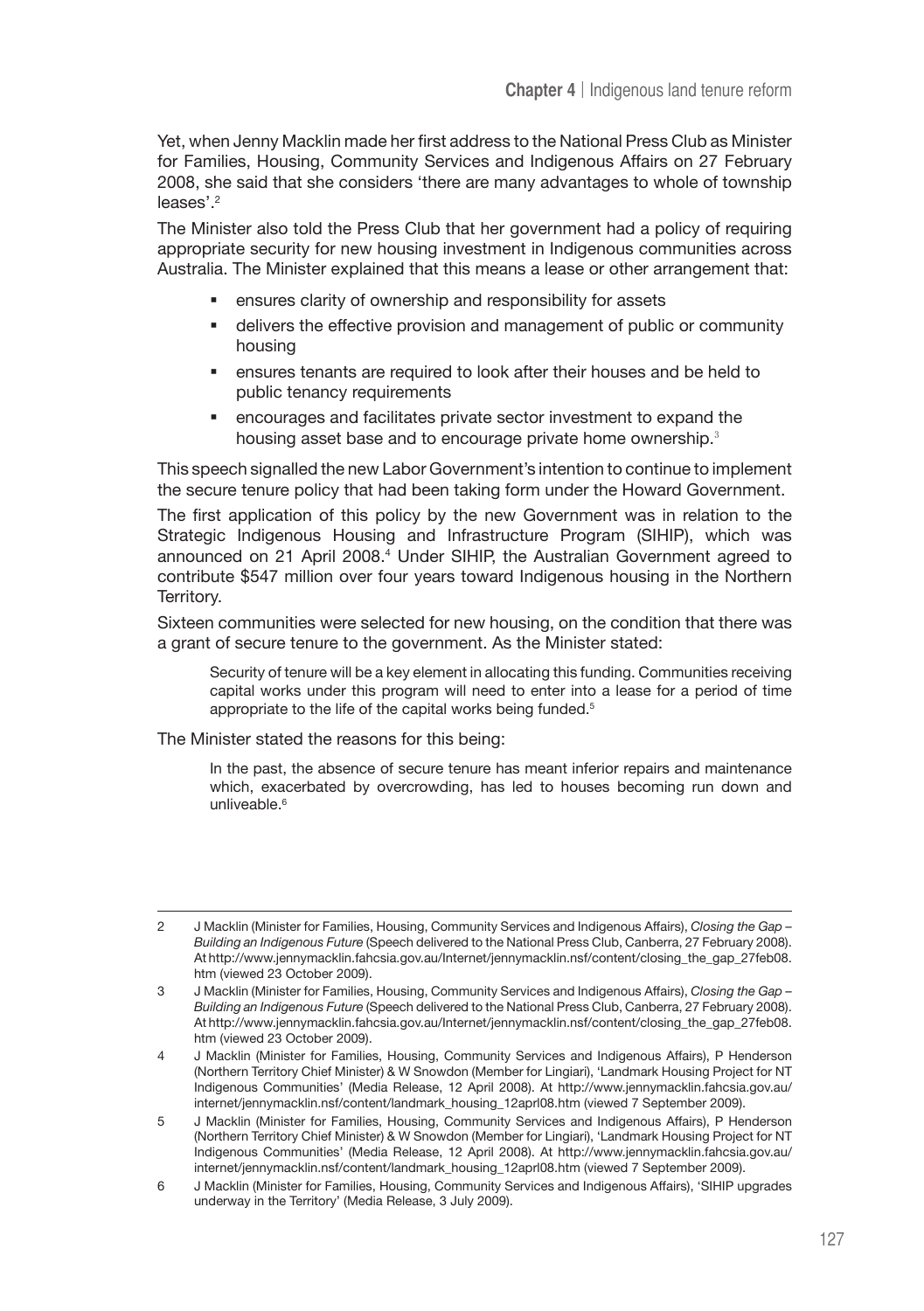On 26 February 2009, the Prime Minister delivered the Government's 'Closing the Gap Report' to Parliament. He spoke about the Government's commitment to remote Indigenous housing, and said:

This includes making funding for communities conditional on the reform of land tenure arrangements that obstruct new housing investment. Only with clear, wellfunctioning tenure arrangements will government agencies, housing authorities and private businesses make substantial housing investments in remote communities. We are driving an aggressive land tenure reform agenda, which is necessary to underpin sustainable tenancy management, give tenants the assurance that routine repairs and maintenance will be carried out and lay the foundations for economic development in remote communities.

For the first time, remote Indigenous citizens will have access to mainstream housing arrangements that public housing tenants in cities and towns take for granted. And, over time, remote Indigenous citizens will have a realistic opportunity to own their own homes. In return, Indigenous tenants – like all public housing tenants – will be expected to pay rent on time, to cover the cost of any damage and to not disturb the peace of their neighbours.

- If people fail to pay their rent, action will be taken to deduct it from their accounts automatically as a condition of remaining.
- People who damage their homes will be made to cover the cost of any damage and be required to enter into acceptable behaviour agreements.
- **People who allow unacceptable behaviours to occur on their premises will be** subject to further action including orders by the Commissioner for Tenancies.
- And people who wilfully fail to meet these commitments will face eviction.<sup>7</sup>

In this speech, and on a number of other occasions, the Australian Government has referred to the issues of tenure reform and secure tenure at the same time. In this case, Prime Minister Rudd raised these issues together also with housing management reform. While this can make it appear that secure tenure and tenure reform policies are the same thing, or have the same aims, this is often not the case. In the event of a conflict between the aims of the two policies, the practice of the Australian Government has been to give preference to the aims of secure tenure. I describe this further below.

In two key speeches in 2009, the Minister for Families, Housing, Community Services and Indigenous Affairs has provided further information about the Australian Government's approach to Indigenous land tenure. In a speech to the NSW Aboriginal Land Council on 5 March 2009, the Minister said:

Over the past year the Government has worked on two parallel paths:

First, we are working to establish the policy foundations required in relation to land tenure and housing reform; and second, we have made unprecedented financial commitments directed to changing the face of Indigenous housing across the nation within a decade. …

At the heart of Government policy is our respect for cultural connections to land and our respect for communal and traditional land holding systems. This is non-negotiable.

Within that non-negotiable framework, we want to work with Aboriginal people to also provide the secure tenure needed to attract government and commercial investment, to enable better service delivery and facilities, and to drive economic development. …

<sup>7</sup> Commonwealth, *Parliamentary Debates*, House of Representatives, 26 February 2009, p 2031 (The Hon K Rudd, Prime Minister). At http://www.aph.gov.au/Hansard/reps/dailys/dr260209.pdf (viewed 23 October 2009).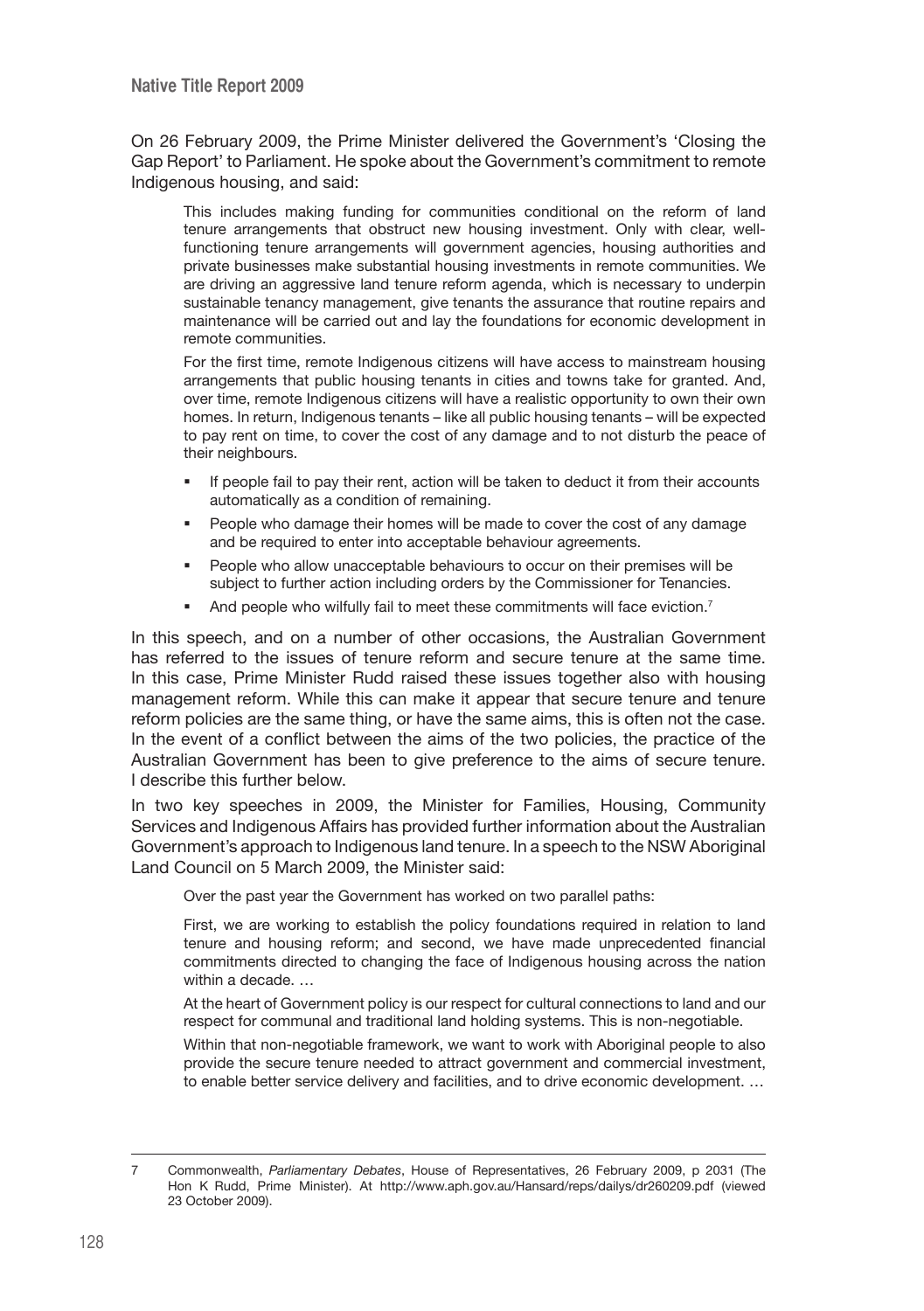But housing on Aboriginal land has never been put on that secure footing. The consequences of this can be seen across the country. Houses that are unliveable because no-one takes responsibility for repairs and maintenance.

The absence of any incentive to collect the rent to help pay for repairs and maintenance. Poor tenancy management where overcrowding isn't checked and routine inspections are irregular or even non-existent. All conditions which have contributed to a general reluctance to invest in housing.

With secure tenure arrangements in place government is accountable for the ongoing condition and maintenance of public housing. Secure tenure firmly places the responsibility at the feet of each housing authority or community housing organisation to provide a decent level of housing service just as mainstream public housing providers must do in the city.

To put it simply, this is not about taking land away from Aboriginal communities; it's about making sure housing providers do their job.

I have recently written to the New South Wales Housing Minister and to housing ministers elsewhere in Australia to set out the secure tenure requirements which will underpin our major COAG investment.

There are three requirements.

First, the government must have long term control over and access to public housing – and therefore responsibility – subject to the privacy of tenants. Governments will be able delegate this control and responsibility to community housing organisations which have the capacity to manage housing assets at public housing standards.

Second, we must be able to put housing management reforms into place – better repairs and maintenance and ordinary tenancy agreements which protect tenants and clarify responsibilities.

And third, any native title issues need to be resolved to ensure that construction and refurbishment can proceed as quickly as possible.<sup>8</sup>

These three requirements relate to the two COAG agreements which are discussed in the next section. In relation to the negotiation of leases, the Minister said:

This approach means that governments must treat Aboriginal land owners like any other land owners. If we want to build public housing on your land, we must negotiate a lease to do it. And you have the opportunity to negotiate the terms of those leases including boundaries, the restriction of development in special places and to require that any new investment proceeds in places where a lease has been agreed.<sup>9</sup>

It is misleading to suggest that all terms of a lease are open for negotiation. The Australian Government has imposed clear rules about what it will allow a lease to contain, and in the case of township leases some of those rules are contained in s 19A of the ALRA itself. As I will discuss further in this Chapter, the Australian Government will not pay rent for housing leases and has refused to recognise local Indigenous decision-making authority in the terms of leases.

<sup>8</sup> J Macklin (Minister for Families, Housing, Community Services and Indigenous Affairs), *Address to the NSW Aboriginal Land Council* (Speech to the NSW Aboriginal Land Council, Cessnock, 5 March 2009). At http://www.jennymacklin.fahcsia.gov.au/internet/jennymacklin.nsf/content/aboriginal\_land\_ council\_5mar09.htm (viewed 7 September 2009).

<sup>9</sup> J Macklin (Minister for Families, Housing, Community Services and Indigenous Affairs), *Address to the NSW Aboriginal Land Council* (Speech to the NSW Aboriginal Land Council, Cessnock, 5 March 2009). At http://www.jennymacklin.fahcsia.gov.au/internet/jennymacklin.nsf/content/aboriginal\_land\_ council\_5mar09.htm (viewed 7 September 2009).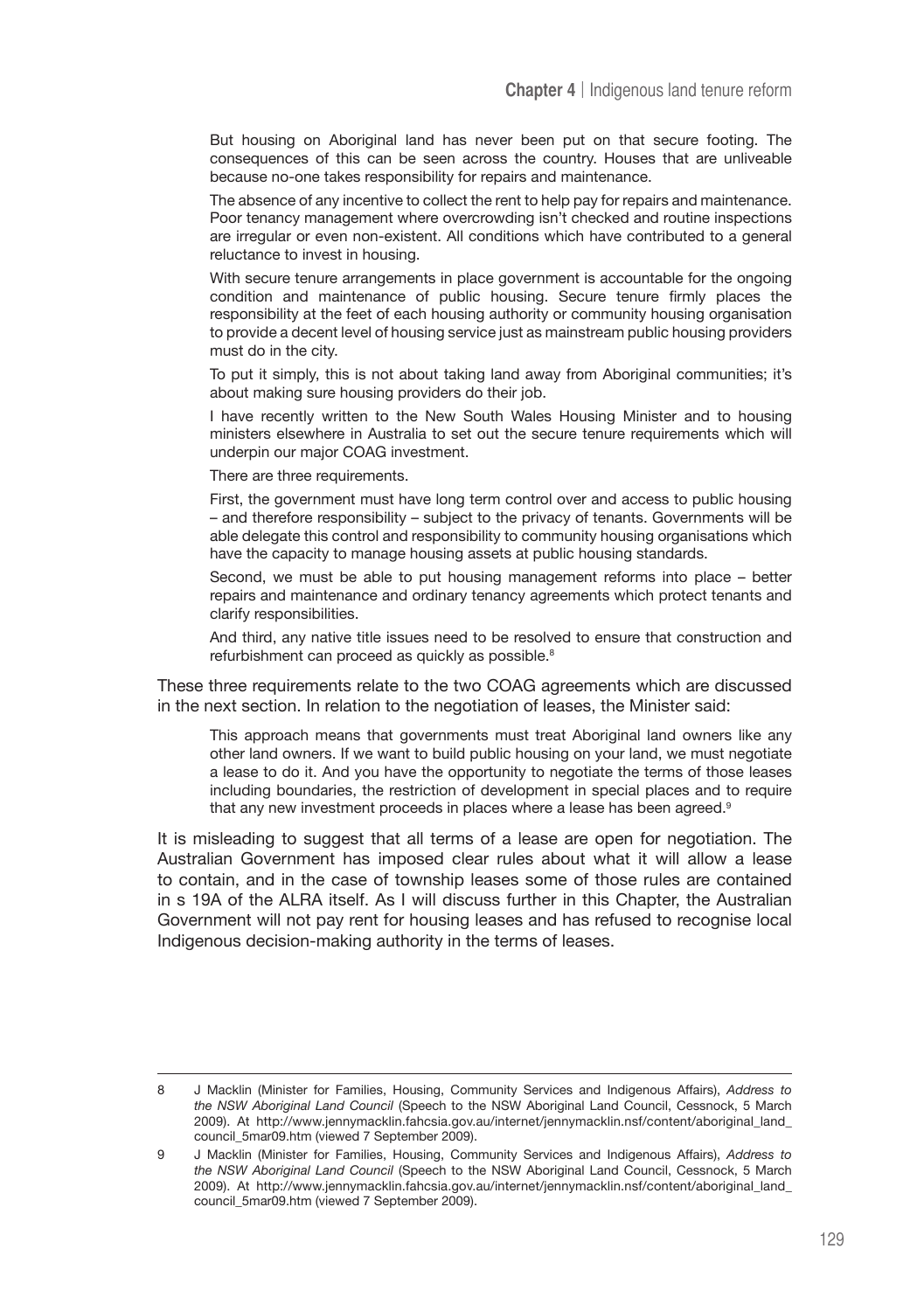Indigenous communities are in desperate need of housing.10 As the provision of housing is conditional upon agreeing to a lease, Indigenous land owners may be negotiating at a disadvantage and under duress.

The Minister also went on to refer to the possibility of home ownership:

We recognise that home ownership can bring important social and economic benefits. Greater financial security. Greater independence. A more stable environment for raising children. And greater confidence in engaging with the employment market.

One of the advantages of moving to put secure tenure arrangements in place on land council land is that home ownership will become an option for those tenants who wish to move in that direction.<sup>11</sup>

In a further speech on 21 April 2009, the Minister referred to the Australian Government's total funding commitment for remote Indigenous housing of \$5.5 billion over ten years. The Minister made further statements in relation to the reasons for the Australian Government's secure tenure policy:

As a pre-condition to new housing investment, the Commonwealth requires security of tenure. This is essential to protect assets and establish with absolute clarity who is responsible for tenancy management and ongoing repairs and maintenance.

In the past, the absence of secure, long-term tenure has meant inferior repairs and maintenance which, exacerbated by overcrowding, has meant houses become unliveable well before they should.

Over the past year, the Government has resolutely pursued long overdue reforms to put security of tenure at the centre of Indigenous housing policy – in exactly the same way that it underpins the private and social housing markets around the country.

We are working closely with Indigenous interests and traditional owners, recognising that differing circumstances across jurisdictions will require different pathways forward in different places. …

The length of the leases varies. … Essentially we are looking for leases that reflect the life of the asset we are building.<sup>12</sup>

The length of leases has varied, although this does not appear to be connected to the life of the asset. One of the aims of the National Partnership Agreement on Remote Indigenous Housing (the Remote Indigenous Housing Agreement), discussed in the next section, is to '[increase] the life cycle of remote Indigenous housing from seven years to a public housing-like lifecycle of up to 30 years'.13 The Australian Government has said that it requires a lease of at least 40 years for new housing under that agreement.

<sup>10</sup> See Human Rights and Equal Opportunity Commission, *Submission of the Human Rights and Equal Opportunity Commission (HREOC) to the Green Paper on Homelessness – Which Way Home?* (4 July 2008), pp 23–25. At http://www.humanrights.gov.au/legal/submissions/2008/20080704\_homelessness. pdf (viewed 7 September 2009). For an analysis of the Indigenous housing need across Australia, see also N Biddle, *The Scale and Composition of Indigenous Housing Need, 2001–06*, Centre for Aboriginal Economic Policy Research, CAEPR Working Paper No. 47/2008 (2008). At http://www.anu.edu.au/caepr/ Publications/WP/CAEPRWP47.pdf (viewed 11 November 2009).

<sup>11</sup> J Macklin (Minister for Families, Housing, Community Services and Indigenous Affairs), *Address to the NSW Aboriginal Land Council* (Speech to the NSW Aboriginal Land Council, Cessnock, 5 March 2009). At http://www.jennymacklin.fahcsia.gov.au/internet/jennymacklin.nsf/content/aboriginal\_land\_ council\_5mar09.htm (viewed 7 September 2009).

<sup>12</sup> J Macklin (Minister for Families, Housing, Community Services and Indigenous Affairs), *Speech to the John Curtin Institute of Public Policy* (Speech delivered to the John Curtin Institute of Public Policy, Perth, 21 April 2009). At http://www.jennymacklin.fahcsia.gov.au/internet/jennymacklin.nsf/content/ john\_curtis\_21april09.htm (viewed 7 September 2009).

<sup>13</sup> Council of Australian Governments, *National Partnership Agreement on Remote Indigenous Housing*, cl 13(c). At http://www.coag.gov.au/intergov\_agreements/federal\_financial\_relations/docs/national partnership/national\_partnership\_on\_remote\_indigenous\_housing.pdf (viewed 7 September 2009).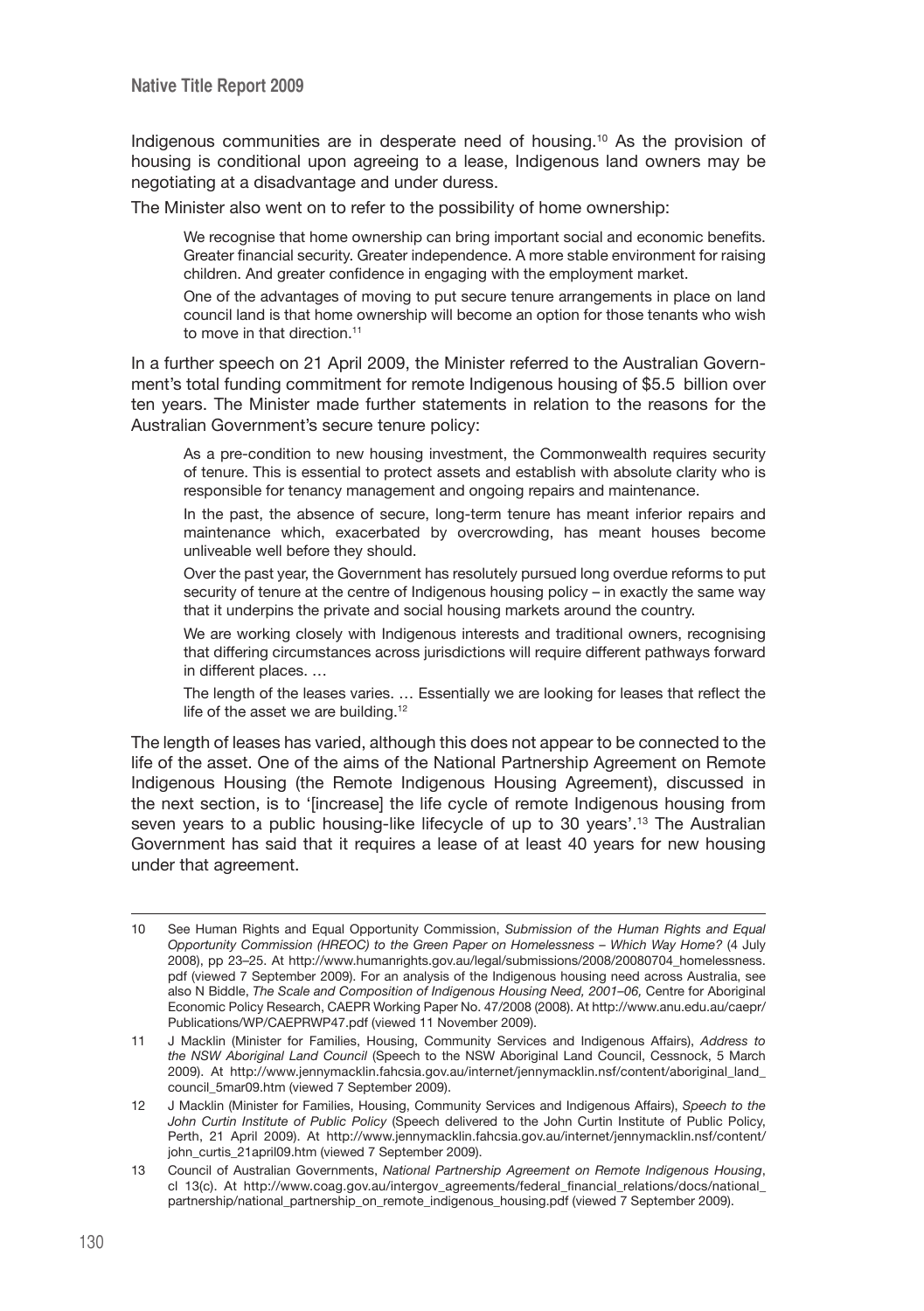# **(b) COAG reform processes**

The Australian Government is also implementing its Indigenous land tenure policies through its role in COAG.

Following the November 2008 meeting of COAG, the Australian governments entered into a number of National Partnership Agreements in relation to remote Indigenous communities. Two of these agreements refer to Indigenous land tenure – the National Partnership Agreement on Remote Service Delivery (the Remote Service Delivery Agreement)<sup>14</sup> and the Remote Indigenous Housing Agreement.

#### (i) National Partnership Agreement on Remote Service Delivery

The Remote Service Delivery Agreement concerns the development of coordinated service delivery in select communities. One important aspect of this agreement is its reference to 26 priority communities, which I discuss in section 4.3 of this Chapter.

The Remote Service Delivery Agreement refers to Indigenous land tenure in two contexts. Firstly, it states that the objectives and outcomes of the Agreement will be achieved by 'changes to land tenure and administration to enable the development of commercial properties and service hubs'.15

The Agreement states that delivering 'the land tenure component' is the responsibility of each of the states.16

The second reference to tenure is in relation to the 'national principles for investments in remote locations'. These principles relate to decisions about which communities will receive government investment. Included in the principles is a statement that:

priority for enhanced infrastructure support and service provision should be to larger and more economically sustainable communities where secure land tenure exists, allowing for services outreach to and access by smaller surrounding communities.17

The Agreement does not clarify what 'changes to land tenure' and 'secure land tenure' means. I asked for further information about this, and was advised that these references are connected to the Australian Government's three requirements for secure tenure, which I describe in the next section.<sup>18</sup> Those requirements relate only to providing secure tenure for governments, rather than implementing tenure reform.

<sup>14</sup> Council of Australian Governments, *National Partnership Agreement on Remote Service Delivery*. At http://www.coag.gov.au/intergov\_agreements/federal\_financial\_relations/docs/national\_partnership/ national\_partnership\_on\_remote\_service\_delivery\_with\_amended\_schedule.pdf (viewed 7 September 2009).

<sup>15</sup> Council of Australian Governments, *National Partnership Agreement on Remote Service Delivery*, cl 17(l). At http://www.coag.gov.au/intergov\_agreements/federal\_financial\_relations/docs/national\_partnership/ national\_partnership\_on\_remote\_service\_delivery\_with\_amended\_schedule.pdf (viewed 7 September 2009).

<sup>16</sup> Council of Australian Governments, *National Partnership Agreement on Remote Service Delivery*, cl 20(d). At http://www.coag.gov.au/intergov\_agreements/federal\_financial\_relations/docs/national\_partnership/ national\_partnership\_on\_remote\_service\_delivery\_with\_amended\_schedule.pdf (viewed 7 September 2009).

<sup>17</sup> Council of Australian Governments, *National Partnership Agreement on Remote Service Delivery*, sch A. At http://www.coag.gov.au/intergov\_agreements/federal\_financial\_relations/docs/national\_partnership/ national\_partnership\_on\_remote\_service\_delivery\_with\_amended\_schedule.pdf (viewed 7 September 2009).

<sup>18</sup> J Macklin, Minister for Families, Housing, Community Services and Indigenous Affairs, Correspondence to T Calma, Aboriginal and Torres Strait Islander Social Justice Commissioner, Australian Human Rights Commission, 18 August 2009.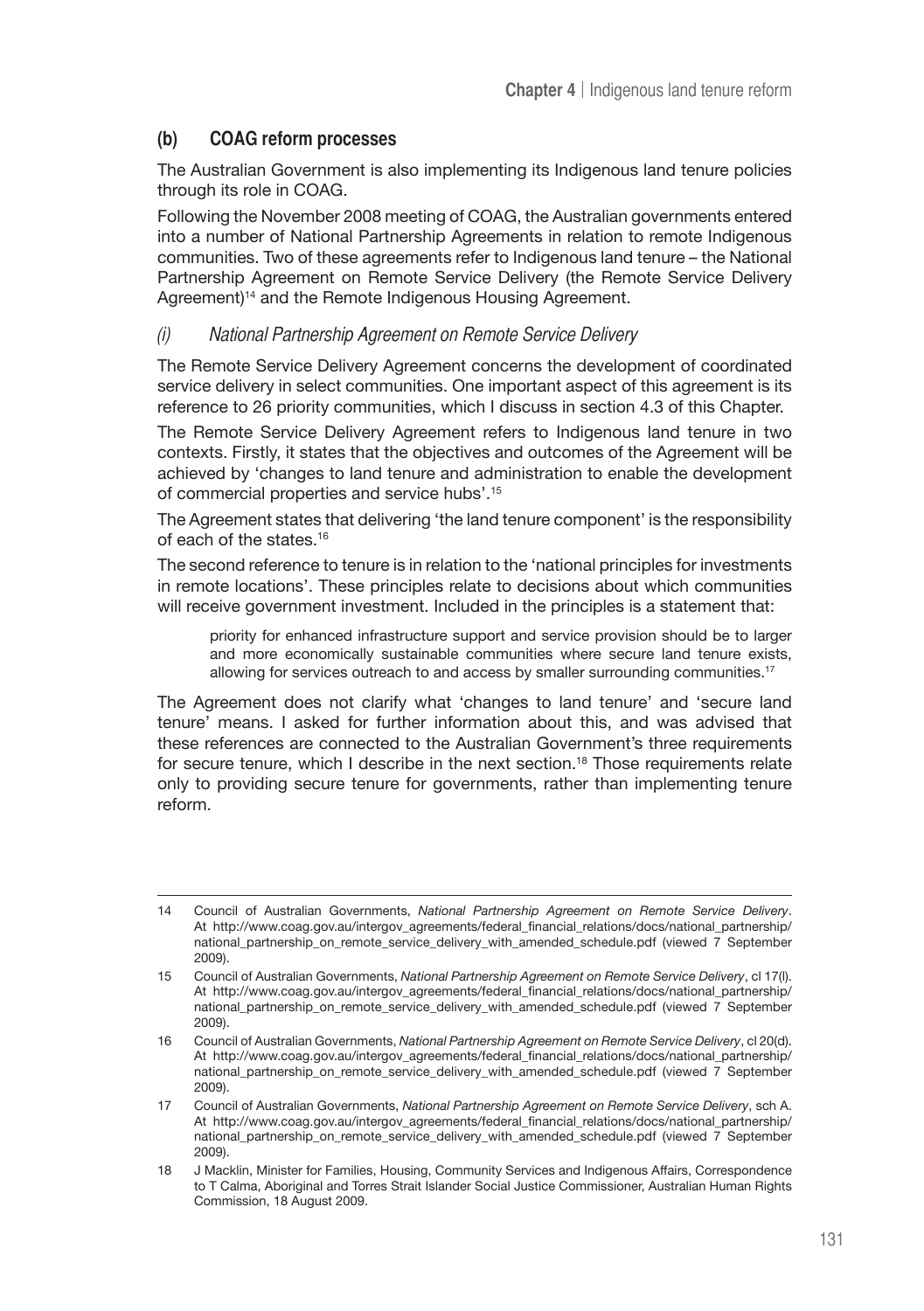The Minister for Families, Housing, Community Services and Indigenous Affairs has said that another aim of the reforms is to provide 'greater economic opportunities (business investment and home ownership) as a result of resolution of land tenure and land administration issues'.19

#### (ii) National Partnership Agreement on Remote Indigenous Housing

Under the Remote Indigenous Housing Agreement, the Australian Government has committed to provide a total of \$4.75 billion over a ten-year period for the states and the Northern Territory to deliver improved remote Indigenous housing.20 One of the outputs that the Agreement seeks to achieve is:

[the] progressive resolution of land tenure on remote community-titled land in order to secure government and commercial investment, economic development opportunities and home ownership possibilities in economically sustainable communities.<sup>21</sup>

As with the Remote Service Delivery Agreement, tenure reform under the Remote Housing Agreement is the obligation of the states, who have responsibility for:

developing and implementing land tenure arrangements to facilitate effective asset management, essential services and economic development opportunities.<sup>22</sup>

The obligation of the Australian Government to provide the housing funding is expressed as being 'conditional on secure land tenure being settled'.23

The Minister has since written to each of the state ministers responsible for housing advising them of three key requirements that determine whether secure land tenure has been settled:

- 1. The government must have access to and control of the land on which construction will proceed for a minimum period of 40 years. A longer period has additional advantages.
- 2. Tenure arrangements must support the implementation of tenancy management reforms including the issue of individual tenancy management agreements between the state housing authority and the tenant without requiring further consent from the underlying land owner. This capacity must also permit replacement of the housing service provider if required.
- 3. Native title issues must also have been resolved, in that any applicable process required by the Native Title Act has been conducted.24

<sup>19</sup> J Macklin (Minister for Families, Housing, Community Services and Indigenous Affairs), '\$1.3 billion towards closing the gap' (Media Release, 12 May 2009). At http://www.jennymacklin.fahcsia.gov.au/ internet/jennymacklin.nsf/content/1.3billion\_closing\_gap\_12may2009.htm (viewed 7 September 2009).

<sup>20</sup> Council of Australian Governments, *National Partnership Agreement on Remote Indigenous Housing*. At http://www.coag.gov.au/intergov\_agreements/federal\_financial\_relations/docs/national\_partnership/ national\_partnership\_on\_remote\_indigenous\_housing.pdf (viewed 7 September 2009).

<sup>21</sup> Council of Australian Governments, *National Partnership Agreement on Remote Indigenous Housing*, cl 13(g). At http://www.coag.gov.au/intergov\_agreements/federal\_financial\_relations/docs/national\_ partnership/national\_partnership\_on\_remote\_indigenous\_housing.pdf (viewed 7 September 2009).

<sup>22</sup> Council of Australian Governments, *National Partnership Agreement on Remote Indigenous Housing*, cl 16(c). At http://www.coag.gov.au/intergov\_agreements/federal\_financial\_relations/docs/national\_ partnership/national\_partnership\_on\_remote\_indigenous\_housing.pdf (viewed 7 September 2009).

<sup>23</sup> Council of Australian Governments, *National Partnership Agreement on Remote Indigenous Housing* cl 15(a). At http://www.coag.gov.au/intergov\_agreements/federal\_financial\_relations/docs/national\_ partnership/national\_partnership\_on\_remote\_indigenous\_housing.pdf (viewed 7 September 2009).

<sup>24</sup> J Macklin, Minister for Families, Housing, Community Services and Indigenous Affairs, Correspondence to T Calma, Aboriginal and Torres Strait Islander Social Justice Commissioner, Australian Human Rights Commission, 18 August 2009.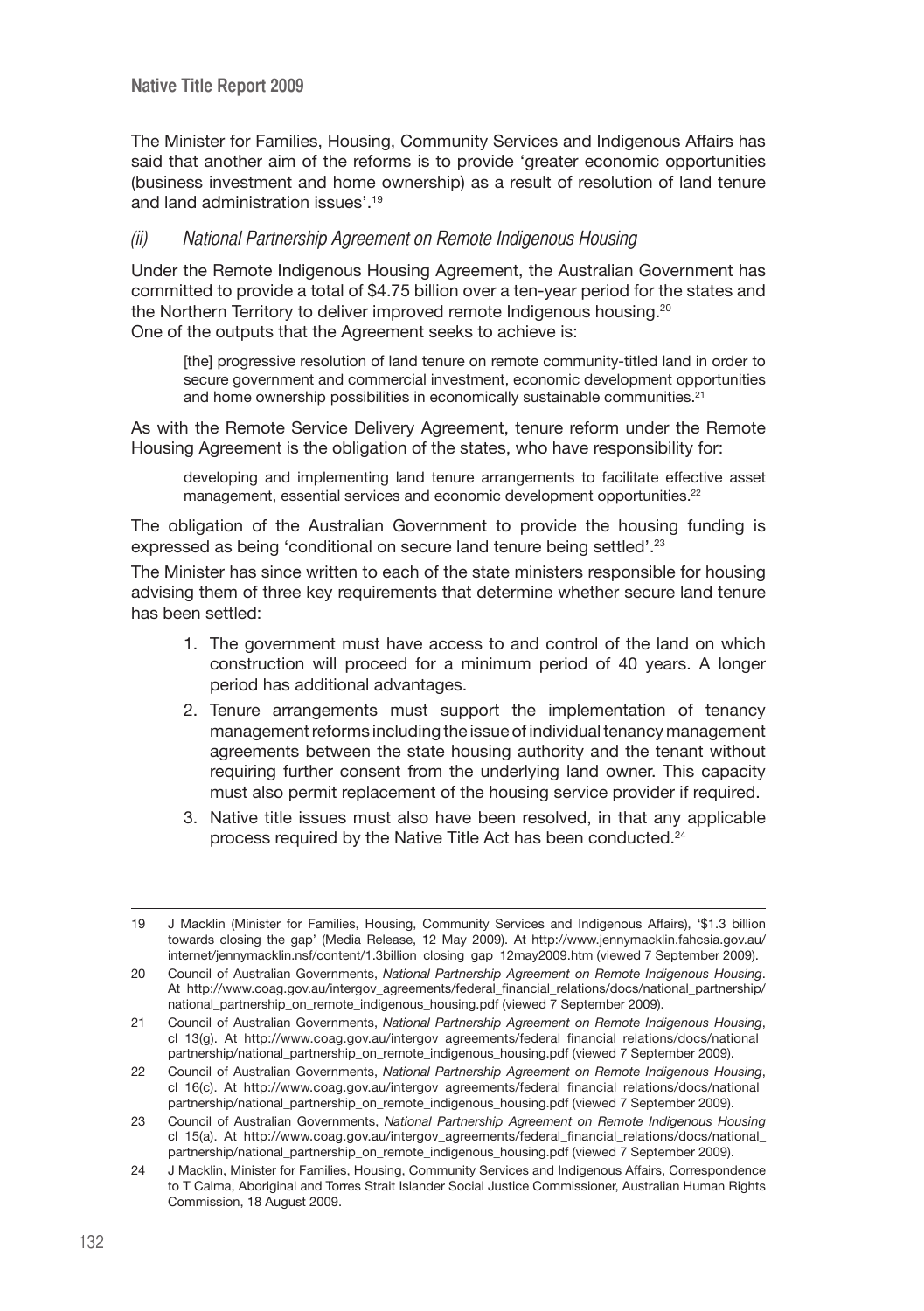These three requirements are important. State governments have been making changes to their laws in order to be able to comply with these requirements.

# **(c) Assessing the elements of the Australian Government's policy**

Although there is no comprehensive federal policy document on tenure reform, several themes have emerged from government statements, including:

- the relationship between tenure reform and obtaining secure tenure
- clarity of ownership of land and infrastructure
- providing clear housing management relationships
- encouraging public sector investment
- encouraging private sector investment
- encouraging private home ownership
- the negotiation of leases on Aboriginal land
- **•** resolving native title issues.

I consider these aspects of the Australian Government's approach to tenure reform below.

#### $(i)$  The relationship between tenure reform and obtaining secure tenure

It is important to make clear the distinction between tenure reform and secure tenure policies.

The term 'tenure reform' generally refers to changing the way in which land is owned or how interests in land (such as leases) can be granted. This can be done in a number of ways. While there is some confusion about the aims of Indigenous land tenure reform, a common theme is the aim of making it easier for Indigenous land owners to make use, including commercial use, of their land.

On the other hand, references to obtaining 'secure tenure' in statements of the current Australian Government are concerned with providing governments with some form of secure interest over land and infrastructure, often in the form of a lease. The main aim of secure tenure policies is to provide governments with authority and control, often at the expense of the Indigenous owners.

At times there is an overlap between tenure reform and secure tenure, such as when reforms to land tenure make it easier to grant a lease to the government.

This does not mean that the two policies are complementary, and at times, the aims are in conflict. There are a number of examples of this, such as the five-year leases in the Northern Territory. These leases provide the Australian Government with control over land use decision-making in communities, but inhibit the ability of Aboriginal land owners to make use of their land.

At times references by governments to Indigenous land tenure blur the distinction between the two policies. This can give the impression that by obtaining secure tenure, governments will be helping Indigenous land owners to make better use of their land.

While the Australian Government appears to have both a tenure reform policy and a secure tenure policy, it is clear that its main focus has been obtaining secure tenure. Where tenure reform has been introduced, it is mostly being used as a mechanism for the Government to obtain secure tenure.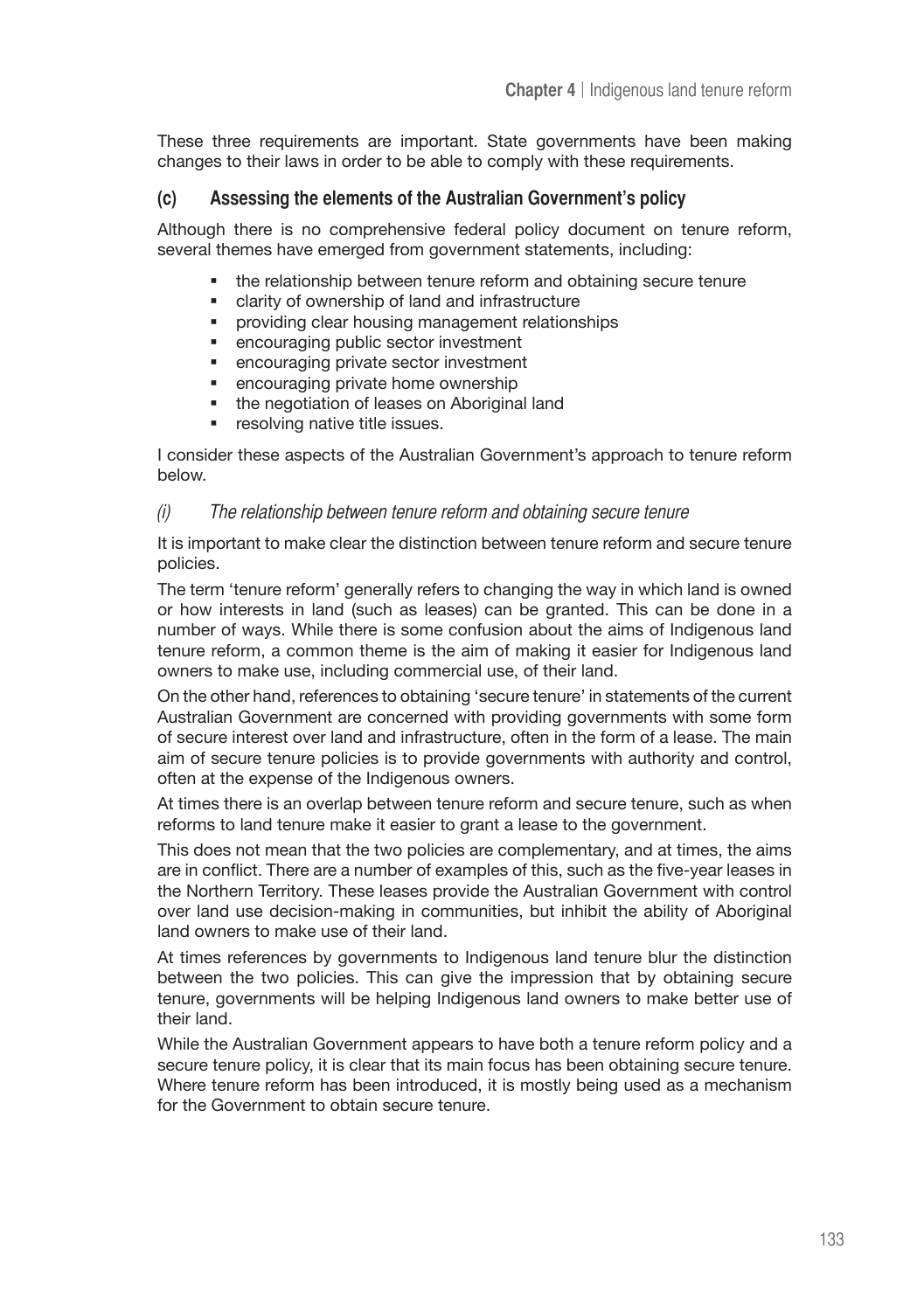# (ii) Clarity of ownership of land and infrastructure

There is also a difference between providing clarity of ownership and providing governments with clear ownership.

Many parties have a legal interest in Indigenous peoples' lands. There can be confusion about rights and responsibilities of each party and uncertainty about how decisions should be made. Providing clarity of ownership can be a legitimate aim of tenure reform. It can be done in a number of ways.

There is a history across Australia of governments relying on informal title when providing infrastructure in Indigenous communities – that is, they have frequently built infrastructure without obtaining a lease or other type of formal permission. There is also a history of governments failing to provide the planning and survey work required to clarify the rights of occupants of individual blocks. In both cases, the main reason that this was done was to save money or to make limited funding go further.

For example, in the Northern Territory, governments have rarely made provision for leases when installing infrastructure (such as schools, police stations, administrative centres, sewerage ponds or social housing) in communities on Aboriginal land. By instead relying on informal arrangements, they have avoided the costs of obtaining surveys, negotiating and administering land use agreements and even paying rent.25

While this has enabled governments to provide infrastructure more cheaply, it has also meant that some of the things that are normally dealt with in a lease – such as the rights of the occupier and a description of each parties' responsibilities – are now unclear.

Reforms to rectify this and improve clarity of ownership and the rights and responsibilities of each party must not be unilaterally imposed or result in the devaluing of Indigenous land. In particular, such reforms should not simply result in the transfer of land, or decision-making about land, to governments. I continue to hold the view that the current Minister for Families, Housing, Community Services and Indigenous Affairs previously expressed, that it is not 'beyond the wit of traditional owners and the government to devise land tenure arrangements which streamline transactions costs without fundamentally undermining Indigenous ownership and control of their land'.<sup>26</sup>

A reform process should instead aim to provide long-term clarity through changes that deliver improved Indigenous land ownership, support the development of local governance and allow communities to meet their development needs. This requires consultation and negotiation at the local level, rather than bilateral consultation at the COAG level.

### (iii) Providing clear housing management arrangements

In addition to providing a significant amount of funding for new housing and housing upgrades, the Australian Government is also pursuing reform of remote Indigenous housing management.

<sup>25</sup> See M C Dillon & N D Westbury, *Beyond Humbug: Transforming government engagement with Indigenous Australia* (2007), p 131.

<sup>26</sup> Commonwealth, *Parliamentary Debates*, House of Representatives, 12 June 2007, pp 92–93 (The Hon Jenny Macklin MP, Shadow Minister for Indigenous Affairs). At http://www.aph.gov.au/Hansard/reps/ dailys/dr120607.pdf (viewed 23 October 2009).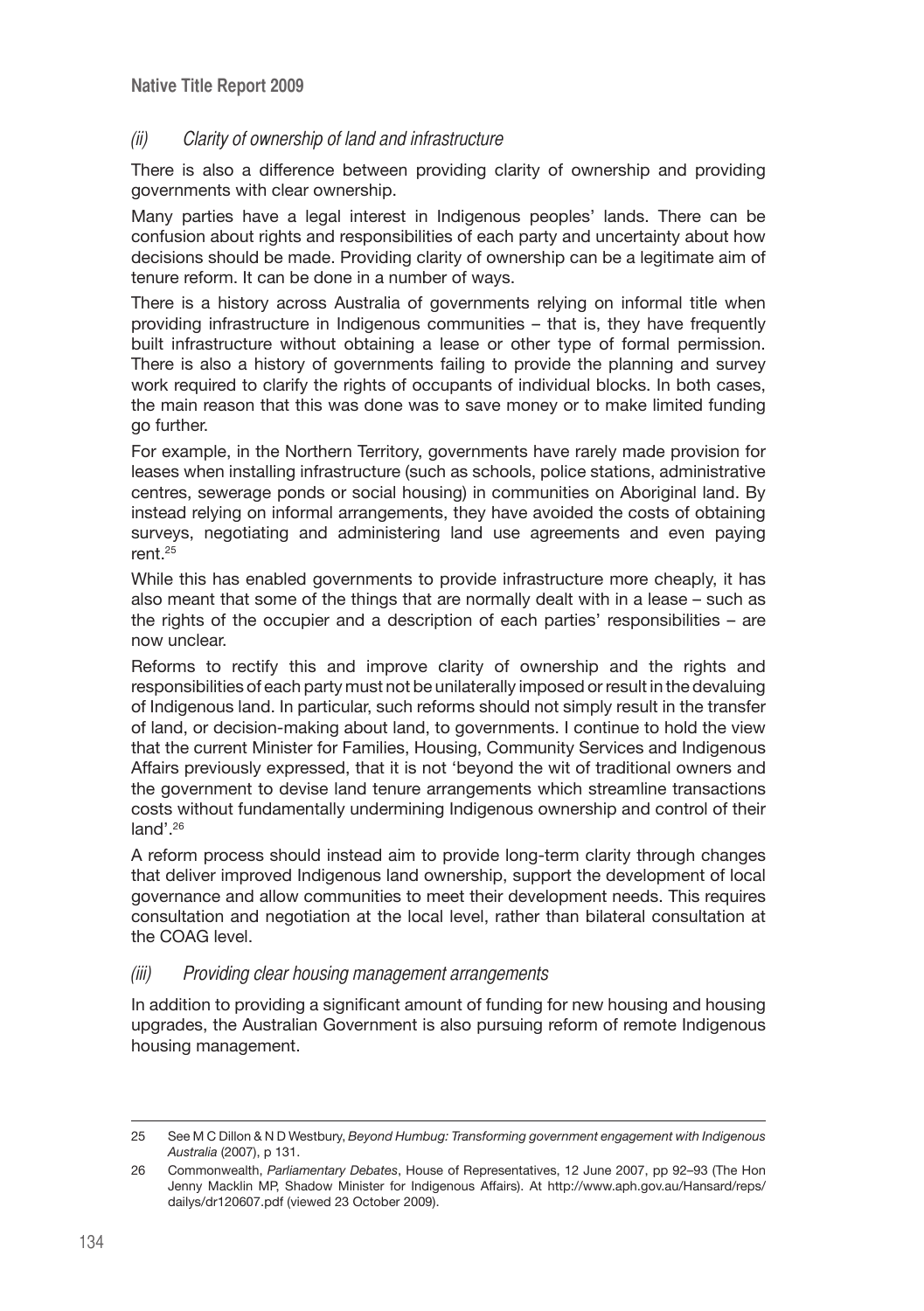This housing management reform is being implemented through its secure tenure policy. By obtaining long-term leases over housing areas, governments will have long-term control over housing-related decision-making and responsibility for its management of housing.

As I have said, this is not tenure reform, although tenure reforms have been introduced to enable some states, such as Western Australia and Queensland, to comply with the Australian Government's requirements.

The housing reform policies of the Australian Government promote the extension of mainstream public housing to remote Indigenous communities. This policy rests on an assumption that public housing will deliver better outcomes in all remote Indigenous settings. This runs contrary to the Government's general housing reform policy for non-Indigenous communities. In relation to its general housing policy, the Minister for Families, Housing, Community Services and Indigenous Affairs said:

In 2007, community housing organisations held 34,700 properties nationally. This compares with 340,000 held by public housing authorities.

For the most part, community housing organisations are relatively small organisations that manage properties but do not own them.

There are about 1,000 providers nationally – some managing as few as 10 properties – others who themselves have developed and own over 1,000 properties.

Overall, they are very good at tenancy management. Often they have lower rates of rental arrears and better track records at maintenance than state housing authorities. …

The centrepiece of the Government's reform agenda is to facilitate the growth of a number of sophisticated not for profit housing organisations that will operate alongside existing state-run housing authorities.<sup>27</sup>

While the Australian Government's general housing reforms support the growth of community housing organisations, its Indigenous housing reforms promote management by state-run, public housing authorities.

Providing clear management arrangements should not necessarily mean providing clear government management arrangements. While some communities welcome the government taking more responsibility for the delivery of housing, others are concerned that public housing authorities have failed to deliver for Indigenous people and believe a community housing organisation can better meet their needs.

I discuss this further in section 4.4(a)(iii) of this Chapter.

#### (iv) Encouraging public sector investment

The Australian Government has stated that one of the reasons for tenure reform is to 'provide the secure tenure needed to attract government and commercial investment'.28

<sup>27</sup> T Plibersek (Minister for Housing), *Room for more: boosting providers of social housing* (Speech to the Sydney Institute, Sydney, 19 March 2009). At http://www.tanyaplibersek.fahcsia.gov.au/internet/ tanyaplibersek.nsf/content/social\_housing\_19mar09.htm (viewed 23 October 2009).

<sup>28</sup> See, for example, J Macklin (Minister for Families, Housing, Community Services and Indigenous Affairs), *Address to the NSW Aboriginal Land Council* (Speech to the NSW Aboriginal Land Council, Cessnock, 5 March 2009). At http://www.jennymacklin.fahcsia.gov.au/internet/jennymacklin.nsf/content/aboriginal\_ land\_council\_5mar09.htm (viewed 7 September 2009).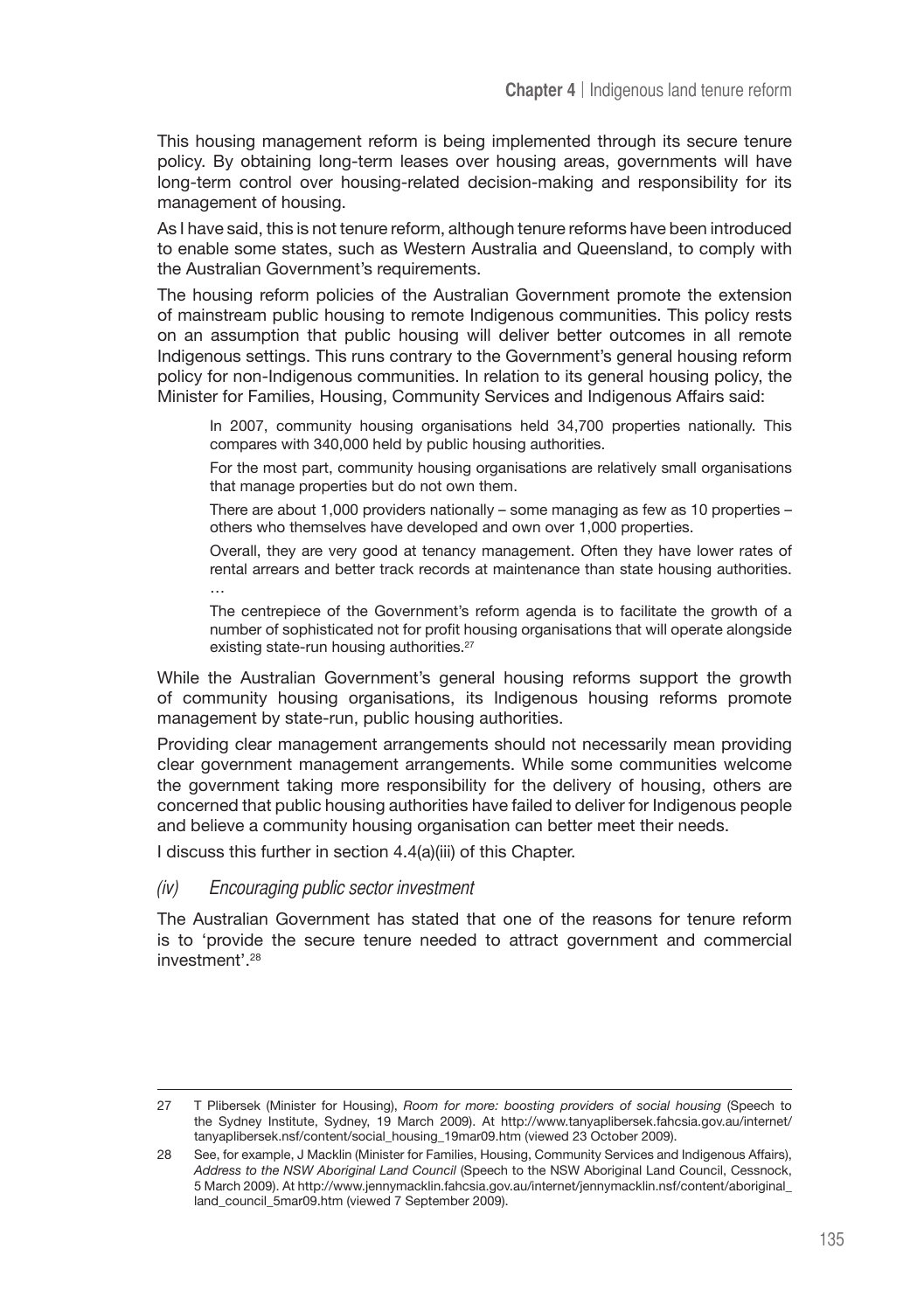Secure tenure does not of itself attract government investment. Government policies may prevent investment where certain tenure requirements are not met, but this is at the discretion of governments. There can be benefits in governments providing for clear and secure tenure arrangements. However, the imposition of policies that require secure tenure for the provision of government services can impede effective service delivery.

Government policies should target investment at those locations where it can do the most good. This is determined by the level of need and the effectiveness of programs. While the Australian Government has committed itself to an evidence based approach to policy implementation,<sup>29</sup> there is no evidence that secure land tenure for governments is a key determinant of the effectiveness of programs. Making secure tenure a precondition elevates this above other factors that will determine whether or not a program will be successful.

This does not mean that governments should not pursue policies to resolve problems with tenure where they exist. However, this should not result in delays in providing government investment. Government investment should instead be determined by strategies that reduce Indigenous disadvantage in the shortest possible time frame, in accordance with the *Close the Gap* principles.<sup>30</sup> That is, a human rights-based approach to development.31

In section 4.5(a) of this Chapter, I describe how the Australian Government's secure tenure policy is being implemented in Queensland. In my view, this policy has diverted attention from long-term tenure reform to finding ways to comply with the Australian Government's requirements. The Australian Government and state governments should instead be providing increased support for programs that lead to long-term resolution of tenure and native title.

Linking government investment to tenure reform can also create confusion and resentment at a community level. Rather than having the opportunity to be proactively involved in fixing any problems, Indigenous communities are instead presented with a set of requirements that they must comply with in order to receive services.

In some circumstances, these requirements relate not just to the land on which the service will be delivered, but also to other areas of land. The rules for new housing under the SIHIP in the Northern Territory are an example of this. The Australian Government requires a lease over not just the new housing areas, but over all housing, including existing and proposed housing areas, or over the entire community.<sup>32</sup>

As the Director of the Central Land Council, David Ross, has stated, the Australian Government's lease requirements have created confusion in central Australian communities, who feel pressured into agreeing to the leases.<sup>33</sup>

<sup>29</sup> See, for example, J Macklin (Minister for Families, Housing, Community Services and Indigenous Affairs), 'Macklin Meets Northern Territory Emergency Taskforce' (Media Release, 17 January 2008). At http:// www.jennymacklin.fahcsia.gov.au/Internet/jennymacklin.nsf/content/ntetaskforce\_17jan08.htm (viewed 7 September 2009).

<sup>30</sup> *Close the Gap Statement of Intent* (signed at the Indigenous Health Equality Summit, Canberra, 20 March 2008). At www.humanrights.gov.au/social\_justice/health/statement\_intent.html (viewed 3 November 2009).

<sup>31</sup> *United Nations Declaration on the Right to Development*, GA Resolution 41/128 (Annex), UN Doc A/RES/41/128 (1986). At http://www.un.org/documents/ga/res/41/a41r128.htm (viewed 30 October 2009).

<sup>32</sup> For further detail, see section 4.4(c) of this Chapter.

<sup>33</sup> Central Land Council, 'Community confusion over leases' (Media Release, 5 June 2009). At http://www. clc.org.au/Media/releases/2009/hermannsburg.html (viewed 7 September 2009).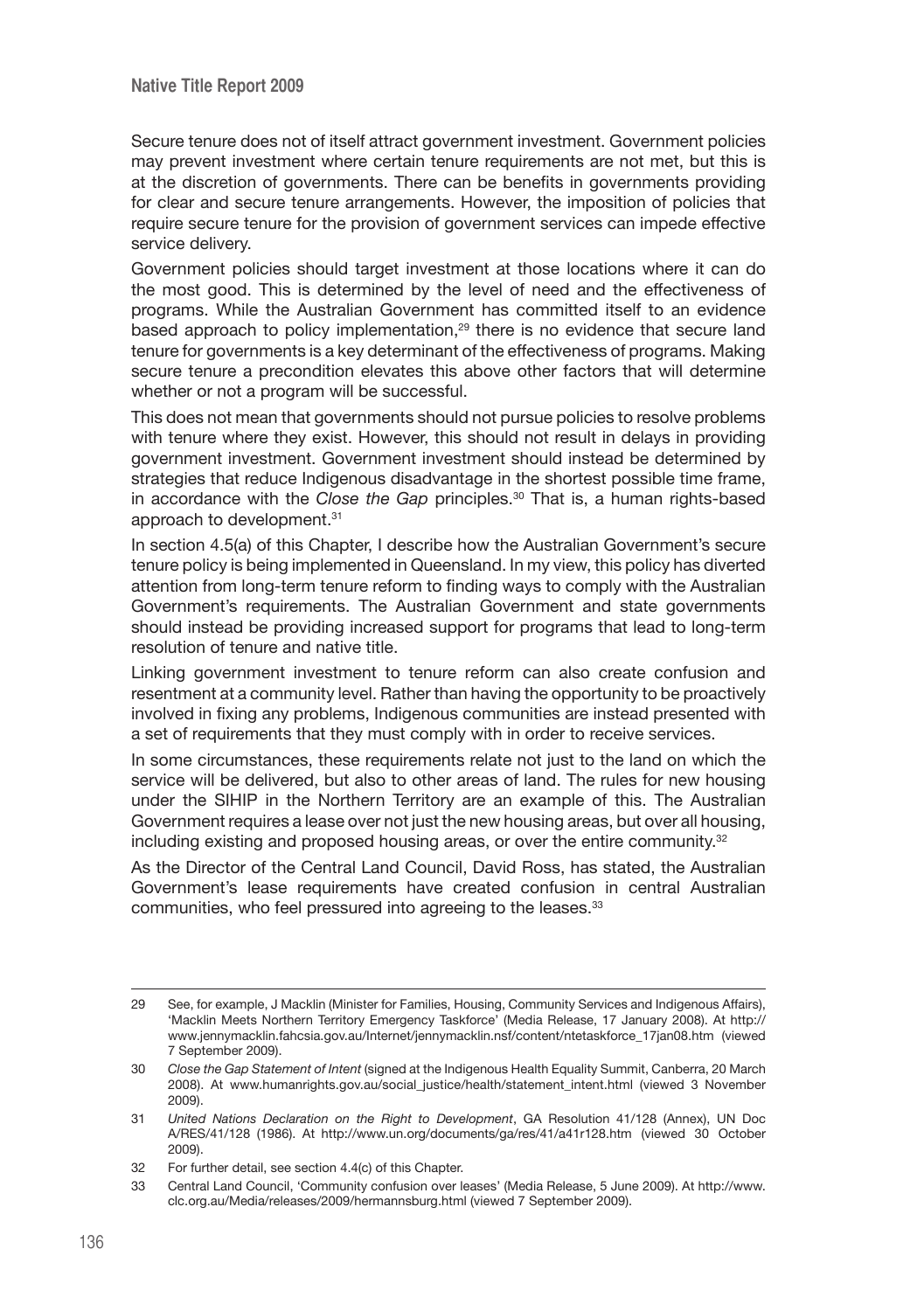# (v) Encouraging private sector investment

One of the main reasons for tenure reform is to make Indigenous land available to attract 'commercial investment', including 'private sector investment to expand the housing asset base'.34

I support improved economic opportunities for Indigenous people. However, in my view, it has not always been clearly explained how tenure reform will be used to deliver economic development. Clear information must be provided about the exact nature of proposed reforms, and how they will attract commercial investment, before Indigenous communities and landowners are asked to agree to them.

An effective way of giving Indigenous people more opportunities for economic development is to provide them with improved forms of Indigenous land ownership, particularly in those parts of Australia where Indigenous land is held under inferior forms of title. Yet, this approach is not reflected in tenure reform policies.

The Australian Government first implemented its tenure reform policies in the Northern Territory, initially through township leases and then as part of the Northern Territory Emergency Response. Previously, Aboriginal land in the Northern Territory was one of the most secure forms of Indigenous land ownership in Australia. The result of the Government's reforms has been to weaken that security.

While five-year leases are a clear example of this, I am also concerned about the impact of township leases. As the Northern Land Council said in its submission to the Senate inquiry into the legislation which introduced township leasing, 'traditional owners are expected to forgo their right to engage in commercial development over large areas of vacant land for 99 years'.<sup>35</sup> I share the Land Council's concerns, and do not accept that opportunities to attract commercial investment are improved by bringing land under the control of a government entity.

I have also previously said that one of the key factors that determines whether an economic development project will be successful is whether there is Indigenous control over decision-making.36 I support reforms to land tenure that deliver improved forms of Indigenous land ownership and improved control over decision-making.

However, it is not true that all tenure reform will deliver improved economic opportunities for Indigenous people. For example, the long-term legacy of tenure reform may be negative if it results in commercially valuable areas of Indigenous land being effectively sold off.

Reforms to land tenure for the purpose of attracting commercial investment will be experienced differently by diverse Indigenous communities across Australia. I would like to see Indigenous communities provided with clear information about how particular reforms will operate before they are called upon to engage in those reforms. Principles for engagement and consultation are set out in Appendix 3 to this Report.

<sup>34</sup> J Macklin (Minister for Families, Housing, Community Services and Indigenous Affairs), *Closing the Gap – Building an Indigenous Future* (Speech delivered to the National Press Club, Canberra, 27 February 2008). At http://www.jennymacklin.fahcsia.gov.au/Internet/jennymacklin.nsf/content/closing\_the\_gap\_27feb08. htm (viewed 23 October 2009).

<sup>35</sup> Northern Land Council, *Submission to Senate Community Affairs Committee Inquiry into Aboriginal Land Rights (Northern Territory) Amendment Bill 2006* (21 July 2006), p 13. At http://www.aph.gov.au/senate/ committee/clac\_ctte/completed\_inquiries/2004-07/aborig\_land\_rights/submissions/sub13.pdf (viewed 7 September 2009).

<sup>36</sup> T Calma, Aboriginal and Torres Strait Islander Social Justice Commissioner, *Native Title Report 2006*, Human Rights and Equal Opportunity Commission (2007), ch 2. At http://www.humanrights.gov.au/ social\_justice/nt\_report/ntreport06/index.html (viewed 29 October 2009).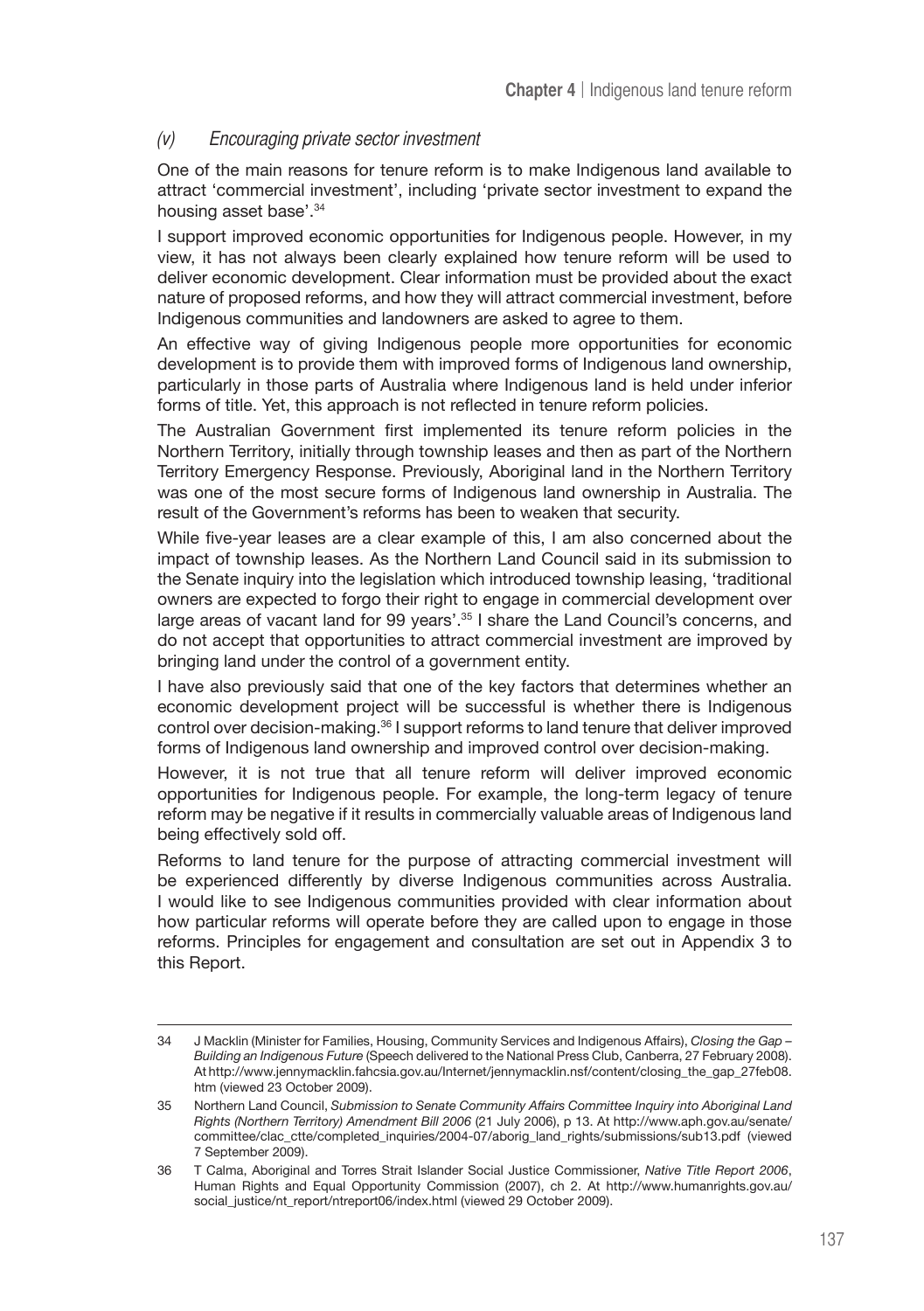#### (vi) Encouraging private home ownership

In 2006, the former Minister for Indigenous Affairs, Mal Brough, stated that reforms to Aboriginal land tenure in the Northern Territory to introduce township leasing would 'allow Aboriginal Australians in parts of the Northern Territory who have been denied rights for many years to be able to own their own home'.37

The current Government has been more considered in its references to home ownership, saying instead that as a result of tenure reform 'over time, remote Indigenous citizens will have a realistic opportunity to own their own homes'.<sup>38</sup>

As many Australians know, there can be significant benefits in home ownership. The Minister for Families, Housing, Community Services and Indigenous Affairs has recognised:

that home ownership can bring important social and economic benefits. Greater financial security. Greater independence. A more stable environment for raising children. And greater confidence in engaging with the employment market.

One of the advantages of moving to put secure tenure arrangements in place on land council land is that home ownership will become an option for those tenants who wish to move in that direction.39

For home ownership to provide social and economic benefits, a number of things must be present. For example, the financial circumstances of the owner must support the requirements of home ownership, including the costs of providing repairs. There must be a market, and the purchase price must be appropriate to both the market and the financial circumstances of the purchaser. There must be a low risk of mortgage default. The house must be suitable for the needs of the purchaser and able to retain its value. The obligations and risks must be clearly understood and agreed upon and the scheme must be appropriate to the cultural needs of the residents.

The cost of housing construction in remote communities presents a significant challenge for any home ownership scheme. These costs have increased dramatically over the last decade.40 While this Report was being written, the Australian Government announced that the cost of constructing houses under the SIHIP in the Northern Territory would be between \$450 000 and \$550 000 per house.<sup>41</sup> That is well beyond the financial reach of remote Indigenous community residents and indeed of many people in other parts of Australia.

It also needs to be remembered that the existence of a housing market in remote Indigenous communities cannot be assumed.

<sup>37</sup> Commonwealth, *Parliamentary Debates*, House of Representatives, 19 June 2006, p 121 (The Hon Mal Brough MP, Minister for Indigenous Affairs). At http://parlinfo.aph.gov.au/parlInfo/genpdf/chamber/ hansardr/2006-06-19/0163/hansard\_frag.pdf;fileType%3Dapplication%2Fpdf (viewed 7 September 2009).

<sup>38</sup> Commonwealth, *Parliamentary Debates*, House of Representatives, 26 February 2009, p 2031 (The Hon K Rudd, Prime Minister). At http://www.aph.gov.au/Hansard/reps/dailys/dr260209.pdf (viewed 23 October 2009).

<sup>39</sup> J Macklin (Minister for Families, Housing, Community Services and Indigenous Affairs), *Address to the NSW Aboriginal Land Council* (Speech to the NSW Aboriginal Land Council, Cessnock, 5 March 2009). At http://www.jennymacklin.fahcsia.gov.au/internet/jennymacklin.nsf/content/aboriginal\_land\_ council\_5mar09.htm (viewed 7 September 2009).

<sup>40</sup> See A Szava et al, *The Cost of Housing in remote Indigenous Communities: Views from the Northern Territory Construction Industry* (2007). At http://www.icat.org.au/media/Research/housing/Cost-ofhousing-construction-industry-views.pdf (viewed 7 September 2009).

<sup>41</sup> See J Macklin (Minister for Families, Housing, Community Services and Indigenous Affairs), 'Improving Indigenous housing in the NT' (Media Release, 31 August 2009). At http://www.jennymacklin.fahcsia.gov. au/internet/jennymacklin.nsf/content/sihip\_31aug09.htm (viewed 7 September 2009).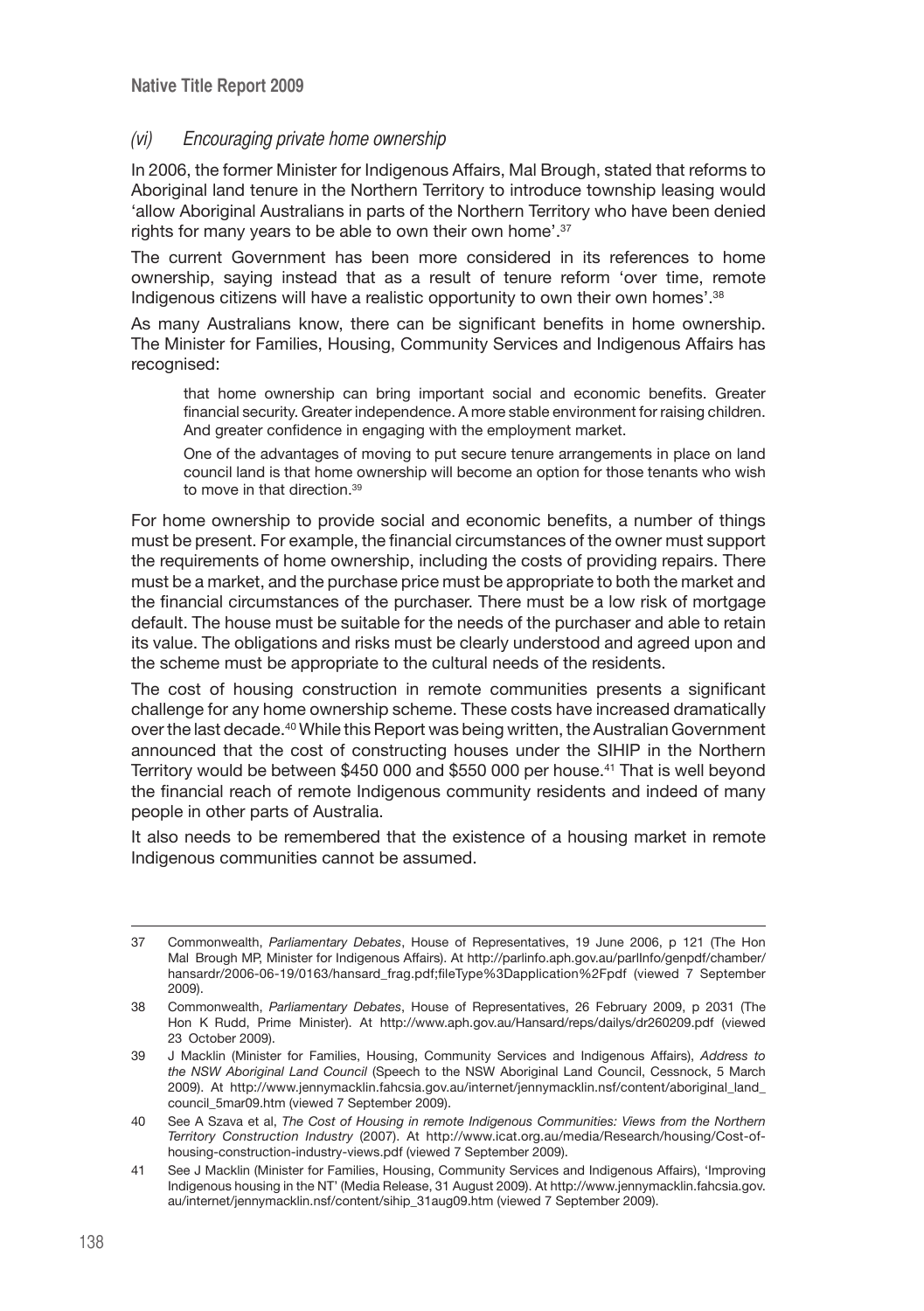An important issue for residents in Indigenous communities is whether a housing market should be open or closed. A closed market will ensure that housing remains in local Aboriginal ownership but may mean lower prices. An open market will mean outsiders have the opportunity to buy into the community. Given that the status of Indigenous lands across Australia will vary from communally owned land to freehold and to special purpose leased land, a one-size-fits-all approach is neither appropriate nor desirable.

These, and a number of other factors, make ownership in remote Indigenous communities a complicated matter. Encouraging residents to take on home ownership, with an associated housing loan / mortgage, may put them in a vulnerable position.

Any home ownership scheme needs to have a clear set of aims. Aims can include providing economic security and independence and a greater sense of ownership.

For a scheme to be effective, the aims must be determined by the participants themselves and the rules about the scheme must be consistent with these aims. Where the aims are not realistic, or ignore certain risks, these need to be reconsidered before a scheme is implemented. Setting out the aims of a scheme will also assist in reviewing its effectiveness, so that other communities can learn about the risks and opportunities of home ownership.

In section 4.6 of this Chapter I set out some principles that should underpin the introduction of any land tenure reforms or home ownership schemes. This includes providing the community and participants with clear and appropriate information, such as economic modelling, reports on the condition of houses, financial planning and legal advice. The central principle is free, prior and informed consent, both at an individual and community level.

#### (vii) The negotiation of leases on Aboriginal land

The Minister for Families, Housing, Community Services and Indigenous Affairs has stated that the approach of the Australian Government to housing and tenure 'means that government must treat Aboriginal land owners like any other land owners. If we want to build public housing on your land, we must negotiate a lease to do it'.<sup>42</sup>

However, when the Australian Government will not provide services such as housing, education or health facilities unless a lease is granted, it is clearly in the stronger position during lease negotiations. To a significant extent, government policy determines how much is open for negotiation. The payment of rent and control of decision-making are two examples of this.

The Australian Government appears to still be developing its policy in relation to rent for leases on Indigenous land. For long-term housing leases, it has not provided for the payment of rent 'in recognition of the significant government investment in housing set to follow' the grant of the lease.<sup>43</sup>

<sup>42</sup> J Macklin (Minister for Families, Housing, Community Services and Indigenous Affairs), *Address to the NSW Aboriginal Land Council* (Speech to the NSW Aboriginal Land Council, Cessnock, 5 March 2009). At http://www.jennymacklin.fahcsia.gov.au/internet/jennymacklin.nsf/content/aboriginal\_land\_ council\_5mar09.htm (viewed 7 September 2009).

<sup>43</sup> J Macklin, Minister for Families, Housing, Community Services and Indigenous Affairs, Correspondence to T Calma, Aboriginal and Torres Strait Islander Social Justice Commissioner, Australian Human Rights Commission, 18 August 2009.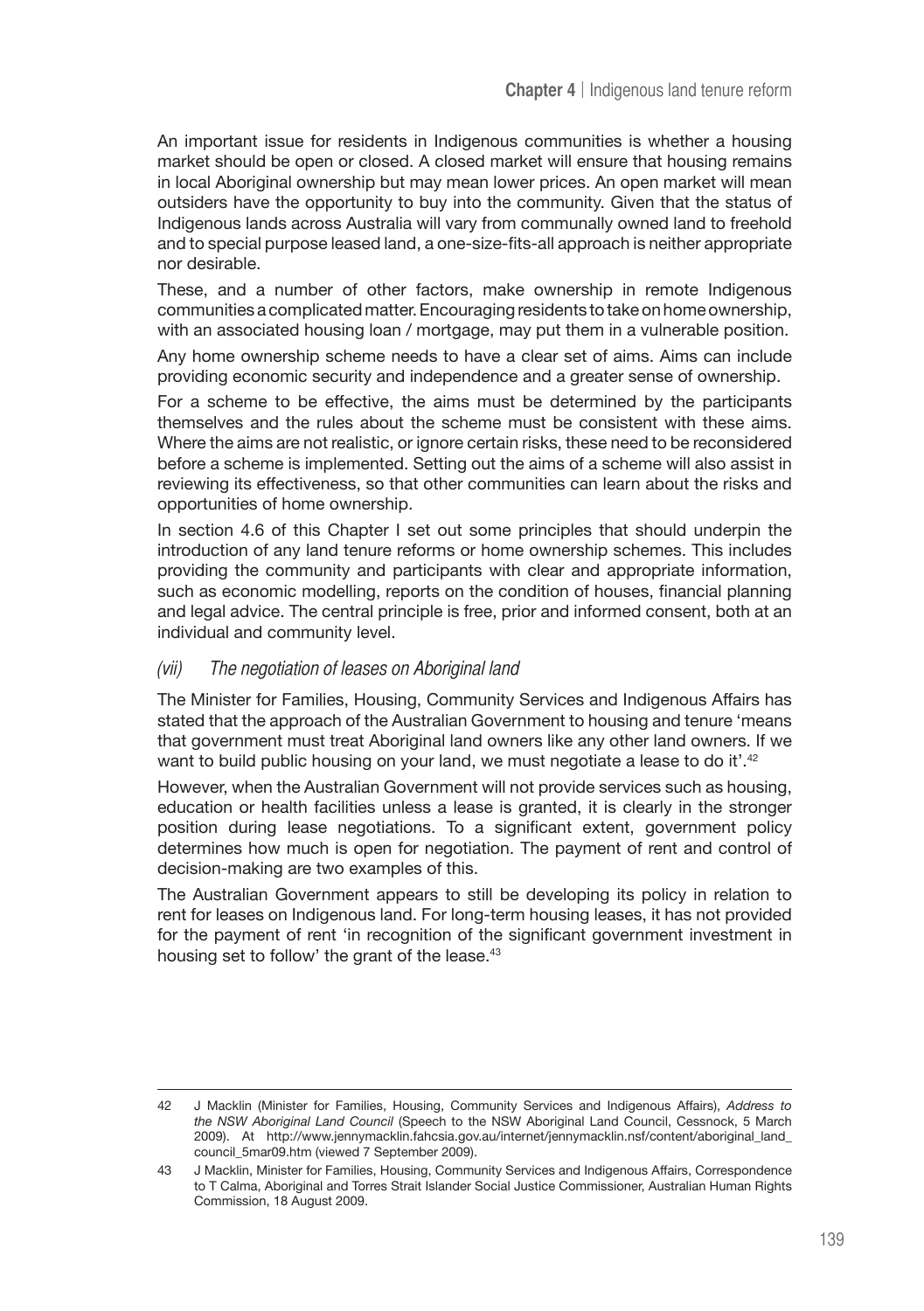However for other leases, the Australian Government agrees that rent should be paid, and says that an important part of land reform is to see land users, including government agencies, pay for the cost of doing business on Aboriginal land as they would elsewhere in Australia<sup>44</sup>

I consider that Aboriginal and Torres Strait Islander land owners should have the same rights as other land owners when leasing their land to governments, including the right to receive rent.

I am aware that in many cases Aboriginal and Torres Strait Islander land owners have agreed not to charge rent for leases on their land, particularly when the lease is to a local Indigenous organisation or is for the delivery of a community service.<sup>45</sup> One of the problems with township leases is that it is a government entity, rather than the traditional owners, who decide whether or not organisations pay rent on subleases. And, this government entity is funded from the Northern Territory Aboriginal peoples' future fund – the Aboriginals Benefit Account.<sup>46</sup>

In the Northern Territory, the Australian Government has also used the offer of rent to try and obtain the form of lease that it prefers, as I describe in section 4.4(c). While it will not pay rent for a housing precinct lease, the Australian Government agrees to provide an upfront rental payment as well as a community benefits package on the grant of a township lease. This does not reflect a commercial distinction, rather the use of incentives to encourage traditional owners to grant the form of lease which the Australian Government prefers.

In relation to decision-making, the Australian Government will not accept a term that requires the consent of the Indigenous land owners for certain key decisions.<sup>47</sup> However, this is at odds with the Government's recognition, in relation to Closing the Gap, that:

Another important aim – and the basis for any sustainable improvement – is to strengthen Indigenous leadership and governance and increase economic and social participation.48

This aim needs to be reflected in the terms of leases, which should support local Indigenous decision-making and build Indigenous capacity for self-governance.

#### (viii) Resolving native title issues

As I have commented above, Australian governments have not always obtained formal permission when building infrastructure and have instead relied on informal title. At times, this attitude has extended to native title, with some governments not complying with the *Native Title Act 1993* (Cth) (Native Title Act), or interpreting it in such a way that it is not necessary for the government to comply with any of the Act's procedures. This attitude has often meant that the impact of any works

<sup>44</sup> J Macklin, Minister for Families, Housing, Community Services and Indigenous Affairs, Correspondence to T Calma, Aboriginal and Torres Strait Islander Social Justice Commissioner, Australian Human Rights Commission, 18 August 2009.

<sup>45</sup> See, for example, Central Land Council, *Policy Paper: Communal Title and Economic Development* (2005), p 21. At http://www.clc.org.au/Media/papers/CLC\_%20tenure\_paper.pdf (viewed 9 November 2009).

<sup>46</sup> *Aboriginal Land Rights (Northern Territory) Act 1976* (Cth), s 64(4A). See also Australian Government, Office of Township Leasing, *Annual Report 2008–2009* (2009), p 13. At http://www.otl.gov.au/docs/ annual\_report\_0809.pdf (viewed 23 November 2009).

<sup>47</sup> See further section 4.4(b)(i), below.

<sup>48</sup> Commonwealth Government, *Budget 2009–2010 Ministerial Statement on Closing the Gap between Indigenous and non-Indigenous Australians*. At http://www.aph.gov.au/Budget/2009-10/content/ ministerial\_statements/indigenous/html/ms\_indigenous-03.htm (viewed 7 September 2009).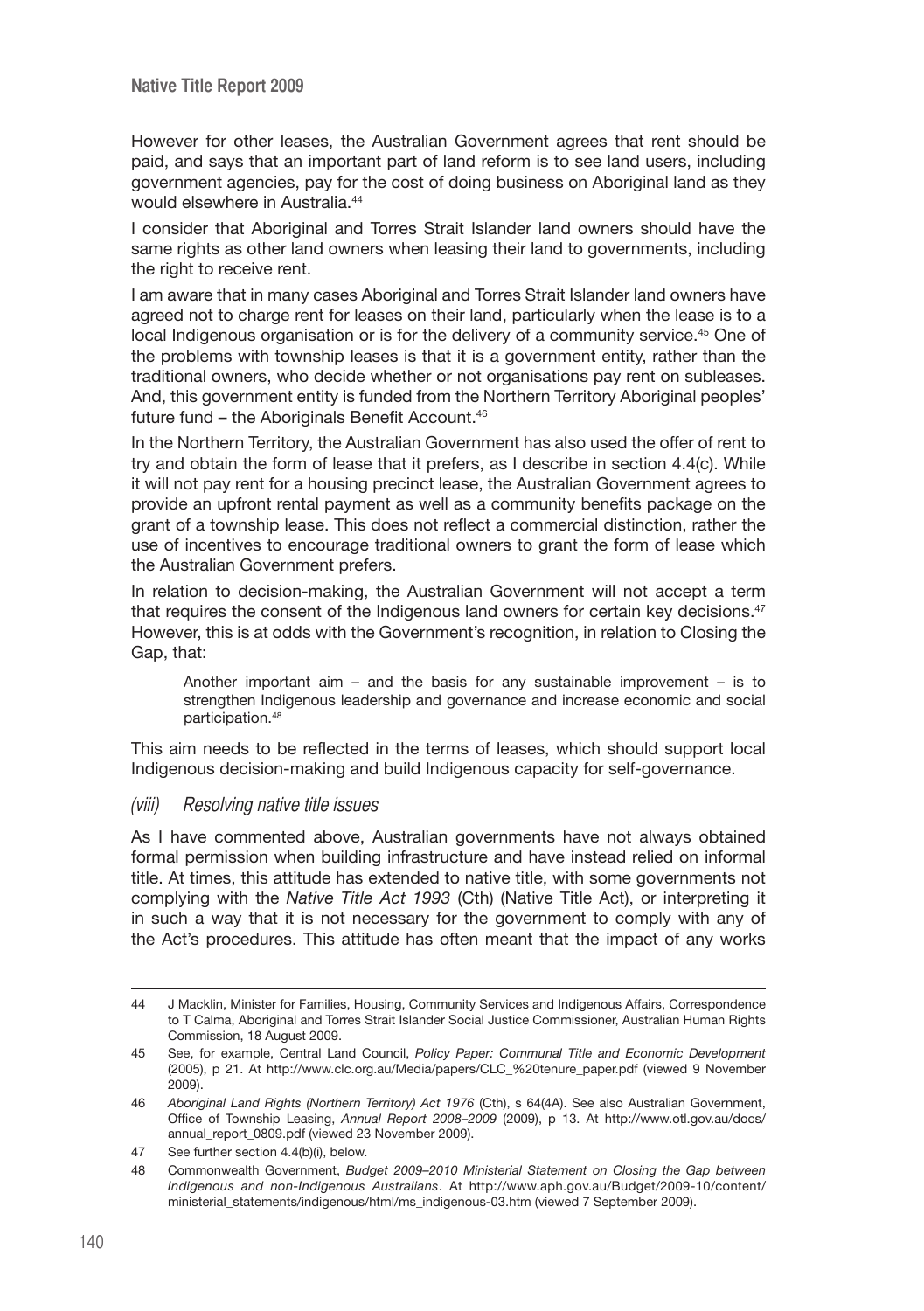on native title, and any consequent implications for compensation or validity of the works, are uncertain.

However, the Minister for Families, Housing, Community Services and Indigenous Affairs has now stated that one requirement for Australian Government funding under the COAG agreement is that 'any native title issues need to be resolved to ensure that construction and refurbishment can proceed as quickly as possible'.<sup>49</sup>

There are two regimes within the native title system that governments can use to achieve resolution of native title issues as required by the Australian Government.

The Native Title Act creates the procedures for parties to reach an Indigenous Land Use Agreement (ILUA), which is an agreement between a native title group and others about the use and management of land and waters. ILUAs can be negotiated as part of a native title determination, or settled separately from a native title claim. They are flexible and can cover a wide range of topics including how native title holders can agree to a future development, how native title rights coexist with the rights of other people, access to an area, extinguishment of native title and compensation.50 The ILUA process can already be used to negotiate for the building of houses in Indigenous communities.

However, when the ILUA process is not being utilised (usually because governments consider it to be too resource intensive and time consuming), governments turn to the future acts regime to ensure their actions comply with the Native Title Act and are valid.

The future acts regime establishes a procedural framework that parties must comply with before undertaking any activity which may affect native title.

The Native Title Act sets out different processes that apply when a party wants to undertake different types of future acts. These processes vary, from simply requiring that a native title party be notified, to requiring that negotiations be conducted with the native title party. The future acts regime also provides for other implications such as whether compensation is payable and what the long-term impact on native title will be.

However, none of the existing future acts processes apply specifically to the building of public housing in Indigenous communities, and there is confusion over whether any of the existing processes apply at all. Governments consider that this uncertainty is a factor which contributes to delays in building infrastructure.<sup>51</sup>

For this reason, the Australian Government released a discussion paper on possible amendments to the future acts regime that would insert a new process which deals specifically with building of housing, and possibly other public infrastructure, in Indigenous communities.52

<sup>49</sup> J Macklin (Minister for Families, Housing, Community Services and Indigenous Affairs), *Address to the NSW Aboriginal Land Council* (Speech to the NSW Aboriginal Land Council, Cessnock, 5 March 2009). At http://www.jennymacklin.fahcsia.gov.au/internet/jennymacklin.nsf/content/aboriginal\_land\_ council\_5mar09.htm (viewed 7 September 2009).

<sup>50</sup> See National Native Title Tribunal, *About indigenous land use agreements,* http://www.nntt.gov.au/ Indigenous-Land-Use-Agreements/Pages/About\_iluas.aspx (viewed 28 October 2009).

<sup>51</sup> Attorney-General's Department and the Department of Families, Housing, Community Services and Indigenous Affairs, *Discussion Paper: Possible housing and infrastructure native title amendments* (2009), p 4. At http://www.fahcsia.gov.au/sa/indigenous/pubs/land/Pages/NativeTitleAmendments\_Discussion Paper.aspx (viewed 7 September 2009).

<sup>52</sup> Attorney-General's Department and the Department of Families, Housing, Community Services and Indigenous Affairs, *Discussion Paper: Possible housing and infrastructure native title amendments* (2009). At http://www.fahcsia.gov.au/sa/indigenous/pubs/land/Pages/NativeTitleAmendments\_Discussion Paper.aspx (viewed 7 September 2009). At the time of writing, consultations on the discussion paper were ongoing.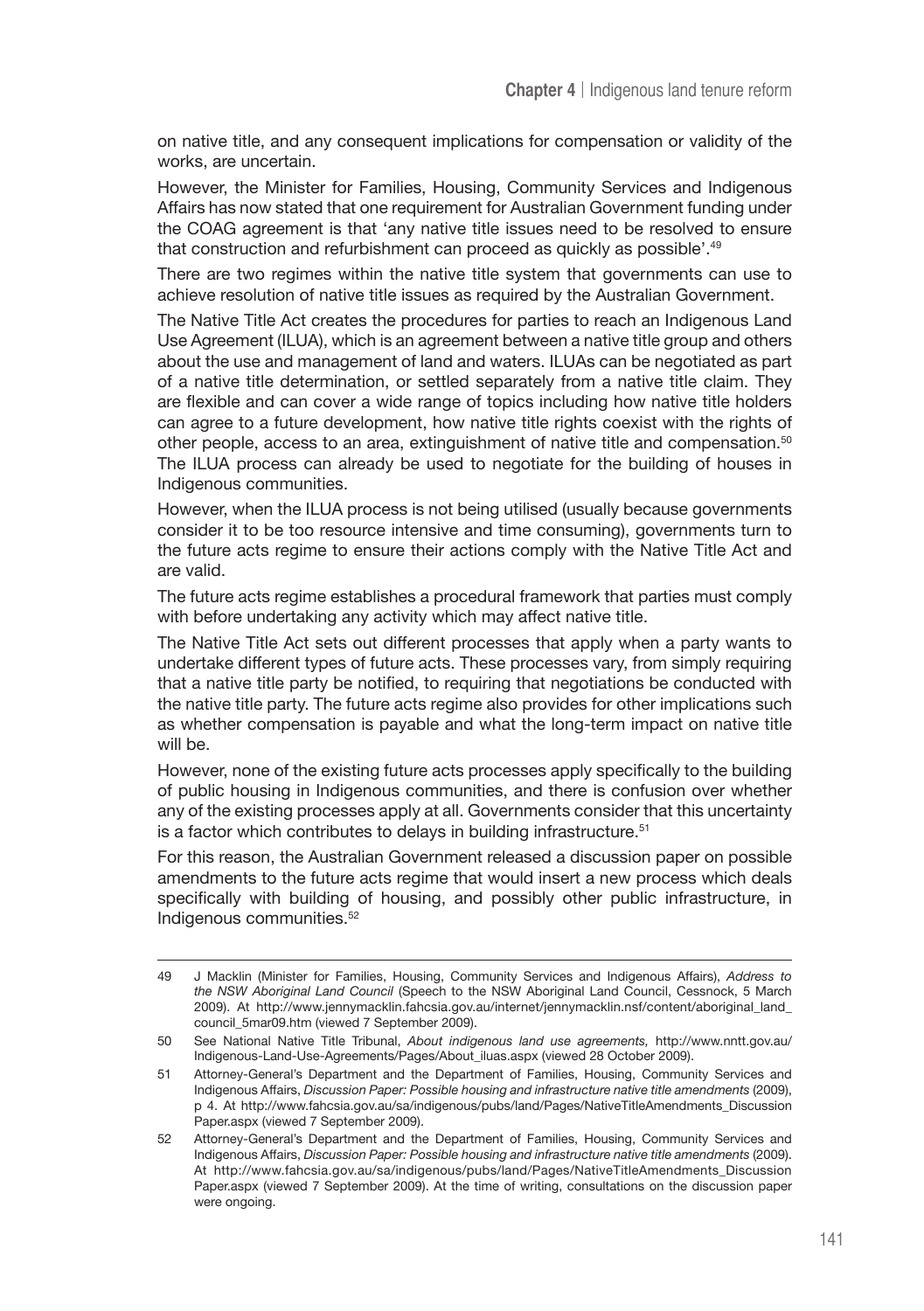I made a submission in response to the discussion paper in which I emphasised the benefits of governments reaching ILUAs rather than applying any future acts process. These include that ILUAs can provide certainty for all parties, including certainty around future developments and the long-term relationship between the parties. An ILUA can be tailored to the circumstances of the specific community and can be holistic, covering a range of issues that the parties want to address. As ILUAs require *agreement* between the parties, not simply consultation, they are also consistent with Australia's international human rights obligations, in particular the rights affirmed by the *United Nations Declaration on the Rights of Indigenous Peoples* (Declaration on the Rights of Indigenous Peoples).<sup>53</sup>

Nonetheless, the proposed new future acts process could impose greater procedural requirements than many other existing future acts processes. That is, it may require that governments undertake 'genuine consultation' as opposed to simply notify and receive comments on the proposal. Because of the requirement for 'genuine consultation', the proposal in the discussion paper could be an improvement on many of the existing future acts processes, but in any case it is not preferable to the parties reaching an ILUA.

# 4.3 Priority locations

The development of tenure reform policies has been accompanied by a new policy of identifying priority communities. There has been a strong connection between the two policies, particularly in relation to the 26 priority locations selected under the COAG National Partnership Agreements, but also under the Northern Territory's 'A Working Future' policy.

While the policy of identifying priority locations has not received much attention, it is a significant development, particularly for Indigenous people who do not live in or near a priority community and who wonder what will happen to services in their community over time.

On the one hand, the new policy is just a way of approaching service delivery. It utilises a 'hub and spoke' model where outreach services are delivered from identified regional centres.54 It is not clear in all circumstances how this will work. Some services (such as housing) cannot be delivered through a hub and spoke model. Many remote communities will be hundreds of kilometres from the nearest service hub, making access difficult.

The priority location policy also represents a shift in the way in which services will be allocated. Communities that are selected as priority locations will receive a higher level of support than other communities. One anticipated outcome of the policy is the 'voluntary mobility' of individuals and families towards certain areas.<sup>55</sup>

In this section, I describe the development of policies related to priority locations, initially in relation to housing in the Northern Territory and then more broadly.

<sup>53</sup> GA Resolution 61/295 (Annex), UN Doc A/61/L.67 (2007). At http://www.un.org/esa/socdev/unpfii/en/ drip.html (viewed 23 November 2009).

<sup>54</sup> See further T Calma, Aboriginal and Torres Strait Islander Social Justice Commissioner, *Social Justice Report 2009*, Australian Human Rights Commission (2009), ch 4.

<sup>55</sup> Council of Australian Governments, *National Partnership Agreement on Remote Service Delivery*, sch A. At http://www.coag.gov.au/intergov\_agreements/federal\_financial\_relations/docs/national\_partnership/ national partnership on remote service delivery with amended schedule.pdf (viewed 7 September 2009).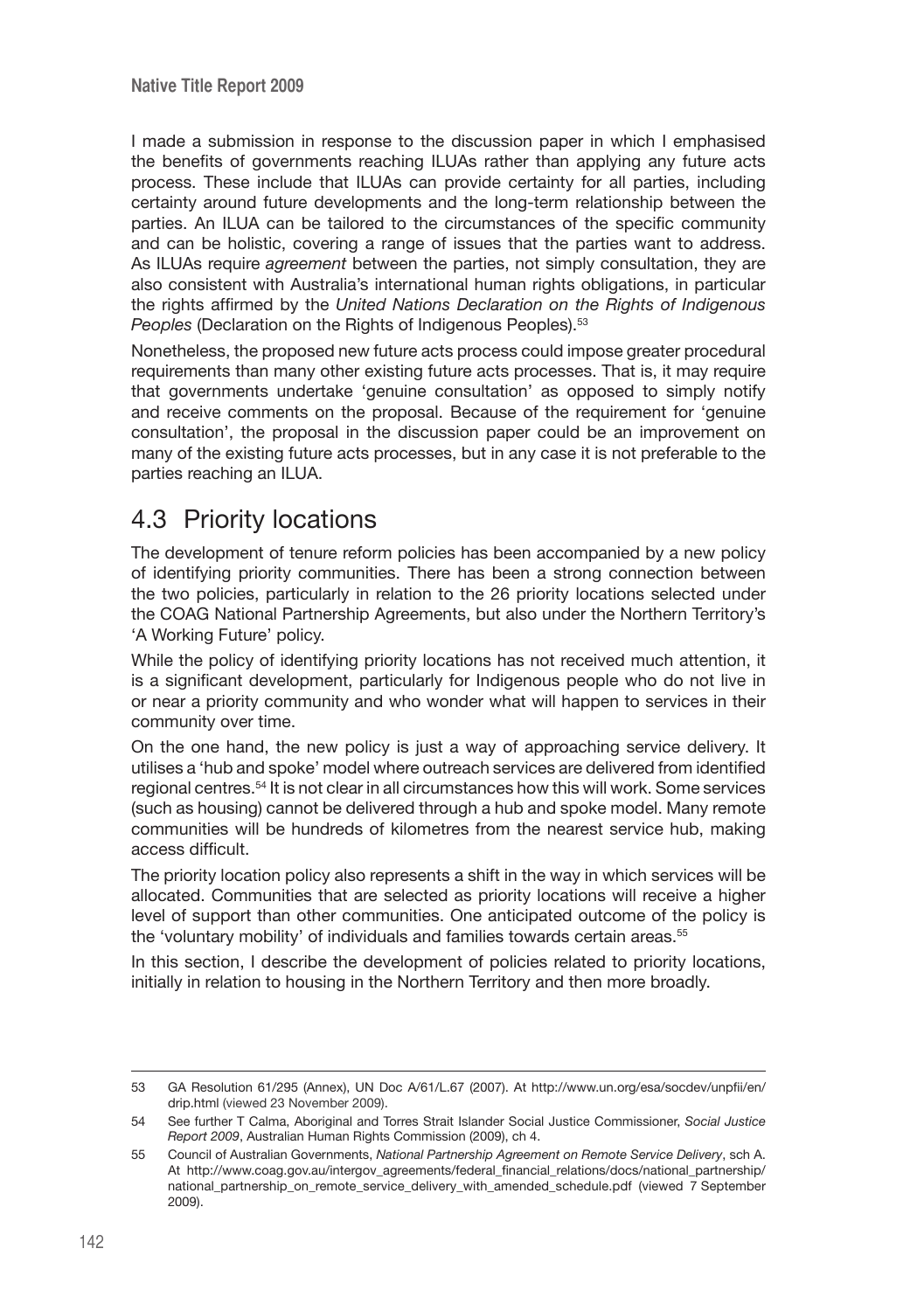# **(a) The Australian Government's priority locations: Northern Territory**

In September 2007, a memorandum of understanding between the Australian Government and Northern Territory Governments in relation to Indigenous housing described Indigenous communities in the Northern Territory as falling into three levels of priority.56

First priority communities are main urban centres (including town camps) and 'larger / strategically placed growth communities'. Second priority communities are described as 'smaller communities', third priority communities as other communities and homelands.<sup>57</sup> Under the agreement, first priority communities will receive new housing to meet existing demand and future growth and the Australian Government would seek to negotiate township leases over the communities. Second priority communities would, for the most part, receive only repairs and upgrades with new housing provided on 'a case by case basis'. Third priority communities would receive no Australian Government funding for housing construction.

The SIHIP, which was announced by the new Australian Government on 21 April 2008, implements the principles set out in the memorandum of understanding.58

Under SIHIP, the Australian Government has identified 73 significant Indigenous communities in the Northern Territory, being those communities which generally have a population of more than 100 people. Of these 73 communities, only 16 are eligible to receive new housing while the remaining 57 communities will receive only housing upgrades. There is no provision for those remaining communities to receive new housing, regardless of levels of housing stress. Homelands and other smaller Indigenous communities do not receive any assistance under SIHIP.

### **(b) COAG processes**

The Australian Government is extending its focus on priority locations beyond the Northern Territory through its role in COAG, and in particular through the two National Partnership Agreements that I described in section 4.2(b).

The Remote Service Delivery Agreement describes 26 proposed locations for initial implementation of a new approach to remote Indigenous service delivery:

- a) the 15 larger major works communities in the Northern Territory already identified for significant housing and infrastructure investment under the Strategic Indigenous Housing and Infrastructure Program;<sup>59</sup>
- b) 4 locations in the Cape York and Gulf regions in Queensland;
- c) 3 locations in Western Australia, with at least 2 locations in the Kimberley;

<sup>56</sup> *Memorandum of understanding between the Australian Government and the Northern Territory Government: Indigenous Housing, Accommodation and Related Services September 2007* (2007). At http://www.aph.gov.au/senate/committee/indig\_ctte/submissions/sub28\_attachment\_8.pdf (viewed 7 September 2009).

<sup>57</sup> *Memorandum of understanding between the Australian Government and the Northern Territory Government: Indigenous Housing, Accommodation and Related Services September 2007* (2007), cl 17. At http://www.aph.gov.au/senate/committee/indig\_ctte/submissions/sub28\_attachment\_8.pdf (viewed 7 September 2009).

<sup>58</sup> J Macklin (Minister for Families, Housing, Community Services and Indigenous Affairs), P Henderson (Northern Territory Chief Minister) & W Snowdon (Member for Lingiari), 'Landmark Housing Project for NT Indigenous Communities' (Media Release, 12 April 2008). At http://www.jennymacklin.fahcsia.gov.au/ internet/jennymacklin.nsf/content/landmark\_housing\_12aprl08.htm (viewed 7 September 2009).

<sup>59</sup> The SIHIP program provides for new housing in 16 select communities. However, the community of Milyakburra has been removed from this list for the purpose of the National Partnership Agreements, and the number of NT communities has been reduced to 15.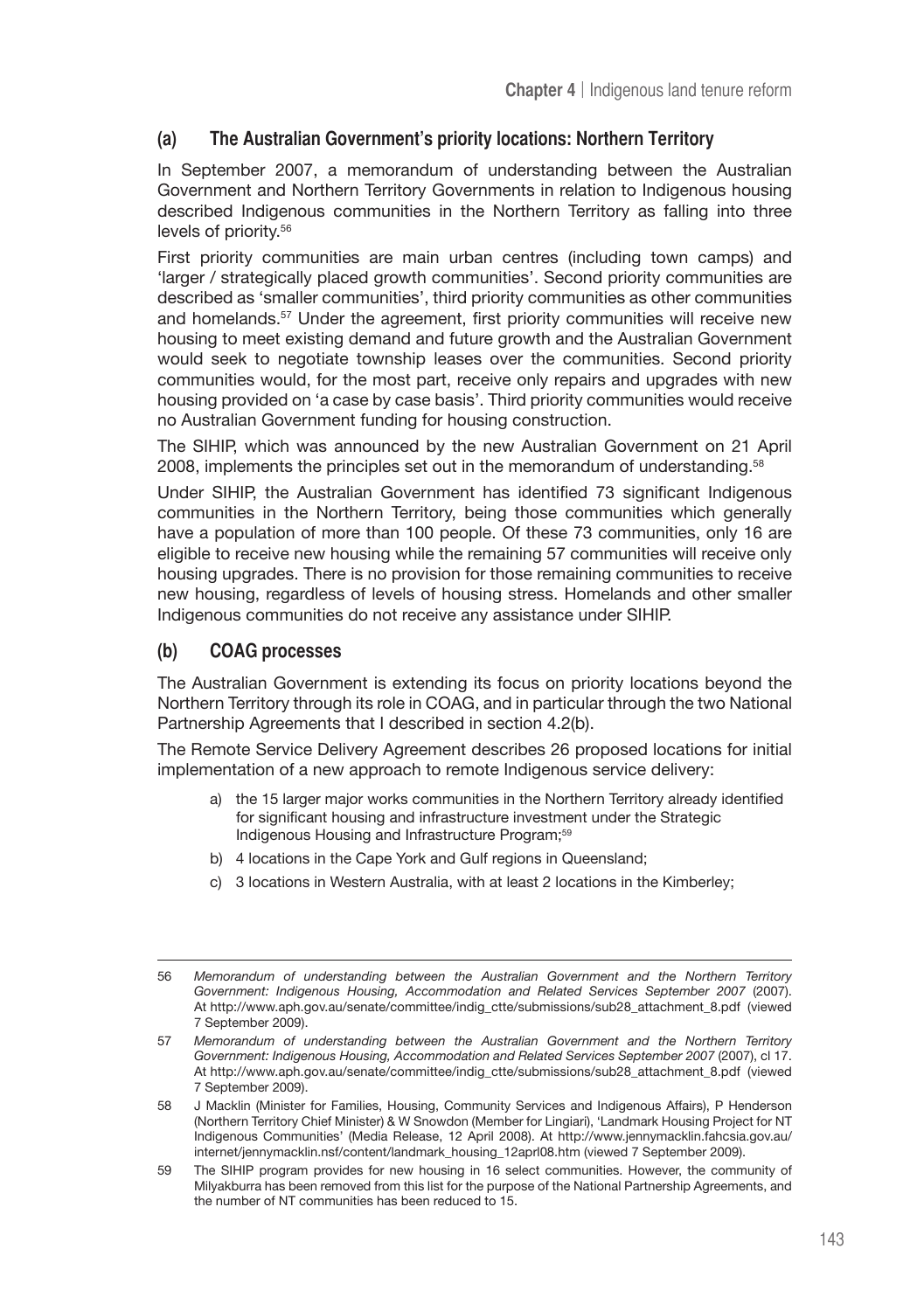- d) 2 locations in the Anangu Pitjantjatjara Yankunytjatjara Lands in South Australia; and
- e) 2 remote locations in the Murdi Paaki region in Western New South Wales.<sup>60</sup>

The communities outside of the Northern Territory were not identified at the time.

The second of these COAG agreements, the Remote Indigenous Housing Agreement, did not itself refer to the 26 priority locations. However on 23 March 2009, the Australian Government announced that 'initial housing investment' under that Agreement 'will focus on these 26 larger communities which have the potential for economic development'.61

The identity of the remaining priority locations was announced by the Minister for Families, Housing, Community Services and Indigenous Affairs in a speech on 21 April 2009:

Today I can announce the priority locations across Australia.

In Western Australia, we will implement the Remote Service Delivery Strategy in towns and communities around Fitzroy Crossing, Halls Creek and on the Dampier Peninsula, including the communities of Ardyaloon and Beagle Bay.

In the Northern Territory: Galiwinku, Gapuwiyak, Gunbalanya, Hermannsburg, Lajamanu, Maningrida, Milingimbi, Nguiu, Ngukurr, Numbulwar, Wadeye, Yirrkala, Yuendumu, Angurugu and Umbakumba.

In Queensland: Mornington Island, Doomadgee, Hope Vale and Aurukun (together with continuing work in Mossman Gorge and Coen which are also part of the Cape York Welfare Reform).

In South Australia: Amata and Mimili.

And in New South Wales: Walgett and Wilcannia.<sup>62</sup>

A table of these communities, including a brief description of the land ownership, is provided at Appendix 5 to this Report.

#### **(c) How priority locations are selected**

I have asked the Government how the number of 26 locations was decided upon, rather than a greater or smaller number. I have been told only that it was decided upon through the COAG Working Group on Indigenous Reform, following bilateral discussions with each jurisdiction.<sup>63</sup>

<sup>60</sup> Council of Australian Governments, *National Partnership Agreement on Remote Service Delivery*, cl 13. At http://www.coag.gov.au/intergov\_agreements/federal\_financial\_relations/docs/national\_partnership/ national partnership on remote service delivery with amended schedule.pdf (viewed 7 September 2009). The 26 communities are named in Appendix 5 to this Report.

<sup>61</sup> J Macklin (Minister for Families, Housing, Community Services and Indigenous Affairs), 'Remote Indigenous housing investment' (Media Release, 23 March 2009). At http://www.jennymacklin.fahcsia. gov.au/internet/jennymacklin.nsf/content/remote\_indigenous\_housing\_23mar2009.htm (viewed 7 September 2009).

<sup>62</sup> J Macklin (Minister for Families, Housing, Community Services and Indigenous Affairs), *Speech to the John Curtin Institute of Public Policy* (Speech delivered to the John Curtin Institute of Public Policy, Perth, 21 April 2009). At http://www.jennymacklin.fahcsia.gov.au/internet/jennymacklin.nsf/content/ john\_curtis\_21april09.htm (viewed 7 September 2009).

<sup>63</sup> J Macklin, Minister for Families, Housing, Community Services and Indigenous Affairs, Correspondence to T Calma, Aboriginal and Torres Strait Islander Social Justice Commissioner, Australian Human Rights Commission, 18 August 2009.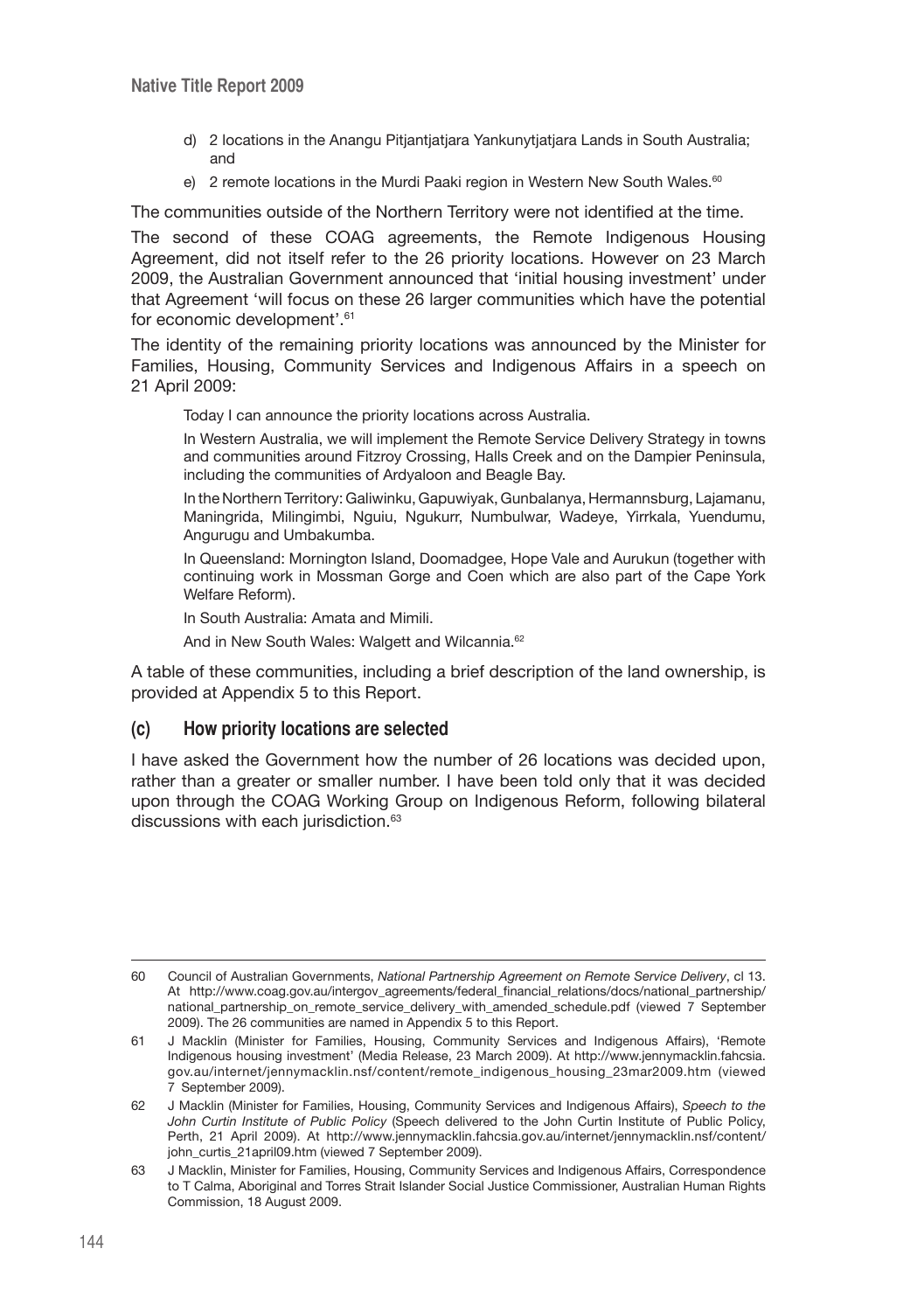In relation to the process for selecting the locations, the Remote Service Delivery Agreement includes some general information. The Agreement attaches a set of principles called the 'Principles taken into account in deciding sequencing', which says:

The following principles will be taken into account in deciding sequencing:

- (a) areas where we have already applied significant reform effort that can be readily built upon (see below):
	- (i) that is, locations where communities have demonstrated a willingness to actively participate in the change process, supported by strong leadership;
- (b) preparedness to participate in steps to rebuild social norms for example, welfare reform and alcohol management;
- (c) labour market opportunities and potential for corporate investment/partnerships and business development;
- (d) capacity to be developed and utilised as a service hub (including transport) with linkages with smaller communities/homelands; and
- (e) capacity of service supply needs to be met including consideration of capacity of existing local service providers and capacity of the location to support incoming services (for example, availability of built facilities and staff housing for staff).<sup>64</sup>

The Agreement also states that:

priority for enhanced infrastructure support and service provision should be to larger and more economically sustainable communities where secure land tenure exists, allowing for services outreach to and access by smaller surrounding communities, including:

(i) recognising Indigenous peoples' cultural connections to homelands (whether on a visiting or permanent basis) but avoiding expectations of major investment in service provision where there are few economic or educational opportunities; and

(ii) facilitating voluntary mobility by individuals and families to areas where better education and job opportunities exist, with higher standards of services.<sup>65</sup>

In addition to these principles, the following criteria were also taken into consideration in deciding on the specific locations:

- significant concentration of population
- anticipated demographic trends and pressures
- the potential for economic development and employment
- the extent of pre-existing shortfalls in government investment in infrastructure and services.<sup>66</sup>

<sup>64</sup> Council of Australian Governments, *National Partnership Agreement on Remote Service Delivery*, sch B. At http://www.coag.gov.au/intergov\_agreements/federal\_financial\_relations/docs/national\_partnership/ national\_partnership\_on\_remote\_service\_delivery\_with\_amended\_schedule.pdf (viewed 7 September 2009).

<sup>65</sup> Council of Australian Governments, *National Partnership Agreement on Remote Service Delivery*, sch A. At http://www.coag.gov.au/intergov\_agreements/federal\_financial\_relations/docs/national\_partnership/ national\_partnership\_on\_remote\_service\_delivery\_with\_amended\_schedule.pdf (viewed 7 September 2009).

<sup>66</sup> J Macklin, Minister for Families, Housing, Community Services and Indigenous Affairs, Correspondence to T Calma, Aboriginal and Torres Strait Islander Social Justice Commissioner, Australian Human Rights Commission, 18 August 2009.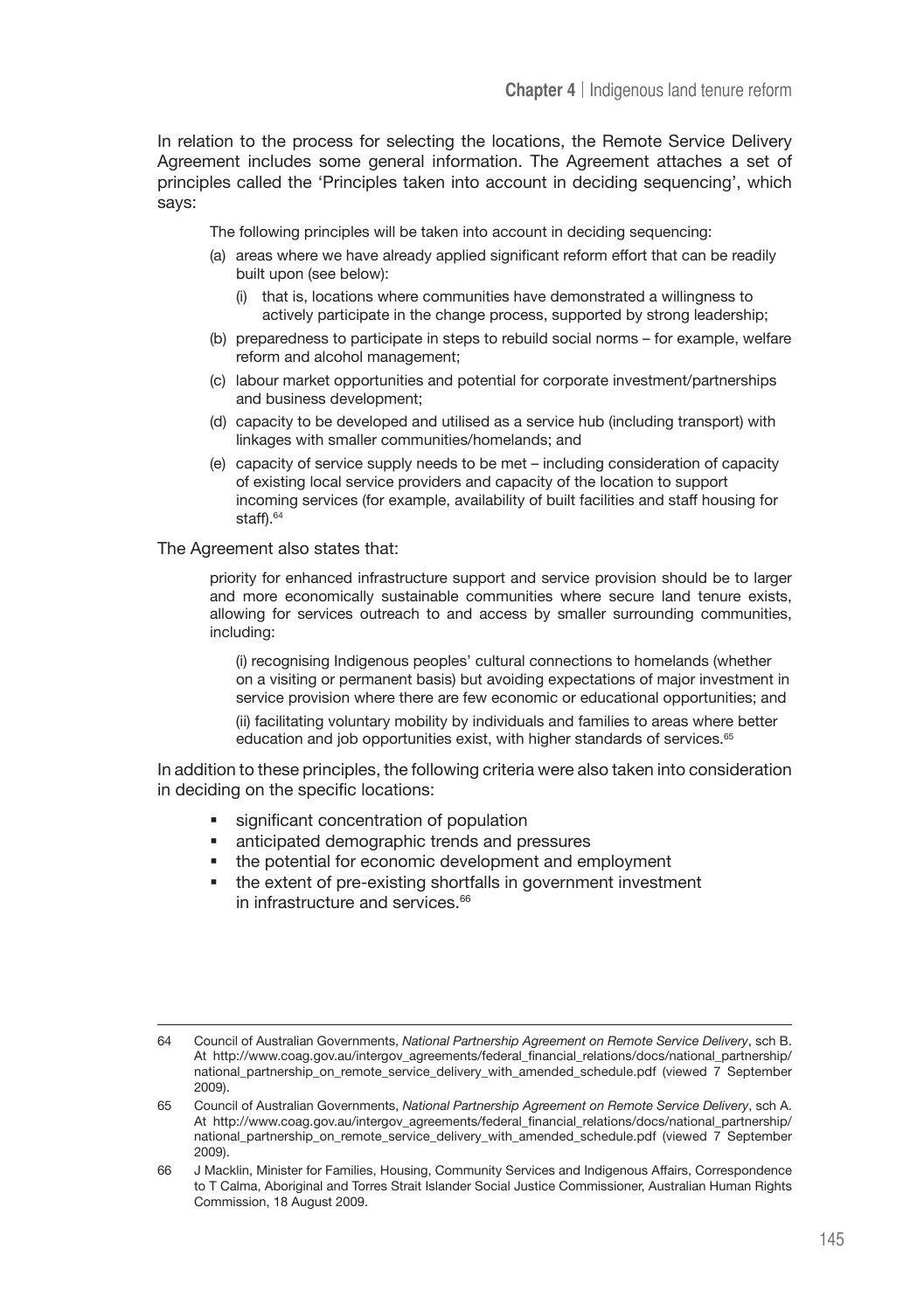Consideration was also given to the locations where the Australian Government was already engaged in significant projects – such as in the Northern Territory and Cape York – and in the case of the Dampier Peninsula, to the opportunities presented by the Browse Basin LNG Project and the involvement of several communities in that area in leadership work.67

The selection of specific locations by the COAG Working Group on Indigenous Reform followed only bilateral discussions with each jurisdiction.<sup>68</sup> There was no process for consultation with Indigenous people or organisations or with the general public. No details have been provided about the material that was relied on, such as demographic or population data, or the tools used to assess economic viability or preparedness to participate in reforms.

Under this policy, further communities may be selected as priority locations. The criteria described above will be used to determine those further locations.<sup>69</sup> An Implementation Plan includes some information about how this will take place in the Northern Territory:

Once the strategy is established in the first fifteen locations [in the Northern Territory], consideration will be given to expanding the approach to additional locations, including those identified as Territory Growth Towns under the Northern Territory Government's A Working Future policy framework [see below for a description of this policy].

This process will be consistent with the principles outlined in the *Principles Taken into Account in Deciding Sequencing* at Schedule B of the Agreement and with the *Coordinator-General for Remote Indigenous Services Act 2009*, which provides that the Australian Government Minister for Indigenous Affairs must consult with the relevant Northern Territory Minister prior to specifying new remote locations under the Act.<sup>70</sup>

As with the locations that have already been selected, the process for selecting new locations requires only bilateral consultation with the relevant state or territory Minister. It does not require consultation with the affected Indigenous communities or organisations or with the general public.

As I have repeatedly said, for reforms to be effective they must be made with the full participation of the Indigenous people whose lives are affected by them. In relation to such a significant policy, it is not sufficient for governments to consult only with themselves.

<sup>67</sup> J Macklin, Minister for Families, Housing, Community Services and Indigenous Affairs, Correspondence to T Calma, Aboriginal and Torres Strait Islander Social Justice Commissioner, Australian Human Rights Commission, 18 August 2009. See also J Macklin (Minister for Families, Housing, Community Services and Indigenous Affairs), *Speech to the John Curtin Institute of Public Policy* (Speech delivered to the John Curtin Institute of Public Policy, Perth, 21 April 2009). At http://www.jennymacklin.fahcsia.gov.au/ internet/jennymacklin.nsf/content/john\_curtis\_21april09.htm (viewed 7 September 2009).

<sup>68</sup> J Macklin, Minister for Families, Housing, Community Services and Indigenous Affairs, Correspondence to T Calma, Aboriginal and Torres Strait Islander Social Justice Commissioner, Australian Human Rights Commission, 18 August 2009.

<sup>69</sup> J Macklin (Minister for Families, Housing, Community Services and Indigenous Affairs), *Speech to the John Curtin Institute of Public Policy* (Speech delivered to the John Curtin Institute of Public Policy, Perth, 21 April 2009). At http://www.jennymacklin.fahcsia.gov.au/internet/jennymacklin.nsf/content/ john\_curtis\_21april09.htm (viewed 7 September 2009).

<sup>70</sup> Commonwealth of Australia and the Northern Territory, *Implementation Plan for National Partnership Agreement on Remote Service Delivery*. At http://www.workingfuture.nt.gov.au/download/NT\_RSD\_ Bilat Imp\_Plan.pdf (viewed 7 September 2009).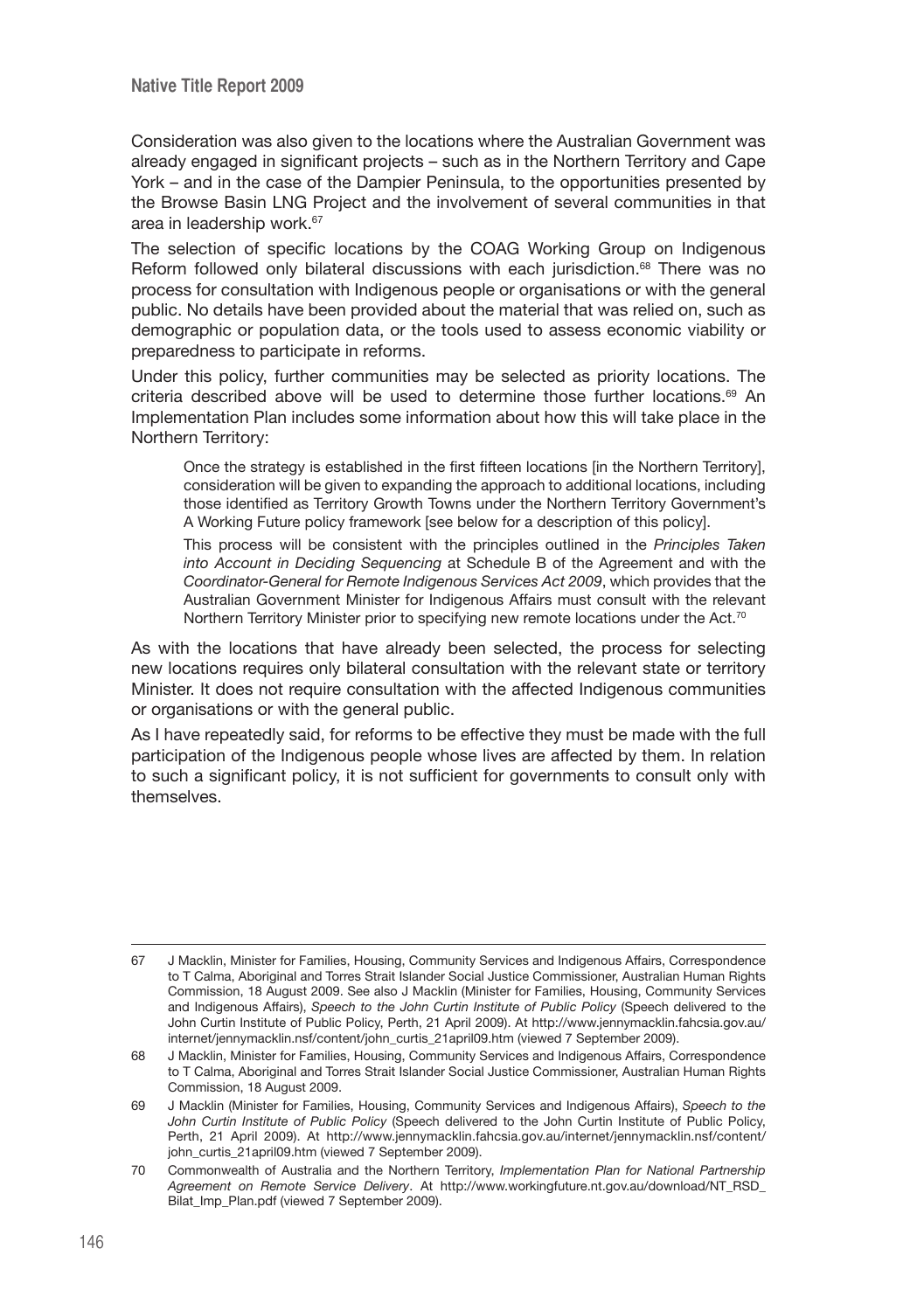# **(d) What the priority location policy means**

While it has been described as marking a new approach to remote Indigenous service delivery, there is no policy document that describes what the new priority location policy will mean for Indigenous communities, especially for non-priority communities.

In part, the policy of identifying priority communities is a new way of structuring service delivery. The Australian Government has recognised that the old 'scattergun' approach did not work, and claims that the new approach will provide for more targeted service delivery:

Our new model for remote service delivery will initially concentrate resources in priority locations across Australia.

So that in just a few years we can build a critical mass of support and assistance to bring services and conditions in remote Indigenous communities up to the same standard as comparably sized communities elsewhere in Australia. …

Of course, other communities and townships will continue to receive government support and services.

This will include access to new housing construction and upgrades, employment programs and CDEP, and the range of normal funding arrangements across the whole of government.

But, the intention is to maximise the role of priority communities as service hubs.<sup>71</sup>

I sought clarification from the Australian Government on what services will be affected by this new model, and was advised that governments will work together to improve access to services 'including early childhood, health, housing and welfare services'.72 I was also referred to the Local Implementation Plans that will be developed in each priority location under the Remote Service Delivery Agreement.

The first step in the preparation of Local Implementation Plans is baseline mapping of social and economic indicators, current government services and gaps in those services. When these are completed, Local Implementation Plans will be developed in consultation with local community members and other parties, for example, nongovernment organisations and business / industry partners.73

One of the functions of the new Coordinator-General for Remote Indigenous Services is to monitor the implementation of Local Implementation Plans.<sup>74</sup>

It is hoped that this model will deliver better coordinated and better managed services in communities that have been selected to be priority locations. Local Implementation Plans will be public documents. When they are completed, Indigenous residents of those communities should have a clearer picture of how this new model will work.

<sup>71</sup> J Macklin (Minister for Families, Housing, Community Services and Indigenous Affairs), *Speech to the John Curtin Institute of Public Policy* (Speech delivered to the John Curtin Institute of Public Policy, Perth, 21 April 2009). At http://www.jennymacklin.fahcsia.gov.au/internet/jennymacklin.nsf/content/ john\_curtis\_21april09.htm (viewed 7 September 2009).

<sup>72</sup> J Macklin, Minister for Families, Housing, Community Services and Indigenous Affairs, Correspondence to T Calma, Aboriginal and Torres Strait Islander Social Justice Commissioner, Australian Human Rights Commission, 18 August 2009.

<sup>73</sup> Council of Australian Governments, *National Partnership Agreement on Remote Service Delivery*, cl 12(d). At http://www.coag.gov.au/intergov\_agreements/federal\_financial\_relations/docs/national\_partnership/ national\_partnership\_on\_remote\_service\_delivery\_with\_amended\_schedule.rtf (viewed 9 September 2009).

<sup>74</sup> *Coordinator-General for Remote Indigenous Services Act 2009* (Cth), s 14.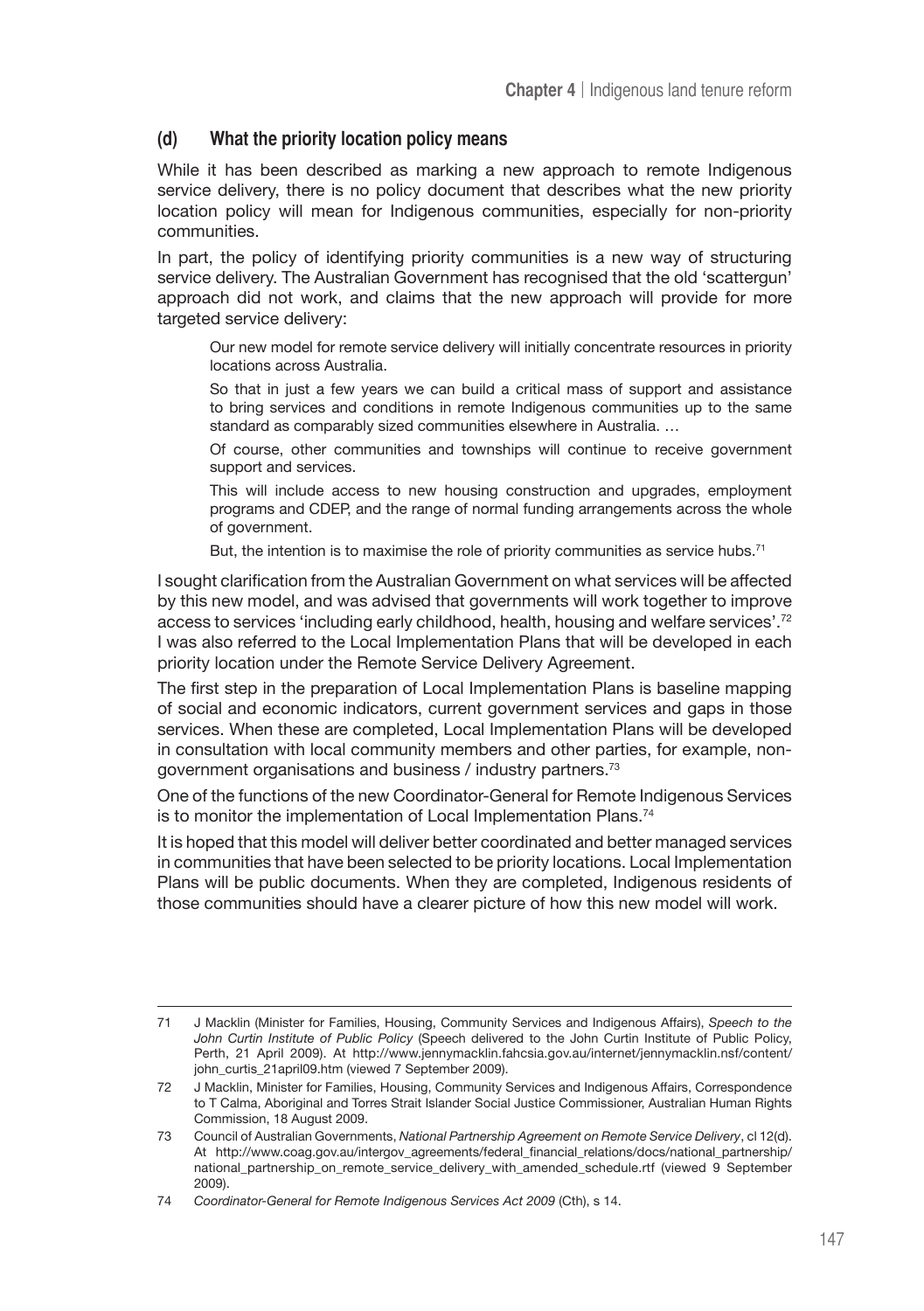However, as I said above, the policy of identifying priority locations is not just a new service delivery model. It is also a policy of providing higher levels of support to select communities. The provision of housing in the Northern Territory is an example of this.

The principles that determine sequencing, which are set out above, are not designed to identify the communities with the greatest need. While need and the adequacy of existing services are considered, the focus of the principles is on identifying those communities that meet government-set criteria for sustainability or growth. This includes economic sustainability, but also preparedness to participate in reforms and willingness to provide secure tenure to the government.

This policy anticipates supporting the growth of select locations ahead of other communities and its principles include 'facilitating voluntary mobility by individuals and families to areas where better education and job opportunities exist, with higher standards of services'.75

This aspect of the policy needs to be made clearer to residents of remote Indigenous communities. In the course of preparing this Report, I spoke to remote community members and it was clear that there is a very low level of awareness of the priority location policy. This was the case even in those communities that have been selected as priority locations.

### **(e) Extension of the priority location policy**

Though less publicised, the Western Australian Government has stated that it is also developing a priority location policy:

Essentially, services are provided to large settlements who in turn service the small, satellite communities on an outreach basis. This model was endorsed in the COAG Remote Service Delivery National Partnership Agreement in Western Australia. …

The State targets housing resources to communities that are assessed as being sustainable using specified criteria such as the quantity and quality of water; risk of flooding; access to services; and access to employment and enterprise opportunities.76

As with the Australian Government policy, this describes both a hub and spoke service delivery model and a policy of providing a higher level of support for select communities and less support for other communities. Further details of this policy have not yet been announced.

<sup>75</sup> Council of Australian Governments, *National Partnership Agreement on Remote Service Delivery*. At http://www.coag.gov.au/intergov\_agreements/federal\_financial\_relations/docs/national\_partnership/ national\_partnership\_on\_remote\_service\_delivery\_with\_amended\_schedule.rtf (viewed 9 September 2009).

<sup>76</sup> Department of Indigenous Affairs, Government of Western Australia, *Submission to the Senate Select Committee on Regional and Remote Indigenous Communities* (27 May 2009), p 6.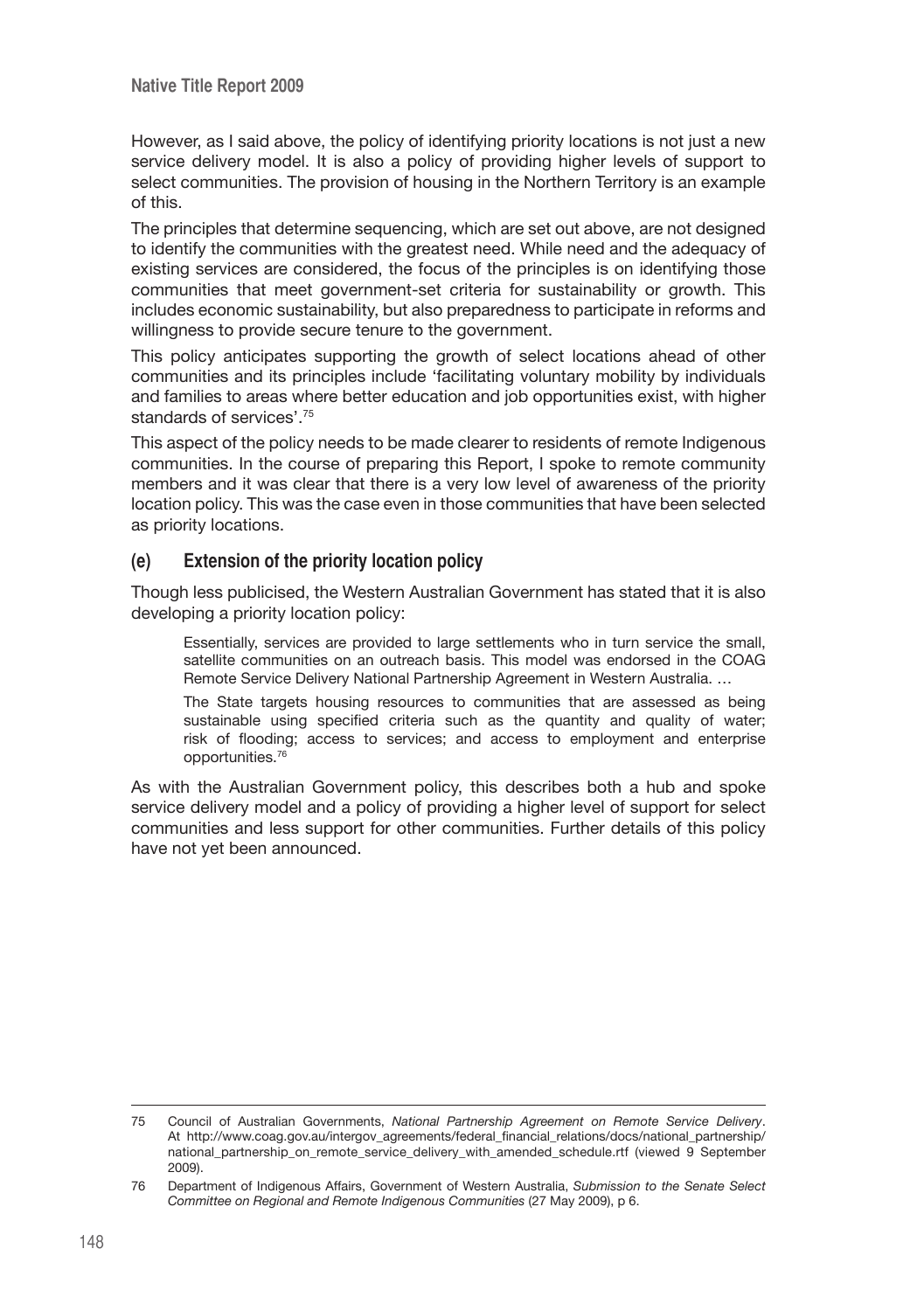# **(f) Northern Territory – A Working Future**

Consistent with the principles developed by the Australian Government, on 20 March 2009 the Northern Territory Government announced a policy called 'A Working Future'.77 'A Working Future' includes both a new policy on homelands and the identification of 20 growth towns.<sup>78</sup>

#### (i) Policy on homelands

Under the memorandum of understanding between the Australian and Northern Territory Governments of September 2007, which I described earlier, the Northern Territory Government was also required to assume full responsibility for municipal and essential service delivery to homelands from 1 July 2008. The Australian Government agreed to contribute \$20 million per year for the first three years, which the Northern Territory Government was concerned would be 'insufficient to fund adequate services to outstations'.79

As a result, the Northern Territory Government was required to develop a new policy. It released a discussion paper and engaged Pat Dodson to conduct community consultations in relation to the development of the policy.80 A report on the outcome of those consultations was delivered in January 2009.<sup>81</sup>

The report, which recommended the use of the term 'homeland' in place of 'outstation', stated that the starting point should be comprehensive economic modelling to determine the costs of investing in homelands (at different levels of service) and to provide a cost / benefit analysis of the implications of not investing.

This recommendation was not implemented. 'A Working Future' instead sets out new rules for when a homeland can receive funding and new limits on what that funding can include. As part of this, there will be no financial support for new homelands or for further housing on existing homelands. Services to existing housing will move towards a user-pay system.<sup>82</sup>

<sup>77</sup> Northern Territory Government, 'A Working Future: Real Towns, Real Jobs, Real Opportunities' (Media Release, 20 May 2009). At http://newsroom.nt.gov.au/index.cfm?fuseaction=printRelease&ID=5584 (viewed 23 October 2009).

<sup>78</sup> In its Headline Policy Statement, the Northern Territory Government uses 'outstations / homelands' as a generic description, and uses homelands or outstations interchangeably as appropriate to each location. See Northern Territory Government, *Working Future: Fresh Ideas/ Real Results – Headline Policy Statement* (2009). At http://www.workingfuture.nt.gov.au/download/Headline\_Policy\_Statement. pdf (viewed 17 September 2009). This Report will use the term 'homelands', except for where the specific community uses the term 'outstation' or where the Report quotes other sources or cites existing documents.

<sup>79</sup> *Memorandum of understanding between the Australian Government and the Northern Territory Government: Indigenous Housing, Accommodation and Related Services September 2007* (2007). At http://www.aph.gov.au/senate/committee/indig\_ctte/submissions/sub28\_attachment\_8.pdf (viewed 7 September 2009).

<sup>80</sup> Northern Territory Government, 'Outstations Consultations to Continue' (Media Release, 2 December 2008). At http://newsroom.nt.gov.au/index.cfm?fuseaction=printRelease&ID=4854 (viewed 23 October 2009).

<sup>81</sup> Socom + DodsonLane, *NTG Outstations Policy: Community Engagement Report* (2009). At http://www. workingfuture.nt.gov.au/download/Community\_Engagement\_Report.pdf (viewed 7 September 2009).

<sup>82</sup> See Northern Territory Government, *Working Future: Fresh Ideas/ Real Results – Headline Policy Statement* (2009). At http://www.workingfuture.nt.gov.au/download/Headline\_Policy\_Statement.pdf (viewed 17 September 2009).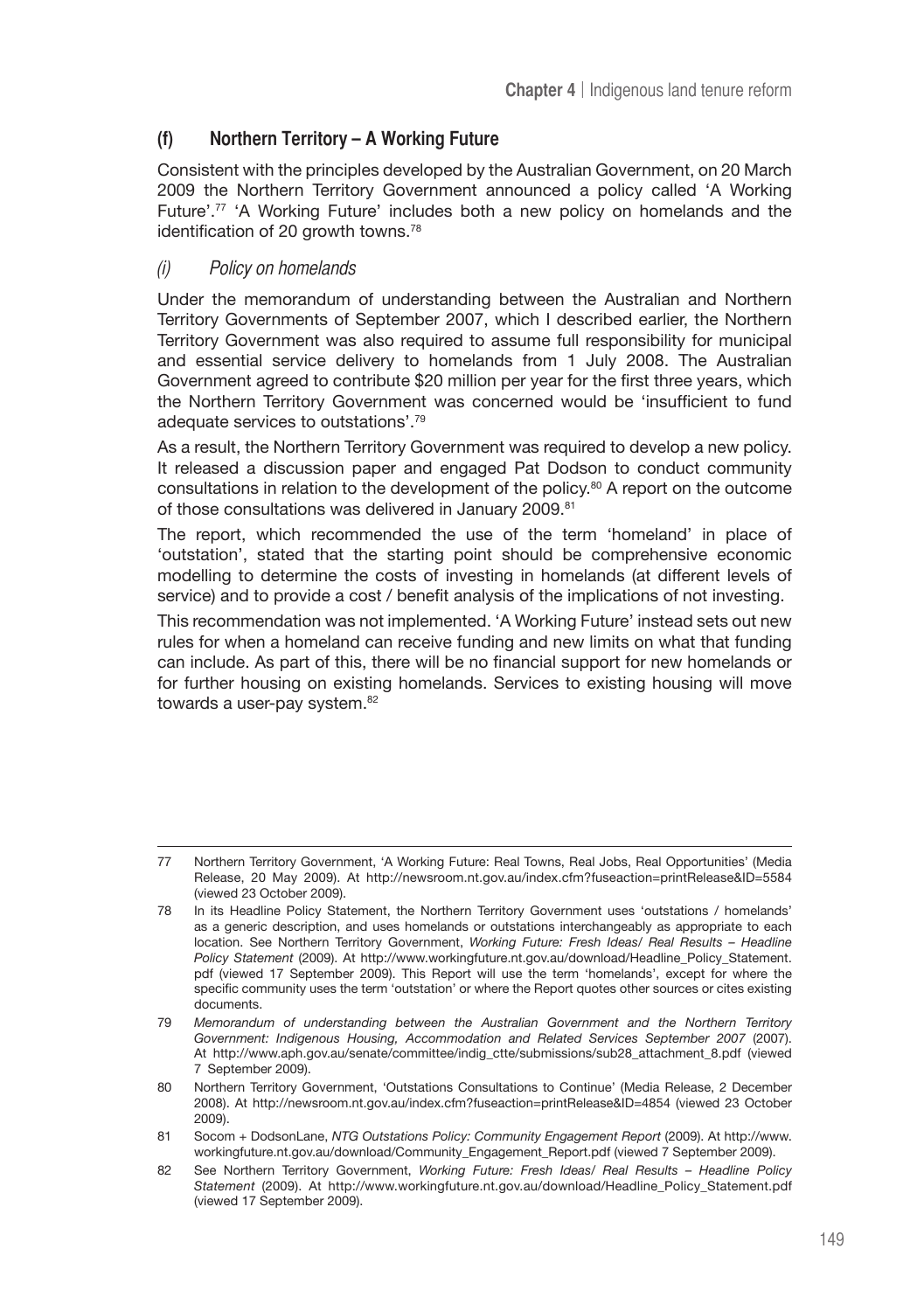Dodson was critical of this policy for ignoring the recommendations in his report and failing to recognise the positive attributes of homelands, stating:

Australia has not learned anything from the history of destabilising Indigenous people if this policy is allowed to stand and homelands people are forced to co-locate in these major towns against their wishes.<sup>83</sup>

#### (ii) Twenty growth towns

'A Working Future' also identifies 20 Aboriginal communities that will be developed into what are described as 'growth towns' or 'service hubs'. The communities selected are the 15 priority communities for the Northern Territory under the National Partnership Agreements described above, together with the communities of Borroloola, Ramingining, Daguragu / Kalkarindji, Papunya, Elliott and Ali Curung.<sup>84</sup>

As with the Australian Government policy, the implications of the Northern Territory's policy for service delivery in other Aboriginal communities is not yet clear. The Northern Territory Government states that it will not take money away from other communities to build up the 20 growth towns<sup>85</sup> but has been criticised for not providing details about what the reforms will mean for community services.<sup>86</sup>

The Northern Territory Government has also connected the growth town policy to tenure reform, stating:

Many of our remote towns are built on Aboriginal land.

The Territory Government will work with the land owners in towns to get secure leases for private investment. To be successful at attracting private investment it is critical that security and certainty can be provided to investors.

With secure leases in place, new businesses will be created and new investments will flow. That will mean more jobs and opportunities for local people. It will break the welfare cycle.<sup>87</sup>

In 'A Working Future', the Government does not specify the type of lease contemplated by this policy. However, the Australian Government and the Northern Territory Government have committed to try to negotiate s 19A township leases with the 15 communities that are also covered by the Remote Service Delivery Agreement.88

<sup>83</sup> S Everingham, 'Killing us softly: Dodson slams outstations plan', *ABC News Online*, 2 June 2009, http:// www.abc.net.au/news/stories/2009/06/02/2587462.htm (viewed 7 September 2009).

<sup>84</sup> Northern Territory Government, *Working Future: Territory Growth Towns*, http://www.workingfuture. nt.gov.au/growth\_towns.html (viewed 7 September 2009). While the policy refers to 20 growth towns, there are in fact 22 communities named in the policy. The communities of Dagaragu and Kalkarindji are referred to as one growth town, as are the communities of Angurugu and Umbakumba.

<sup>85</sup> Northern Territory Government, *Working Future: Frequently asked questions*, http://www.workingfuture. nt.gov.au/download/FAQ.pdf (viewed 7 September 2009).

<sup>86</sup> Central Land Council, 'Working Future – No detail, no timeline, no track record' (Media Release, 21 May 2009). At http://www.clc.org.au/Media/releases/2009/Working\_Future.html (viewed 23 October 2009).

<sup>87</sup> Northern Territory Government, *Working Future: Employment and Economic Development*, http://www. workingfuture.nt.gov.au/employment.html (viewed 7 September 2009).

<sup>88</sup> Commonwealth of Australia and the Northern Territory, *Implementation Plan for National Partnership Agreement on Remote Service Delivery*. At http://www.workingfuture.nt.gov.au/download/NT\_RSD\_ Bilat Imp\_Plan.pdf (viewed 7 September 2009).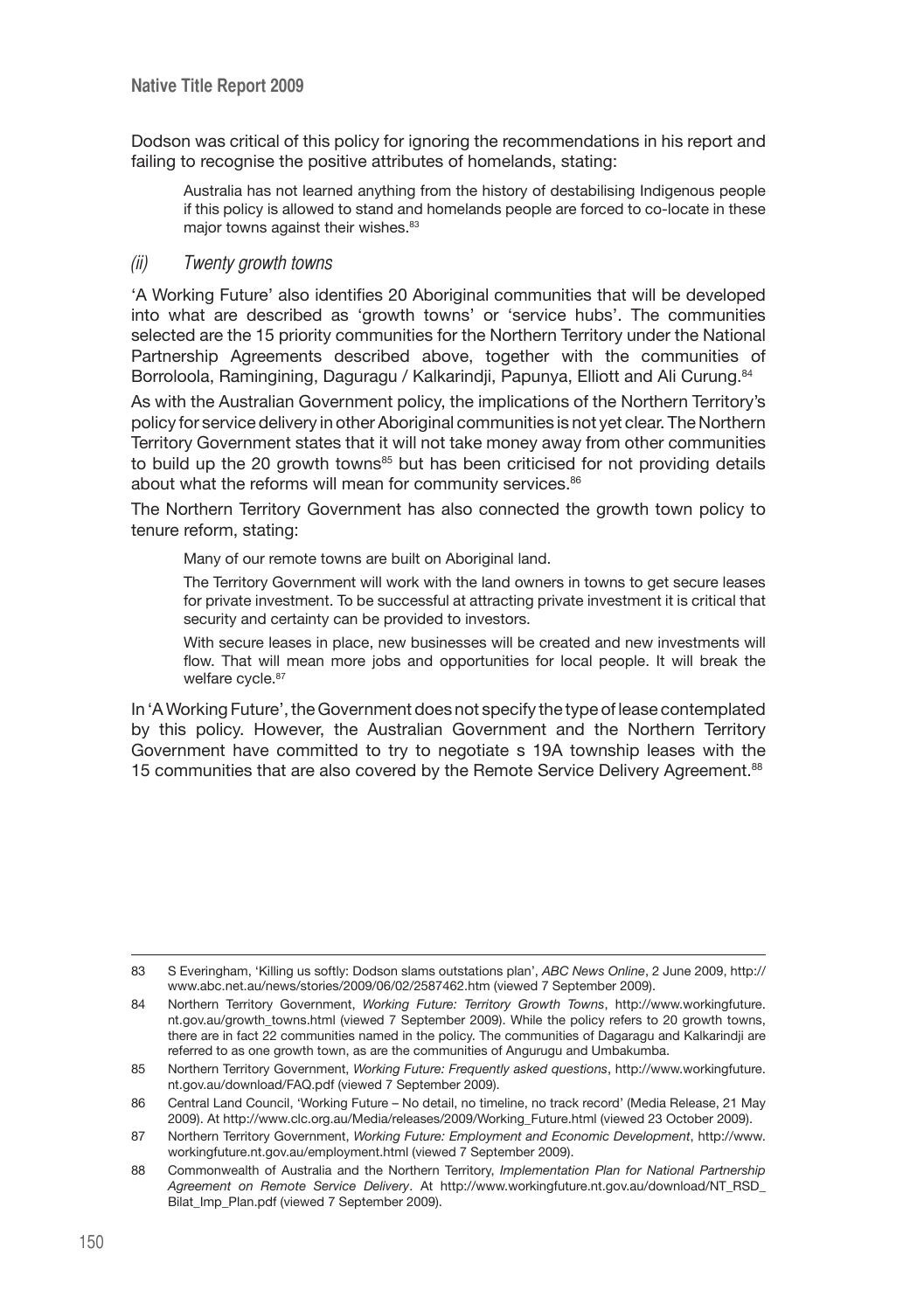# 4.4 Land reforms in the Northern Territory

The Northern Territory was the place where the Australian Government first started implementing its Indigenous land reform programs. Indigenous people in other parts of Australia have been looking at what has happened in the Northern Territory and wondering how it will affect them. This section provides an update in relation to land reforms in the Northern Territory. The first part of this section provides an update on the Northern Territory Emergency Response, the second part provides an update on township leases and the third part looks at the lease requirements for new houses.

It has become clearer over time that the focus of these policies has been on giving governments greater control over Indigenous land.

# **(a) Northern Territory Emergency Response**

On 21 June 2007, the Australian Government announced a series of measures to combat child sex abuse in Aboriginal communities in the Northern Territory, which became known as the 'intervention' or the 'Northern Territory Emergency Response'.

The impact of the Northern Territory intervention on Aboriginal land is described in detail in Chapter 9 of my *Native Title Report 2007*. 89

In this Chapter, I provide an update on three measures which form part of the intervention and which impact on Aboriginal land tenure: the compulsory five-year leases, statutory rights and the power to compulsorily acquire town camp land.

(i) Five-year leases

One of the reforms introduced under the intervention was the compulsory acquisition of five-year leases over 64 communities.

The five-year leases are created under s 31 of the *Northern Territory National Emergency Response Act 2007* (Cth) (the NTNER Act). Leases normally contain negotiated terms. While interests acquired under the NTNER Act are described as leases, the interests were acquired compulsorily and the terms and conditions were determined by the Australian Government and not negotiated.

The Australian Government also determined the area of the five-year leases. This was done broadly, with reference to latitude and longitude points set out in the Schedule to the NTNER Act. Commonly, the leases included large areas of land around communities, including air strips, quarries, rubbish dumps, cattle yards, nearby homelands and areas of vacant land.

On 27 February 2009, the Australian Government announced that it had reassessed the boundaries for the five-year leases. Commencing from 1 April 2009, the total area covered by five-year leases was more than halved.<sup>90</sup>

<sup>89</sup> T Calma, Aboriginal and Torres Strait Islander Social Justice Commission, *Native Title Report 2007,* Human Rights and Equal Opportunity Commission (2008). At http://www.humanrights.gov.au/social\_ justice/nt\_report/ntreport07/index.html (viewed 29 October 2009).

<sup>90</sup> J Macklin (Minister for Families, Housing, Community Services and Indigenous Affairs), 'Government finalises five-year lease boundaries in NT Indigenous communities' (Media Release, 27 February 2009). At http://www.jennymacklin.fahcsia.gov.au/internet/jennymacklin.nsf/content/lease\_boundaries \_27feb09.htm (viewed 7 September 2009).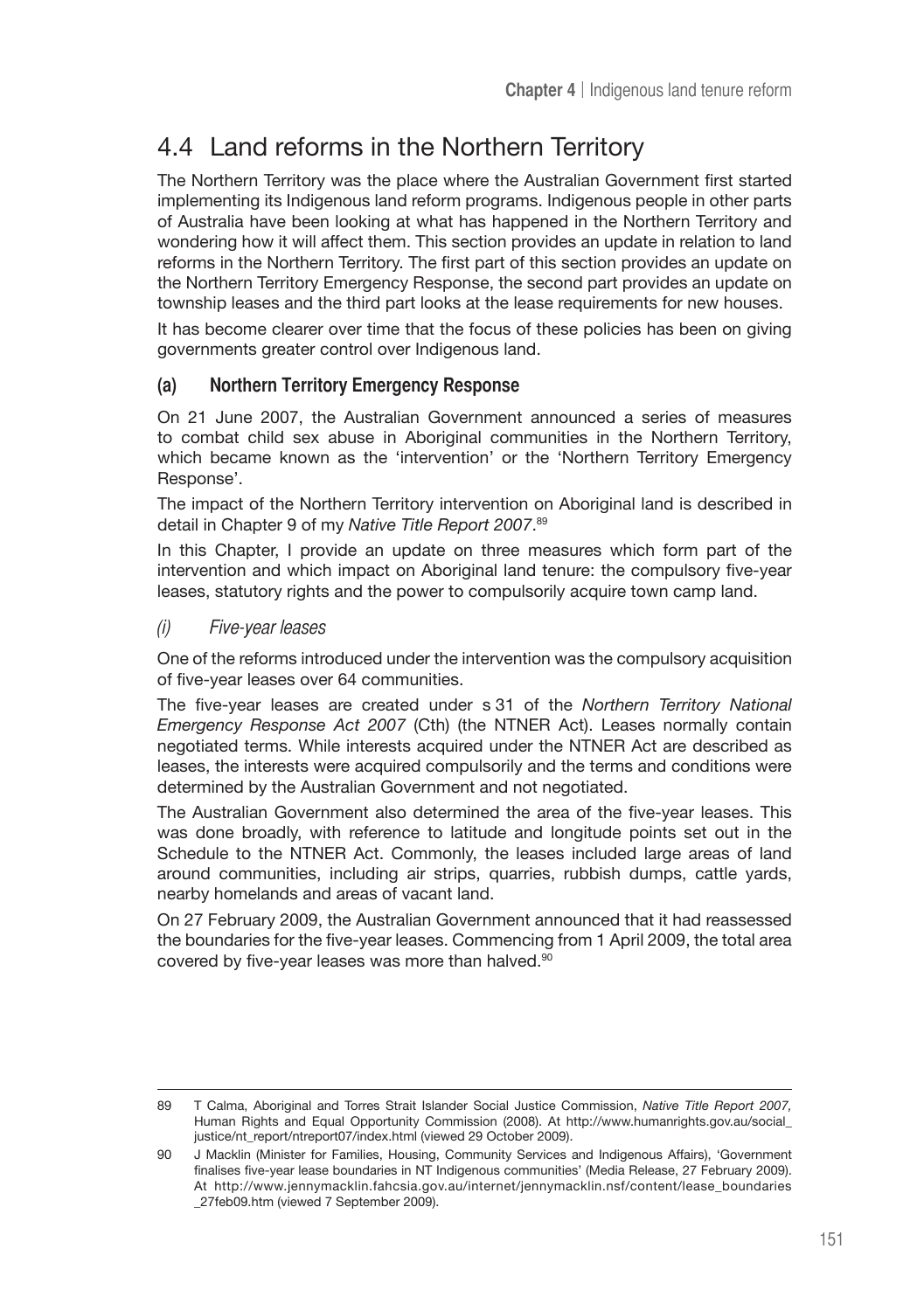#### **Normal process for compulsory acquisition of property by the Commonwealth**

Section 51(xxxi) of the Constitution of Australia gives the federal Parliament the power to acquire property 'on just terms'. The *Lands Acquisition Act 1989* (Cth) (Lands Acquisition Act) sets out a process that the Government must follow to use this power and rules for how compensation should be determined.

Normally, the Australian Government must first make a declaration about its intention to acquire property. The declaration includes information about the public purpose for the acquisition, details about what the land will be used for and the reason why the land appears to be suitable for the proposed use. In addition to the declaration, each person who will be affected is entitled to a statement setting out a summary of their rights under the Lands Acquisition Act.<sup>91</sup>

Where there is an 'urgent necessity', the Minister may avoid the need for a declaration but must instead lodge a certificate with Parliament and the land owners.<sup>92</sup> The Lands Acquisition Act then provides a mechanism for negotiations to achieve an acquisition by agreement or by compulsory acquisition. 93

The Lands Acquisition Act also states that compensation must be provided and sets out rules for determining what amounts to just terms compensation.<sup>94</sup> Where land is acquired under the Lands Acquisition Act, land owners have a clear right to compensation with procedures and rules based on what is fair and workable.

This process was not followed for the intervention. The NTNER Act excludes the Lands Acquisition Act in relation to the five-year leases,<sup>95</sup> meaning that land owners are denied the usual rights in relation to how land is acquired and compensated and must instead rely on the NTNER Act itself.

#### **Acquisition under the NTNER Act**

The NTNER Act gives land owners almost no procedural rights. Five-year leases are created by the legislation itself, and there are there are no procedures for the provision of notice or reasons and no opportunities for negotiation or review.

The NTNER Act also avoids saying that land owners have a right to compensation, instead saying that the Australian Government is only required to pay compensation if it is obliged to do so under the Constitution.<sup>96</sup> At the time the NTNER Act was passed, there was some uncertainty about whether the Australian Government was required to pay just terms compensation for an acquisition of property in the Northern Territory.

The former Minister for Indigenous Affairs told Parliament that 'compensation when required by the Constitution will be paid'.97 However, the Coalition Government took no action to assess or pay compensation.

<sup>91</sup> *Lands Acquisition Act 1989* (Cth), s 22.

<sup>92</sup> *Lands Acquisition Act 1989* (Cth), s 24.

<sup>93</sup> *Lands Acquisition Act 1989* (Cth), pt VI.

<sup>94</sup> For a more detailed consideration of the usual application of the *Lands Acquisition Act 1989* (Cth), see Gilbert + Tobin Centre of Public Law, *Supplementary Submission to the Senate Legal and Constitutional Committee's Inquiry into the Northern Territory National Emergency Response Bill* (11 August 2007), pp 3–5. At http://www.gtcentre.unsw.edu.au/resources/docs/IRLG/Supplementary\_Submission\_SLCLC Aug2007.pdf (viewed 7 September 2009).

<sup>95</sup> Northern Territory National Emergency Response Act 2007 (Cth), s 50.

<sup>96</sup> Northern Territory National Emergency Response Act 2007 (Cth), pt 4, div 4.

<sup>97</sup> Commonwealth, *Parliamentary Debates*, House of Representatives, 7 August 2007, p 14 (The Hon M Brough MP, Minister for Indigenous Affairs). At http://www.aph.gov.au/Hansard/reps/dailys/dr070807. pdf (viewed 23 October 2009).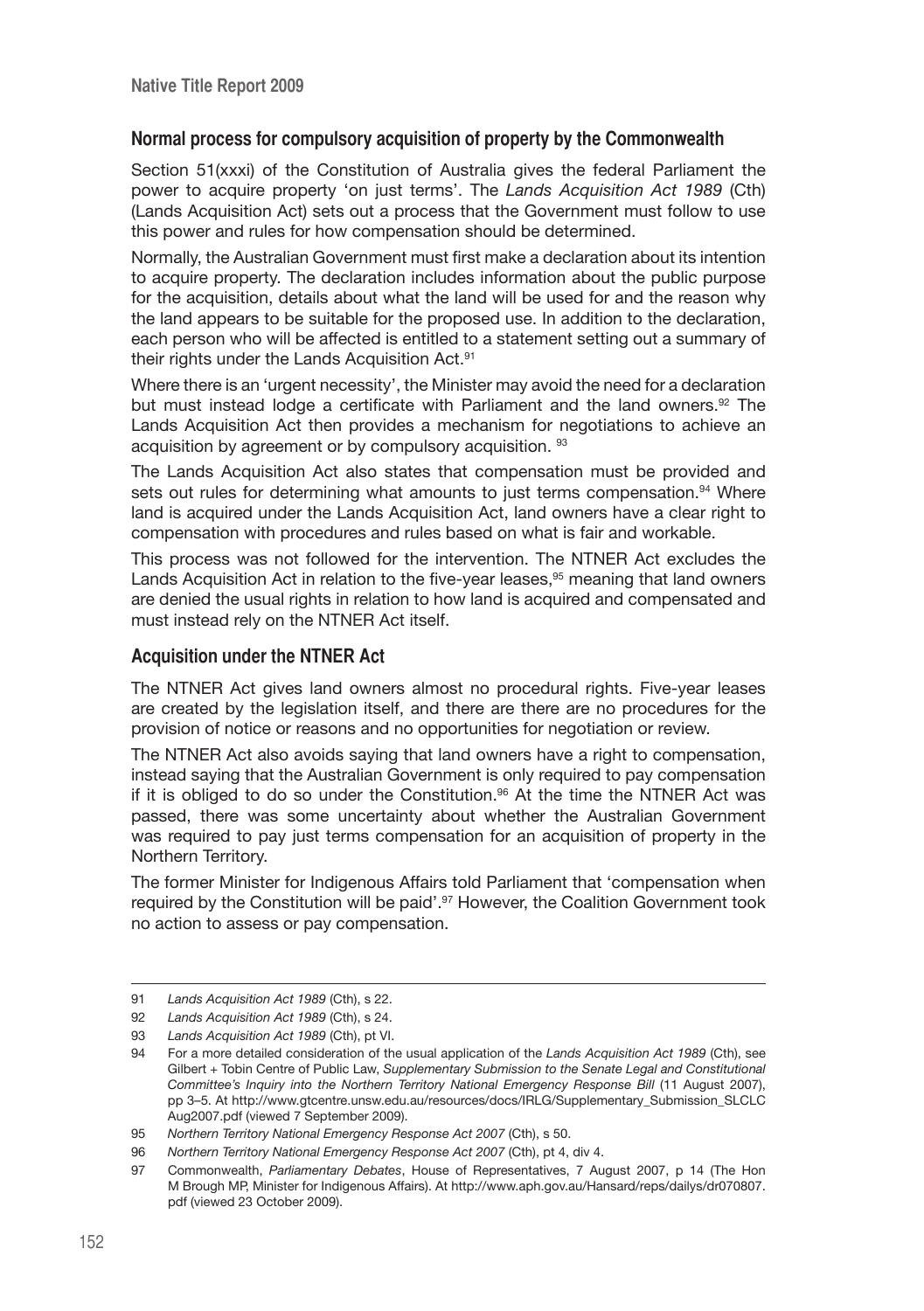On 29 May 2008, the new Labor Government introduced the Indigenous Affairs Legislation Amendment Bill 2008 (Cth), which included a process for land owners and the Government to agree on 'an amount to be paid' by the Australian Government for the five-year leases. The Minister said that the purpose of the amendments was to 'minimise the prospect of these matters needing to be resolved in the courts'.98 The amendments did not make it any clearer as to whether the Government was required to pay compensation.

In October 2008, after receiving the report of the Northern Territory Emergency Response Review Board (Report of the NTER Review Board),<sup>99</sup> the Australian Government commenced a process for making payments by asking the Northern Territory Valuer-General to determine a reasonable rent for the five-year leases.<sup>100</sup>

#### **Wurridjal v Commonwealth**

In Chapter 1 of this Report, I summarised the High Court's decision in *Wurridjal v Commonwealth*. 101

In this case, the Australian Government argued that it was not required by the Constitution to pay compensation because:

- **i** it is not required to pay compensation for an acquisition in the Northern **Territory**
- it continues to have a significant controlling interest in Aboriginal land and the five-year leases were a statutory readjustment of that interest rather than an acquisition.<sup>102</sup>

This second argument, in particular, reflects poorly on the Australian Government. It is an attempt to treat Aboriginal land under the ALRA as a lesser form of ownership. The High Court did not accept the Government's argument, and found that the Constitution does require the Australian Government to pay compensation for the five-year leases.

#### **How to assess compensation for the five-year leases**

The NTNER Act denigrates the rights of Aboriginal land owners in the Northern Territory, by both denying them an appropriate process for the acquisition of land and by attempting to avoid the obligation to pay compensation.

The issue of compensation for land that has been compulsorily acquired is difficult for Aboriginal people. Any amount of compensation needs to reflect not just the economic value of the land but also the importance of the land to Aboriginal people (including its cultural and spiritual importance) and the impact of the loss of control that results from the compulsory acquisition of the land.

<sup>98</sup> J Macklin (Minister for Families, Housing, Community Services and Indigenous Affairs), 'Greater flexibility in NT leases' (Media Release, 29 May 2008). At http://www.jennymacklin.fahcsia.gov.au/Internet/ jennymacklin.nsf/content/nt\_lease\_29may08.htm (viewed 23 October 2009).

<sup>99</sup> Northern Territory Emergency Response Review Board, *Northern Territory Emergency Response: Report of the NTER Review Board* (2008). At http://www.nterreview.gov.au/ (viewed 29 October 2009).

<sup>100</sup> J Macklin (Minister for Families, Housing, Community Services and Indigenous Affairs), 'High Court decision on NT 5-year leases' (Media Release, 2 February 2009). At http://www.jennymacklin.fahcsia. gov.au/internet/jennymacklin.nsf/content/high\_court\_decision\_02feb09.htm (viewed 5 December 2009).

<sup>101</sup> *Wurridjal v Commonwealth* (2009) 237 CLR 309.

<sup>102</sup> S Brennan, 'The Northern Territory Intervention and Just Terms for the Acquisition of Property: *Wurridjal v Commonwealth*' (*Melbourne University Law Review*, forthcoming).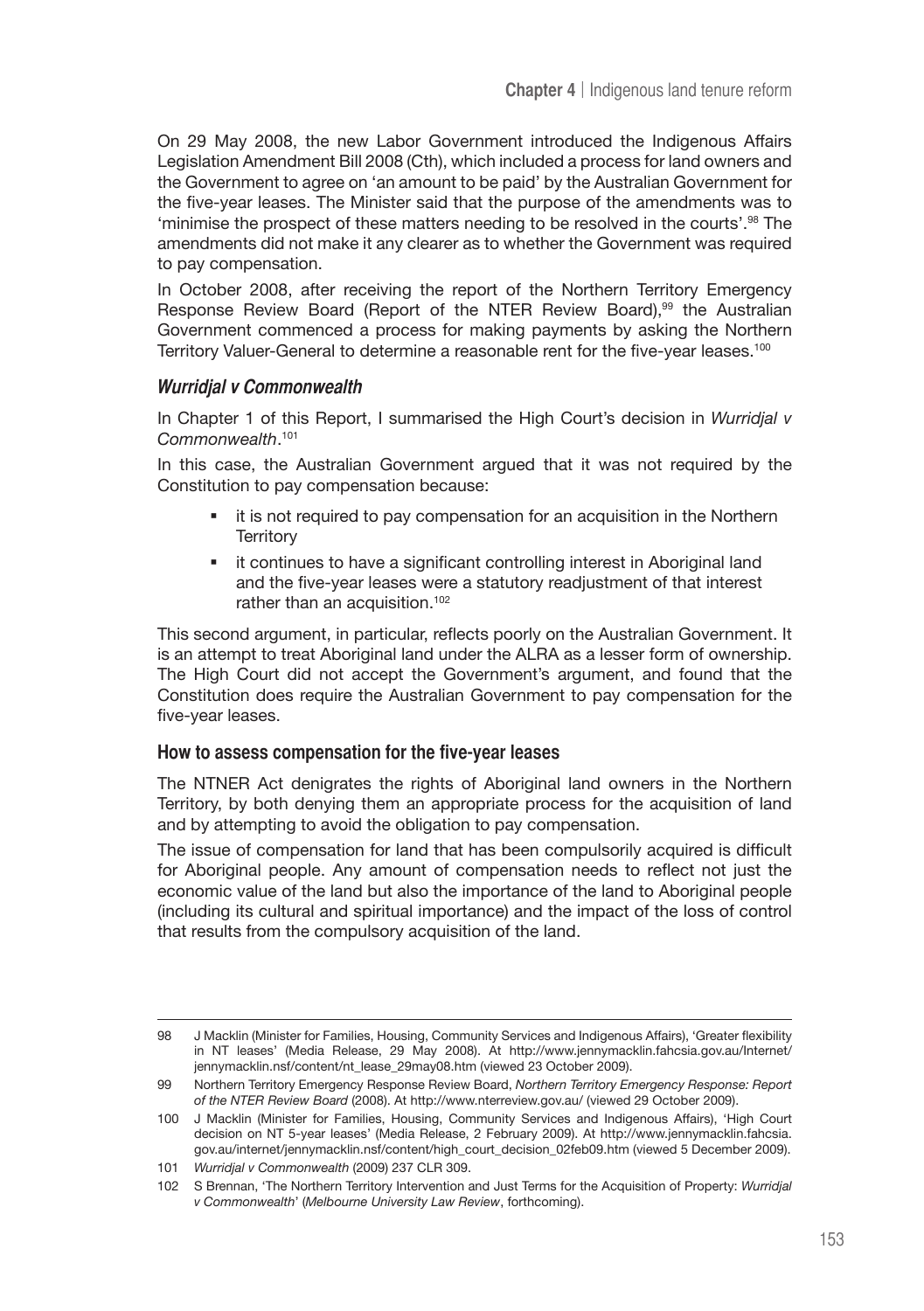I asked Minister Macklin what method the Australian Government was using to determine the amount of compensation for the five-year leases.103 She replied that the Government is committed to making 'appropriate payments', and described how the Government had asked the Northern Territory Valuer-General to determine reasonable amounts of rent as set out in the NTNER Act.104

The NTNER Act says that the Northern Territory Valuer-General must not take into account the value of any improvements on the land when making a determination of a reasonable amount of rent, but provides no other guidance.105

I do not accept that a reasonable amount of rent based on the unimproved value of the land represents just terms compensation for the compulsory acquisition of Aboriginal land under five-year leases. This minimises the economic value of the land – by excluding the value of any improvements which were installed by persons other than the government, or provided to the Aboriginal owners in lieu of rent. Further, it places no value on the importance of the land to its Aboriginal owners and fails to account for the fact that the land was acquired by compulsion rather than negotiation.

#### **The future of five-year leases**

One of the recommendations of the Report of the NTER Review Board was that the Government ensure that all actions affecting Aboriginal communities respect Australia's human rights obligations and conform with the *Racial Discrimination Act 1975* (Cth) (RDA).106

On 23 October 2008, the Australian Government said that it accepted this recommendation and committed to introducing legislation to remove provisions that exclude the operation of the RDA.107 On 21 May 2009, the Australian Government released a discussion paper called *Future Directions for the Northern Territory Emergency Response*. 108 The discussion paper sets out proposals in relation to those parts of the Emergency Response that relate to the RDA and provides a starting point for consultations with communities.

While the discussion paper proposes certain changes to five-year leases, it does not allow for the consideration of their removal. Community residents and traditional owners are not being consulted on whether they want five-year leases to continue. They are only being consulted in relation to the proposed amendments, as the Australian Government has already formed the view that five-year leases have

<sup>103</sup> T Calma, Aboriginal and Torres Strait Islander Social Justice Commissioner, Correspondence to J Macklin, Minister for Families, Housing, Community Services and Indigenous Affairs, 15 July 2009.

<sup>104</sup> J Macklin, Minister for Families, Housing, Community Services and Indigenous Affairs, Correspondence to T Calma, Aboriginal and Torres Strait Islander Social Justice Commissioner, Australian Human Rights Commission, 18 August 2009.

<sup>105</sup> *Northern Territory National Emergency Response Act 2007* (Cth), s 62(1).

<sup>106</sup> Northern Territory Emergency Response Review Board, *Northern Territory Emergency Response: Report of the NTER Review Board* (2008), p 12. At http://www.nterreview.gov.au/ (viewed 29 October 2009).

<sup>107</sup> J Macklin (Minister for Families, Housing, Community Services and Indigenous Affairs), 'Compulsory income management to continue as key NTER measure' (Media Release, 23 October 2008). At http:// www.jennymacklin.fahcsia.gov.au/internet/jennymacklin.nsf/content/nter\_measure\_23oct08.htm (viewed 29 October 2009).

<sup>108</sup> Department of Families, Housing, Community Services and Indigenous Affairs, *Future Directions for the Northern Territory Emergency Response* (2009). At http://www.fahcsia.gov.au/sa/indigenous/pubs/ nter\_reports/future\_directions\_discussion\_paper/Pages/default.aspx (viewed 7 September 2009).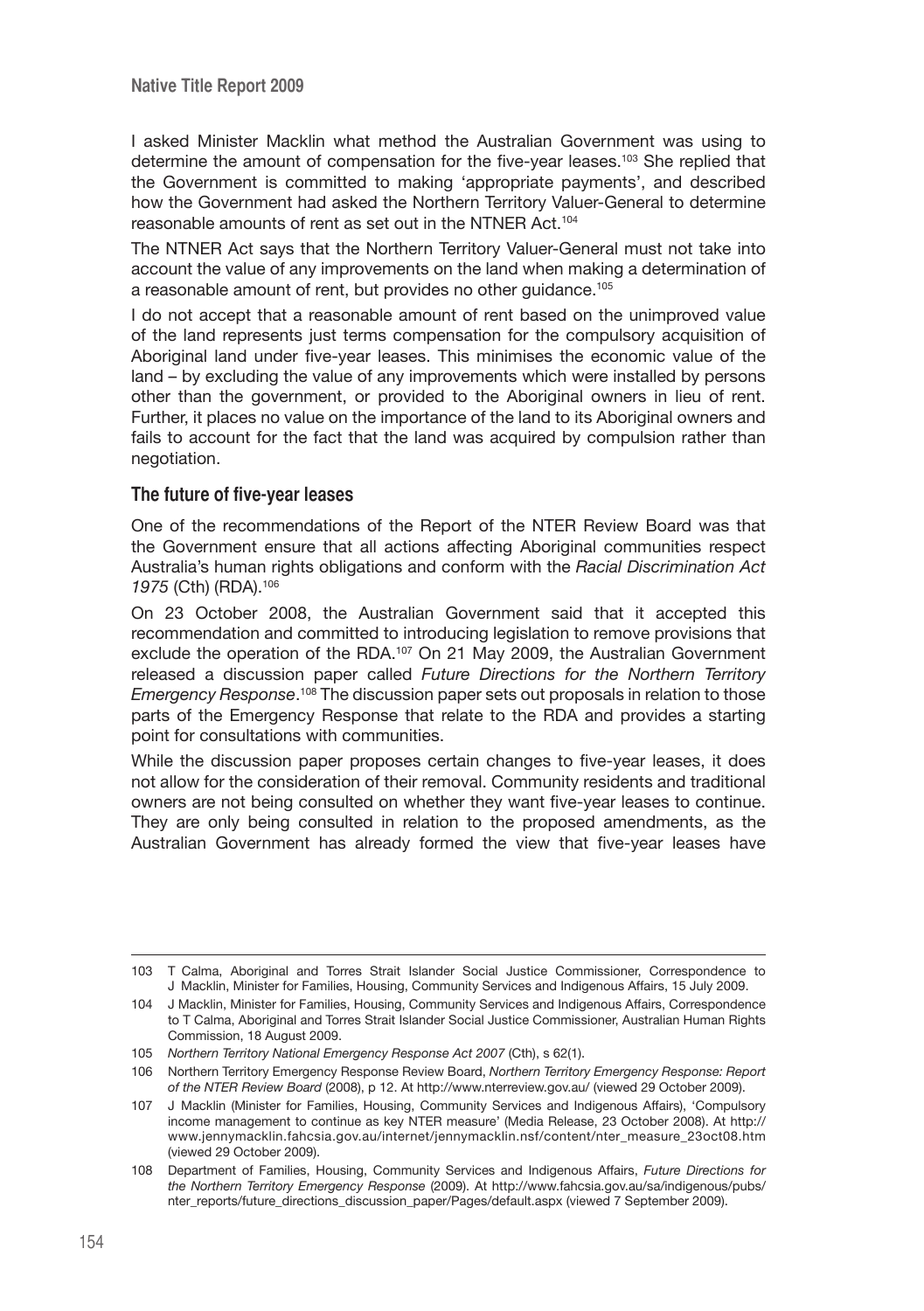operated for the benefit of Aboriginal residents of the 64 communities and that it proposes to continue them.109

The discussion paper says that:

The five-year leases have provided temporary tenure to underpin the provision of safe houses and GBM accommodation, and will underpin substantial housing refurbishments under the Strategic Indigenous Housing and Infrastructure Program.<sup>110</sup>

It is wrong to suggest that the provision of safe houses and Government Business Manager (GBM) accommodation, or the refurbishment of housing, required the acquisition of the five-year leases. These could easily have been achieved in other ways. Such infrastructure has been installed and refurbished for many years in the same communities without the compulsory acquisition of five-year leases.

The five-year leases represent a low point in the Government's treatment of Aboriginal land. They are a most direct expression of the Australian Government's focus on gaining control over Aboriginal land, rather than reforming tenure to assist Aboriginal people to better use their land. The five-year leases also disrupt the balance for the negotiation of long-term voluntary leases. In my view, there is no justification for their continuation.

#### (ii) Statutory rights

A further reform to Aboriginal land under the intervention was the introduction of 'statutory rights'.111

This is a procedure under which the Australian or Northern Territory Governments can obtain a set of rights (which are called statutory rights) over certain Aboriginal land.

Statutory rights can only apply when infrastructure is installed or repaired<sup>112</sup> on Aboriginal land and the works are wholly or partly funded by the government.113 The process requires the Minister to first identify the area of land to which the statutory rights will apply and for the Land Council to provide consent.

While aspects of this process are similar to applying for the grant of a lease, statutory rights are very different from a lease. They provide no benefits to the land owner, only rights in favour of the government occupier. Those rights include the exclusive and perpetual right to occupy the land without having to pay rent.114

<sup>109</sup> J Macklin, Minister for Families, Housing, Community Services and Indigenous Affairs, Correspondence to T Calma, Aboriginal and Torres Strait Islander Social Justice Commissioner, Australian Human Rights Commission, 18 August 2009.

<sup>110</sup> Department of Families, Housing, Community Services and Indigenous Affairs, *Future Directions for the Northern Territory Emergency Response* (2009). At http://www.fahcsia.gov.au/sa/indigenous/pubs/nter\_ reports/future\_directions\_discussion\_paper/Pages/individual\_measures.aspx#4 (viewed 7 September 2009).

<sup>111</sup> Introduced by the *Families, Community Services and Indigenous Affairs and Other Legislation Amendment (Northern Territory National Emergency Response and Other Measures) Act 2007* (Cth), which inserted a new Part IIB into the *Aboriginal Land Rights (Northern Territory) Act 1976* (Cth).

<sup>112</sup> Statutory rights can apply in the context of repairs where the total estimated costs of the repairs or renovations exceeds \$50 000: see the definition of 'threshold amount' and 'works' in s 20T of the *Aboriginal Land Rights (Northern Territory) Act 1976* (Cth).

<sup>113</sup> For statutory rights to be able to apply, the works must be either wholly government funded or, if the Minister determines in writing that the provisions apply, partly government funded: see *Aboriginal Land Rights (Northern Territory) Act 1976* (Cth), ss 20(u)(1)(d), 20ZF(1)(d).

<sup>114</sup> For the definition of statutory rights, see *Aboriginal Land Rights (Northern Territory) Act 1976* (Cth), ss 20W(2), 20ZH(2).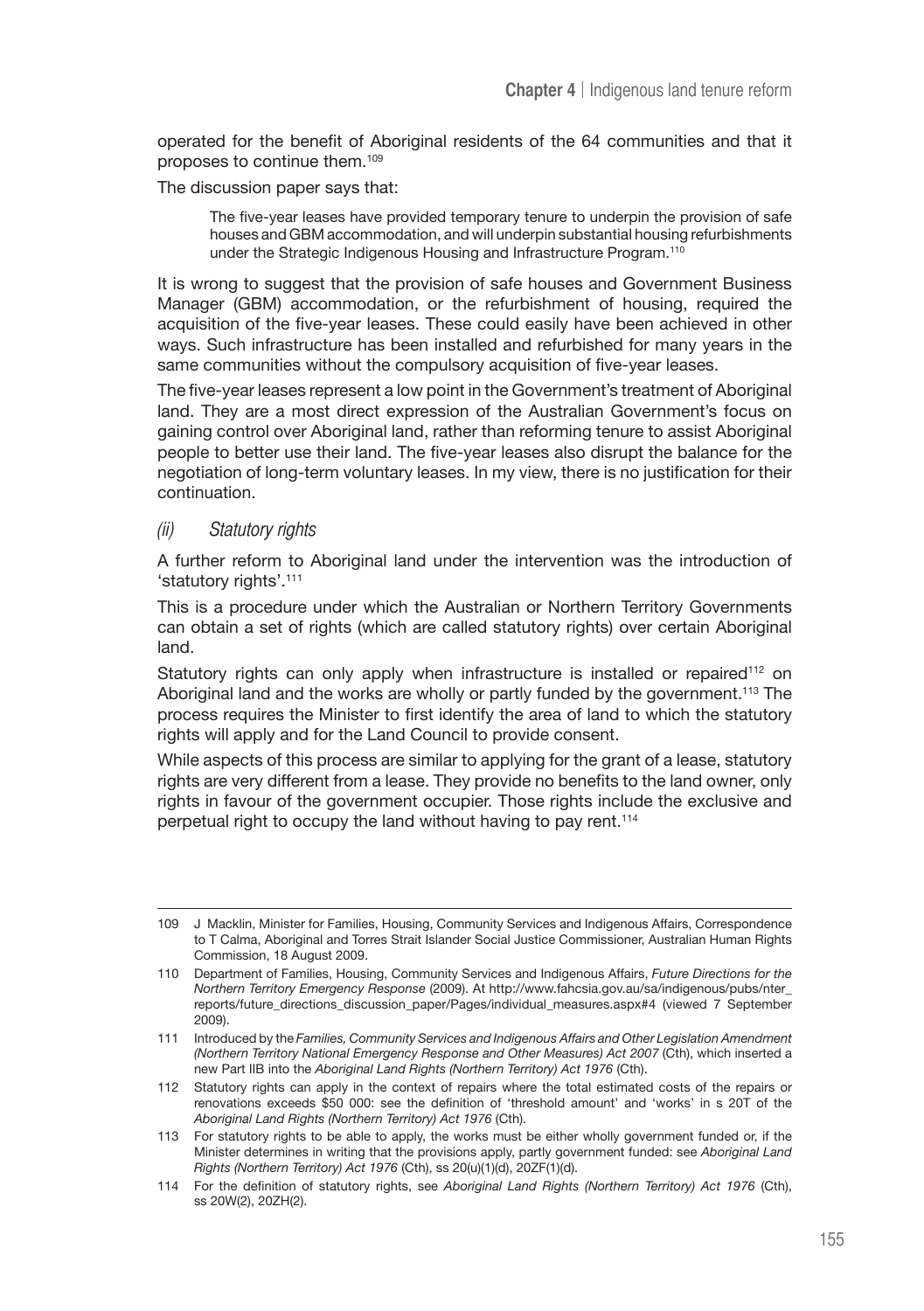Statutory rights are like a one-sided lease, under which the interests of the traditional owners are ignored. Traditional owners are unlikely to agree to such an arrangement by choice when they can instead negotiate a lease. To my knowledge these provisions have not been used.

However, the Government introduced modifications to the statutory rights regime in the *Indigenous Affairs Legislation Amendment Act 2008* (Cth). This could be seen to reflect an intention on the part of the Government to utilise those rights at some time in the future.

#### (iii) Power to acquire town camp land

Section 47 of the NTNER Act provides a process for the Australian Government to compulsorily acquire all rights and interests in town camp land. During the reporting period the Australian Government announced steps towards using this power in relation to the Alice Springs town camps.

Over the last few years, the Australian Government has tried to secure long-term subleases over the Alice Springs town camps. The Australian Government said that if it was granted a long-term sublease over town camp land it would upgrade housing and supporting infrastructure.

The former Howard Government had offered to spend \$60 million on upgrades if the town camps were subleased to the Northern Territory Government for 99 years. The town camp associations did not agree to this, saying that they were not opposed to long-term subleases but wanted to maintain a role in how housing was managed. They proposed a number of other subleasing and housing models. The Northern Territory Government did not agree to these other models.115

Negotiations in relation to subleases continued under the new Labor Government. On 10 July 2008, the parties agreed that 40-year subleases would be granted to the Executive Director of Township Leasing (EDTL). I describe this Australian Government body in more detail in section 4.4(b). The Australian Government agreed to spend \$50 million on upgrades to housing and infrastructure, and to set up a performance based selection process to determine who would manage housing in the camps within 3 years.<sup>116</sup> This was later increased to \$100 million.<sup>117</sup> The parties then began negotiations on the sublease terms.

Under this framework agreement, the Australian Government also provided funding for the establishment of a new community housing organisation called Central Australian Affordable Housing Company (CAAHC). CAAHC was modelled on 'growth providing' affordable housing companies such as the Brisbane Housing Company (Qld) and Community Housing Limited (Vic). The Australian Government sees this approach as representing best practice in the provision of social housing.<sup>118</sup>

<sup>115</sup> Tangentyere Council, 'Alice Springs Town Camp Residents Reject Conditional \$60M Offer' (Media Release, 18 May 2007). At http://www.tangentyere.org.au/publications/press\_releases/2007/PR\_18May07%20 TOWN%20CAMP%20RESIDENTS%20REJECT%20CONDITIONAL%20OFFER.pdf (viewed 23 October 2009).

<sup>116</sup> J Macklin (Minister for Families, Housing, Community Services and Indigenous Affairs), '\$5.3 million upgrade for Tangentyere housing' (Media Release, 10 July 2008). At http://www.jennymacklin.fahcsia. gov.au/internet/jennymacklin.nsf/content/upgrade\_tangetyere\_10jul08.htm (viewed 23 October 2009).

<sup>117</sup> J Macklin (Minister for Families, Housing, Community Services and Indigenous Affairs), P Henderson (Northern Territory Chief Minister) & W Snowdon (Member for Lingiari), '\$125 million Alice Springs Transformation Plan' (Media Release, 2 May 2009). At http://www.jennymacklin.fahcsia.gov.au/internet/ jennymacklin.nsf/content/125mil\_alicesprings\_2may09.htm (viewed 27 November 2009).

<sup>118</sup> T Plibersek, *Room for more: boosting providers of social housing* (Speech to the Sydney Institute, Sydney, 19 March 2009). At http://www.tanyaplibersek.fahcsia.gov.au/internet/tanyaplibersek.nsf/ content/social\_housing\_19mar09.htm (viewed 23 October 2009).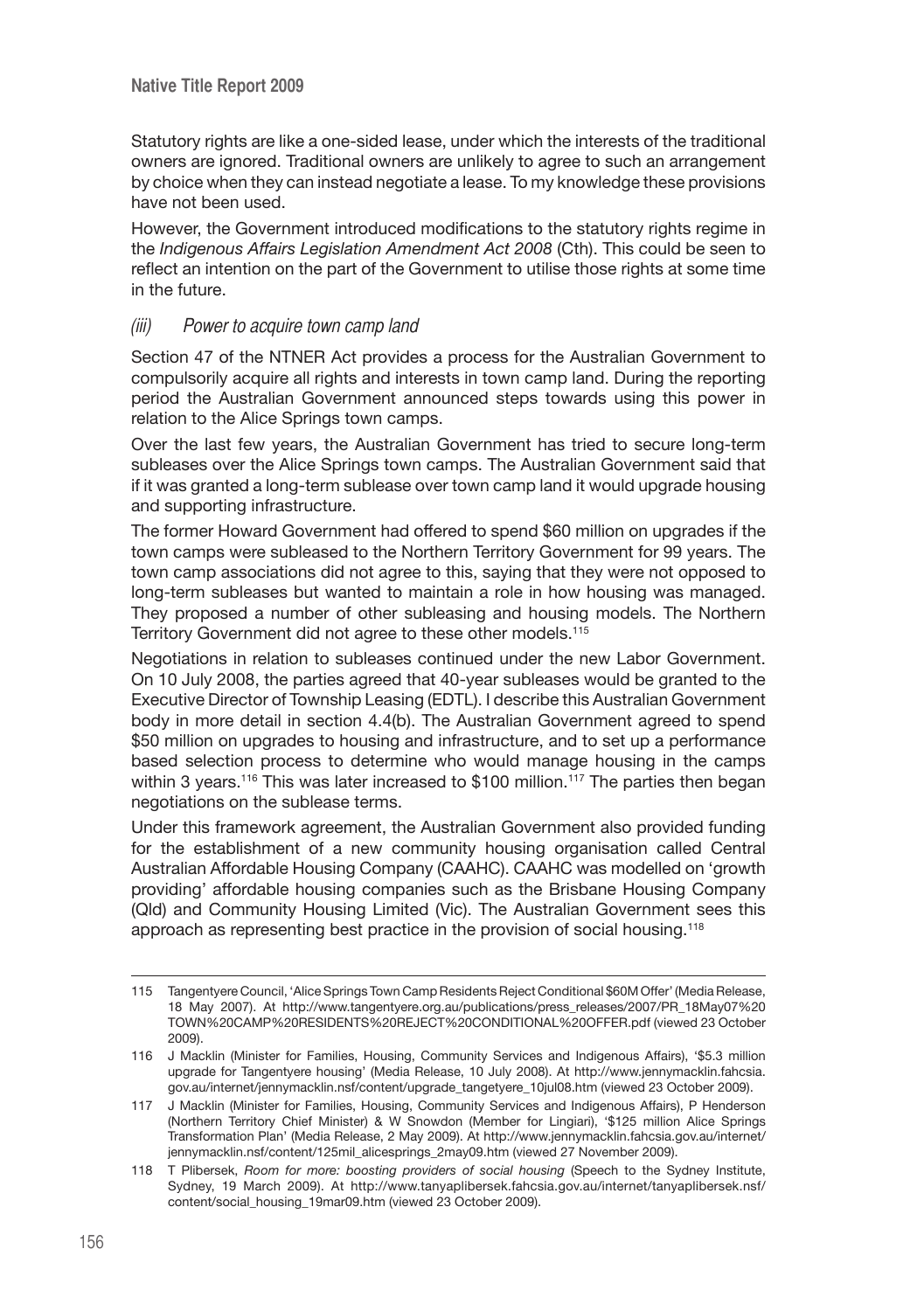# **Text Box 4.1: Central Australian Affordable Housing Company**

CAAHC was created to allow for a new model of Aboriginal social housing that gives Aboriginal people control over their own lives while working in partnership with governments, community agencies and the private sector in a transparent and accountable manner.

CAAHC's constitution provides for three types of members: the founding member, which is Tangentyere Council, ordinary members and agency members. Any nongovernment organisation which supports the objects set out in CAAHC's constitution can apply to be an ordinary member, and the Northern Territory and Commonwealth governments are both entitled to be agency members.

CAAHC will be managed by a Board of Directors. These Directors are appointed by the members. Board appointments will be made with reference to the set of skills required to manage the activities of CAAHC, including social and cultural knowledge of the town camp communities and legal, economic, property management, tenancy advocacy and housing management skills.

The aims of CAAHC are to participate in all aspects of Aboriginal social housing, including design, construction and management. CAAHC has been set up to utilise mixed funding arrangements that are similar to those used by affordable housing companies in the mainstream social housing sector. This includes private investment, the National Rental Affordability Scheme and Commonwealth Rent Assistance.

CAAHC will be able to offer affordable accommodation for both employed people and those on government benefits as well as shared equity or full home ownership. The performance of CAAHC will be assessed against the National Community Housing standards.

CAAHC represents a genuine model for Aboriginal people taking responsibility for their own housing in partnership with governments and the private and community sector.<sup>119</sup>

On 22 May 2009, Tangentyere announced that negotiations in relation to the terms of the sublease were close to resolution, but that it still sought agreement that:

- under the 40-year sublease to the EDTL, the community retain some key decision-making powers
- in the three-year interim period before the open tender process begins, CAAHC (and not Territory Housing) be appointed as the housing manager for town camp housing.<sup>120</sup>

The Australian Government did not agree to further negotiation on these two points. On 24 May 2009, the Australian Government announced that it was taking the first step towards compulsory acquisition of town camp land under s 47 of the NTNER Act. Minister Macklin said:

This action is being considered as a last resort following the failure of Tangentyere Council to meet its commitments under the previously Agreed Work Plan for the town camps by the deadline of 21 May 2009. …

<sup>119</sup> See Tangentyere Council, *Submission to the National Human Rights Consultation Committee* (12 June 2009), pp 3–7. At http://www.tangentyere.org.au/publications/submissions/2009/SUBMISSION HUMANRIGHTSCOMMITTEE\_JUNE%2009.pdf (viewed 7 September 2009).

<sup>120</sup> Tangentyere Council, 'Resolution on Lease Negotiations Close' (Media Release, 22 May 2009). At http:// www.tangentyere.org.au/publications/documents/TangentyereLeaseNegn.pdf (viewed 23 October 2009).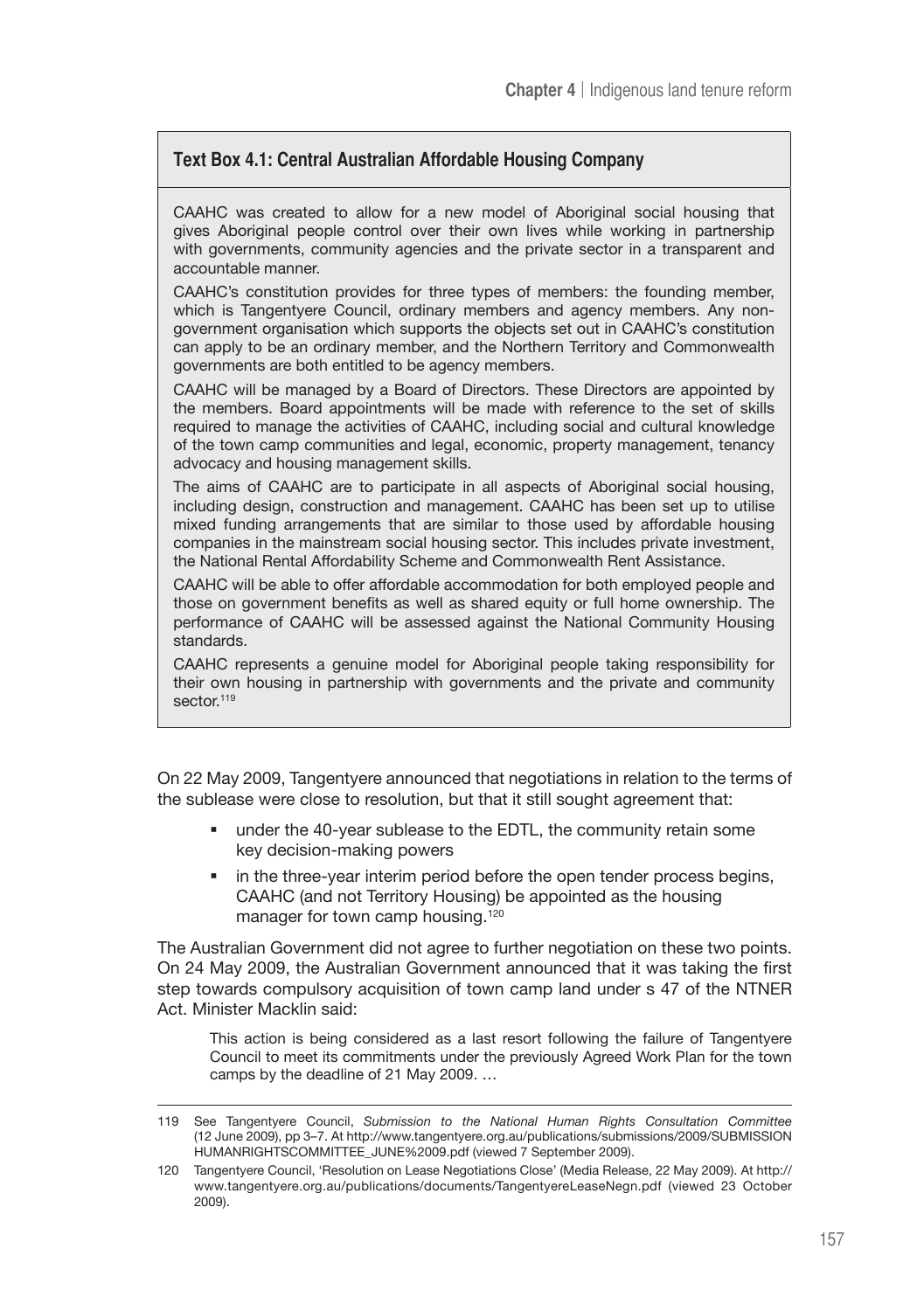For 10 months, the Australian and Northern Territory Governments have been in negotiations with Tangentyere Council. Last Thursday, the final deadline for an agreement passed. Tangentyere Council has not agreed to a fair and consistent tenancy management system.<sup>121</sup>

Tangentyere rejected that claim that it would not agree to a fair and consistent tenancy management system. Tangentyere's Executive Director, William Tilmouth, said:

We are saying that there are two ways to achieve tenancy reform, one through the public housing system and one through the community housing system by reaching accreditation against the National Community Housing Standards. …

Town Camp people have no faith in the Northern Territory Government or their public housing system. This is why we lobbied successfully in March last year to establish the Central Australian Affordable Housing Company.122

The National Community Housing Standards are the standards which apply to social housing providers across Australia.

To avoid the town camp land being acquired compulsorily, on 29 July 2009 the town camp associations agreed to the grant of a sublease on the terms required by the Australian Government.<sup>123</sup> William Tilmouth said in relation to the agreement:

We've had the gun at our head ... compulsory acquisition is the last resort. At the end of the day it's something that we've been threatened with, and it's a pretty high thing to consider. I think at the end of the day we need to work with what we have got and make some agreement.<sup>124</sup>

The making of an agreement under threat of acquisition was described as a low point in Indigenous affairs by Australians for Native Title and Reconciliation, who noted:

While in mainstream Australia 70% of the Australian Government's \$6.4 billion Social Housing Initiative will go to community housing, Indigenous communities are being locked out of community housing. This denies them any meaningful control or decisionmaking role. Instead they will be forced to accept control by a government authority – Territory Housing – with a poor record in relation to Indigenous housing.125

While this report was being prepared, an Alice Springs town camp resident commenced court action in relation to the compulsory acquisition process.<sup>126</sup> The Australian Government has responded by recommencing the notice period for consultations under the compulsory acquisition procedures.127

125 Australians for Native Title and Reconciliation, 'Town camps takeover a low point in Indigenous affairs – ANTaR' (Media Release, 31 July 2009). At http://www.antar.org.au/media/town-camps-takeover (viewed 23 October 2009).

<sup>121</sup> J Macklin (Minister for Families, Housing, Community Services and Indigenous Affairs), 'Alice Springs town camps' (Media Release, 24 May 2009). At http://www.jennymacklin.fahcsia.gov.au/internet/ jennymacklin.nsf/content/alice\_springs\_town\_camps\_24may09.htm (viewed 23 October 2009).

<sup>122</sup> Tangentyere Council, 'Tangentyere Supports Open and Transparent Tenancy Reform' (Media Release, 25 May 2009). At http://www.tangentyere.org.au/publications/documents/TENANCYREFORM 25MAY2009.pdf (viewed 23 October 2009).

<sup>123</sup> J Macklin (Minister for Families, Housing, Community Services and Indigenous Affairs), P Henderson (Northern Territory Chief Minister) & W Snowdon (Member for Lingiari), 'Agreement on Alice Springs Transformation Plan' (Media Release, 29 July 2009). At http://www.jennymacklin.fahcsia.gov.au/internet/ jennymacklin.nsf/content/alice\_springs\_transformation\_plan\_29jul09.htm (viewed 23 October 2009).

<sup>124</sup> W Tilmouth, quoted in Australian Broadcasting Corporation, 'Transcript: Town camps acquisition seen as "step backwards" for land rights', *The 7.30 Report,* http://www.abc.net.au/7.30/content/2009/s2641518. htm (viewed 7 September 2009).

<sup>126</sup> L Wood, 'Court halts building in Alice town camps', *The Age* (7 August 2009). At http://www.theage.com. au/national/court-halts-building-in-alice-town-camps-20090806-ebi7.html (viewed 11 November 2009).

<sup>127</sup> J Macklin (Minister for Families, Housing, Community Services, and Indigenous Affairs), 'Alice Springs town camps' (Media Release, 24 August 2009). At http://www.jennymacklin.fahcsia.gov.au/internet/ jennymacklin.nsf/content/alice\_springs\_town\_camps\_24may09.htm (viewed 23 October 2009).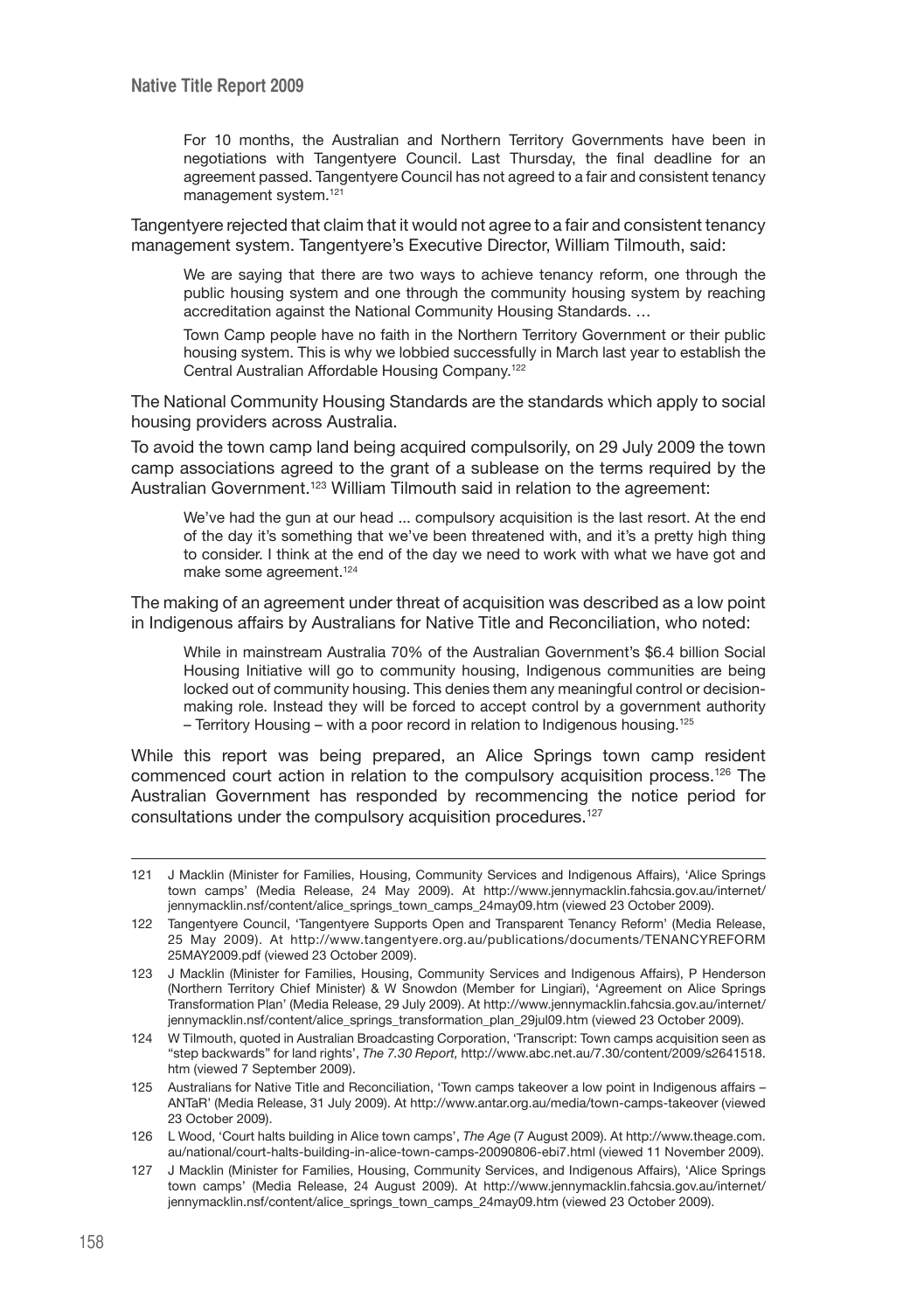# **(b) Township leasing**

Township leasing, which was introduced in 2006, remains important as the first changes made by the Australian Government as part of its Indigenous land tenure reform policy. Township leasing is made possible through s 19A of the ALRA. I described the introduction of s 19A in the *Native Title Report 2006,*128 and in this section I provide an update on the operation of township leases.

# (i) Section 19A of the ALRA

The ALRA has always provided for the leasing of Aboriginal land through s 19. This section allows for a lease to be made to any person for any purpose and contains no restrictions on the period of the lease. Leases under the new s 19A can apply only to 'township land', which is land on which a community is situated and which has been described by regulation. Township leases may only be made to a 'government entity', and must be for a period of between 40 and 99 years.

In 2007, the former Coalition Government made changes to the ALRA to create the position of the EDTL, whose role it is to hold s 19A leases on behalf of the Australian Government.129 When a township area is leased to the EDTL, it is the job of the EDTL to create and manage subleases.

In 2008, the new Labor Government made further changes to the ALRA to expand the role of the EDTL beyond township leases. The EDTL can now also accept leases under s 19, leases over Aboriginal community living areas and subleases of a town camp (such as the Alice Springs town camps).<sup>130</sup>

In normal circumstances the terms of a lease are decided upon by negotiation. However, s 19A specifies that certain matters cannot be included in a township lease.

Firstly, a township lease cannot contain a rule requiring the consent of any person to the grant of a sublease.<sup>131</sup> For example, the traditional owners may wish to put a rule in the township lease which says that the EDTL must get the consent of the traditional owners or community members before granting a sublease, or before granting a certain type of sublease such as a commercial sublease. Section 19A says that such a rule is not allowed.

This means that all subleases are decided upon by the EDTL and not by the traditional owners or the community. The EDTL may be required to consult with the traditional owners or community members, but cannot be required to follow their directions or obtain their consent.

Secondly, a lease under s 19A cannot contain a rule relating to the payment or nonpayment of rent under a sublease.<sup>132</sup> For example, the traditional owners may wish to put a rule in the township lease which says that a sublease to a business must be for a commercial rent or that a sublease to a community organisation must be rent free. Section 19A of the Act says that such a rule is not allowed.

<sup>128</sup> T Calma, Aboriginal and Torres Strait Islander Social Justice Commissioner, *Native Title Report 2006*, Human Rights and Equal Opportunity Commission (2007), ch 2. At http://www.humanrights.gov.au/ social\_justice/nt\_report/ntreport06/index.html (viewed 29 October 2009).

<sup>129</sup> *Aboriginal Land Rights (Northern Territory) Amendment (Township Leasing) Act 2007* (Cth).

<sup>130</sup> *Indigenous Affairs Legislation Amendment Act 2008* (Cth).

<sup>131</sup> *Aboriginal Land Rights (Northern Territory) Act 1976* (Cth), s 19A(14).

<sup>132</sup> *Aboriginal Land Rights (Northern Territory) Act 1976* (Cth), s 19A(15).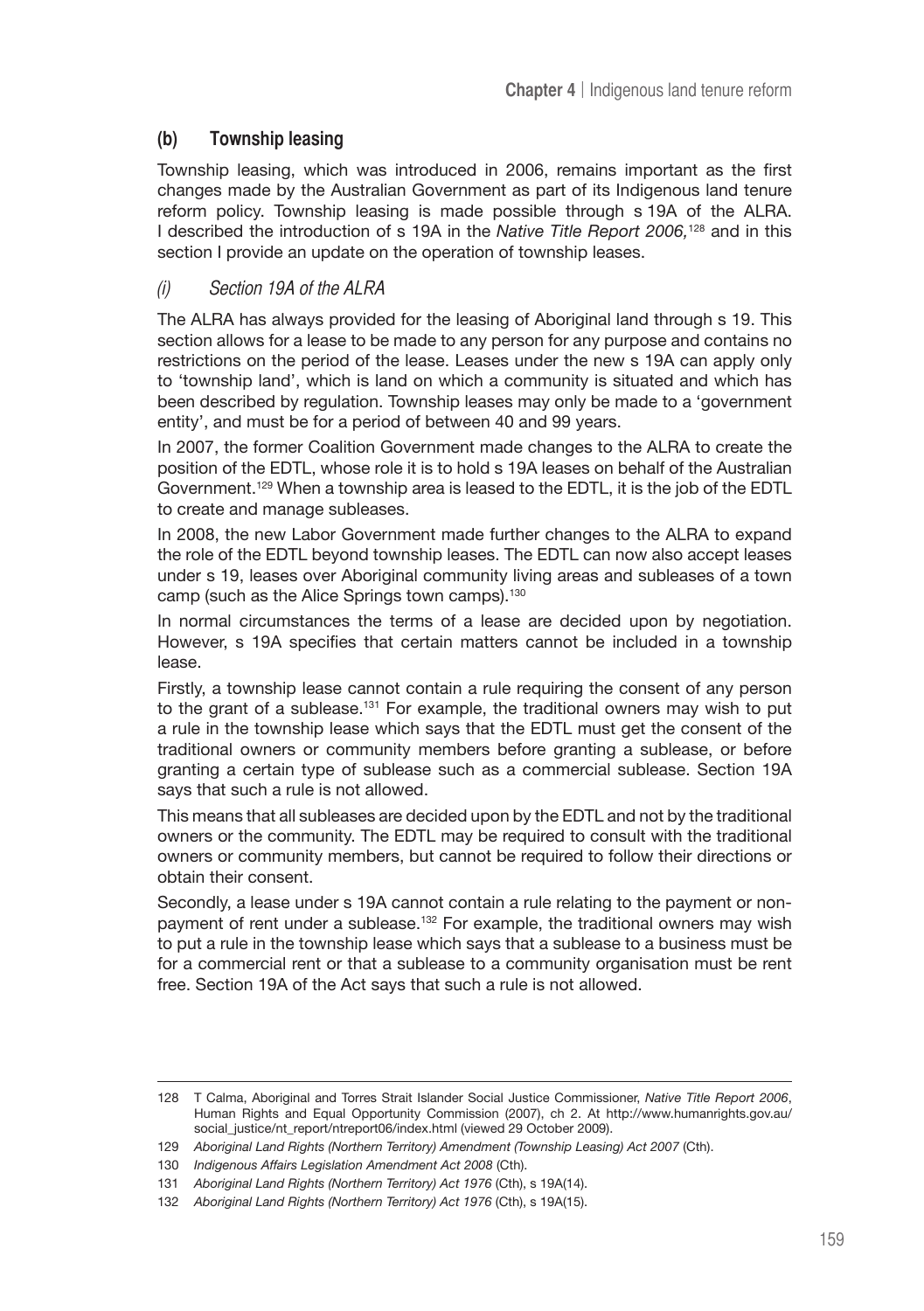This means that the amount of rent which is required to be paid under a sublease is determined by the EDTL. Again, the EDTL may be required to consult with traditional owners or community members, but the EDTL is not required to follow their directions.

This is particularly important where the amount of rent that traditional owners receive under the township lease is determined by the amount of rent collected on subleases. This is the case with the two existing township leases described below, and is Australian Government policy for township leases.133 This means that traditional owners cannot know, or control, whether they will receive ongoing rent under a township lease.

Overall, a major concern with township leases is that traditional owners and Aboriginal community members are required to give up control over land use decision-making in the township area.

#### (ii) The Nguiu and the Groote Eylandt leases

There have been two township leases granted under s 19A of the ALRA. The first lease was granted on 30 August 2007 over the community of Nguiu (the Nguiu lease) and the second was granted on 4 December 2008 over the communities of Angurugu, Umbakumba and Milyakburra (the Groote Eylandt lease).134

Both leases are granted to the EDTL. The Nguiu lease is for a period of 99 years and covers an area of 454 hectares, or 4.54 square kilometres.135 This area includes the existing community, the airport, the foreshore and a large area of vacant land around the community.

The Groote Eylandt lease is for a period of 40 years, with the EDTL having the option to renew for a further 40 years. The lease also covers large areas of land around each community. Most notably, while the community of Milyaburra has a population of around 110,136 the lease over the community covers an area of 510 hectares, or 5.10 square kilometres.<sup>137</sup>

The rent for both township leases comprises a one-off introductory payment and an ongoing payment. The one-off introductory payment for the Nguiu lease is \$5 million and for the Groote Eylandt lease is \$4.5 million. These amounts are paid out of the Aboriginals Benefit Account.<sup>138</sup>

The Australian Government also agreed to provide a number of benefits for the communities. In Nguiu, this included 25 new houses, repairs and maintenance for

<sup>133</sup> J Macklin, Minister for Families, Housing, Community Services and Indigenous Affairs, Correspondence to T Calma, Aboriginal and Torres Strait Islander Social Justice Commissioner, Australian Human Rights Commission, 18 August 2009.

<sup>134</sup> Copies of these leases are available for a small fee from the Northern Territory Land Titles Office. The Nguiu lease is lease number 662214 and the Groote Eylandt lease is lease number 692818. I follow the convention of describing the lease for the communities of Angurugu, Umbakumba and Milykaburra as the Groote Eylandt lease, however Milykaburra is situated on Bickerton Island rather than Groote Eylandt.

<sup>135</sup> *Aboriginal Land Rights (Northern Territory) Regulations 2007* (Cth), r 5.

<sup>136</sup> Northern Territory Government Bushtel, *Milyakburra community*, http://www.bushtel.nt.gov.au/northern\_ territory/community\_search\_display?comm\_num=532 (viewed 7 September 2009).

<sup>137</sup> *Aboriginal Land Rights (Northern Territory) Regulations 2007* (Cth), r 6.

<sup>138</sup> *Aboriginal Land Rights (Northern Territory) Act 1976* (Cth), s 64(4A)(b). In relation to the Nguiu lease, see also Department of Families, Housing, Community Services and Indigenous Affairs, *Annual Report 2007–2008* (2008), app 10 (table 4.33). At http://www.fahcsia.gov.au/about/publicationsarticles/corp/ Documents/2008%20Annual%20Report/13\_10.htm (viewed 11 November 2009).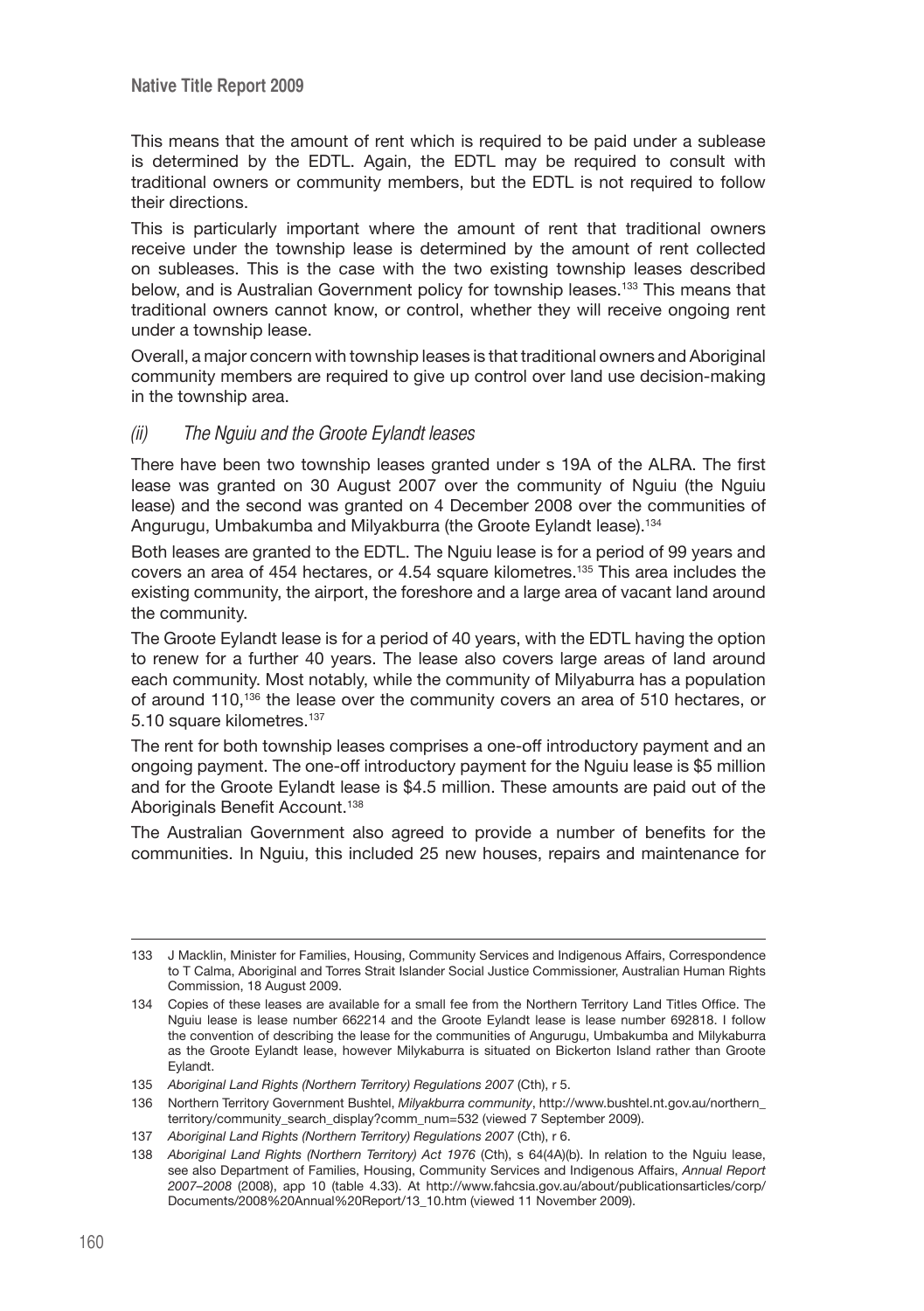other houses, \$1 million in additional health initiatives, improvements to the cemetery, a community profile study<sup>139</sup> and funding for a new secondary college.<sup>140</sup>

I have previously expressed my concern about the link made between the provision of much-needed community services, human rights and entitlements and the grant of a township lease to a government entity. Services should be provided to communities on the basis of need and effectiveness rather than compliance with a request for a lease. The connection to the provision of services also puts pressure on traditional owners during the decision-making process. This is especially the case if traditional owners are not fully aware that they have the right to say no or that some of the services on offer are human rights that should be provided as a matter of course.

The ongoing rent is determined by the income that the EDTL collects on subleases and licences. After collecting the rent, the EDTL deducts its expenses, which includes both direct costs such as surveys and consultants and the administration costs of the EDTL for each lease (including wages of EDTL staff). If there is a balance remaining after the deduction of those expenses, it is payable as rent to the traditional owners. Although it is beyond the scope of this Report, further consideration should be given to any tax implications of this arrangement for the traditional owners.

The one-off introductory payments (of \$5 million and \$4.5 million) also represent the minimum payment for the first fifteen years of each lease. During this period, the traditional owners are only entitled to further a payment if the total rent exceeds that minimum payment. If the ongoing rent during this period is less than these amounts then the traditional owners will receive no additional payment.<sup>141</sup>

#### **Grant of subleases**

The EDTL advises that the community of Nguiu has been surveyed. Agreements on subleases have been negotiated over 66% of the available lots at Nguiu. At the time of writing, the communities under the Groote Eylandt lease were still being surveyed and no subleases had been granted.<sup>142</sup>

The EDTL also advises that the majority of the lots in Nguiu – approximately 240 – have been subleased to Territory Housing for community housing. Seven home ownership contracts have been finalised, with several more community members expressing an interest. Two residents have taken a sublease over vacant land in order to build their own homes.<sup>143</sup> Information about the terms of those leases was not provided.

Subleases have also been finalised, or are close to being finalised, with a number of the smaller community organisations in Nguiu. The two largest occupiers of commercial / government properties, the Northern Territory Government and Tiwi Islands Shire Council, are yet to reach an agreement on sublease terms.144

<sup>139</sup> M Brough (Minister for Families, Community Services and Indigenous Affairs), 'Historic Agreement for 99 year lease in NT' (Media Release, 30 August 2007). At http://www.formerministers.fahcsia.gov.au/ malbrough/mediareleases/2007/Pages/tiwi\_lease\_30aug07.aspx (viewed 7 December 2009).

<sup>140</sup> M C Dillon & N D Westbury, *Beyond Humbug: Transforming government engagement with Indigenous Australia* (2007), p 131.

<sup>141</sup> See Office of Township Leasing, *Standard Township Head Lease,* section 5. At http://www.otl.gov.au/ township\_head\_lease/section05.htm (viewed 11 November 2009).

<sup>142</sup> P Watson, Executive Director of Township Leasing, Correspondence to T Calma, Aboriginal and Torres Strait Islander Social Justice Commissioner, Australian Human Rights Commission, 7 August 2009.

<sup>143</sup> P Watson, Executive Director of Township Leasing, Correspondence to T Calma, Aboriginal and Torres Strait Islander Social Justice Commissioner, Australian Human Rights Commission, 7 August 2009.

<sup>144</sup> P Watson, Executive Director of Township Leasing, Correspondence to T Calma, Aboriginal and Torres Strait Islander Social Justice Commissioner, Australian Human Rights Commission, 7 August 2009.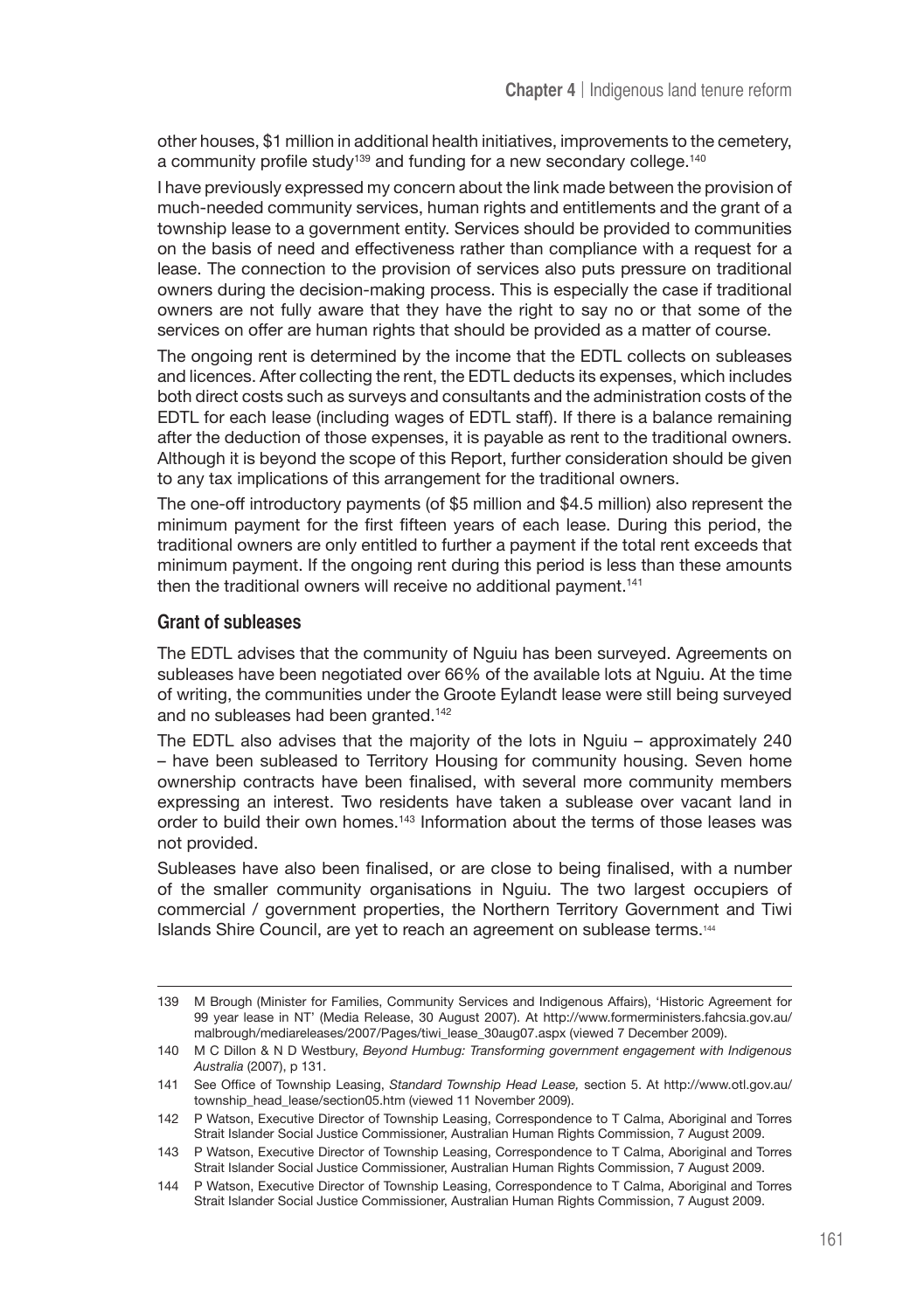# **Rent under subleases**

Under a township lease, the EDTL (and not the traditional owners) decides whether rent is required on a sublease.

The EDTL has advised that rent is not required under the subleases to Territory Housing or for the subleases in relation to schools. In most other instances, the EDTL advises that it has demanded, or will demand, some form of rent.<sup>145</sup>

In the case of home ownership leases, rent is paid as a lump sum payment. For other commercial / government properties in the township, the EDTL has engaged a consultant to provide the improved, unimproved and annual rental estimates. These valuations are then used as a basis for negotiating the level of rent to be paid by each occupier. The level of rent depends on a number of factors including the condition of the property, any capital improvements which have been made to the property, the capacity of the organisation to pay and the extent of any ongoing repairs and maintenance required on the property.146

For many community organisations and government agencies, this will be the first time that they have been required to pay rent for the use of Aboriginal land. Information about the amount of rent under each sublease is not available.

#### **Costs of administration**

As I described above, the ongoing rent under the Nguiu and Groote Eylandt township leases is the income on subleases after deduction of the expenses of the EDTL. The EDTL provided the following information in relation to its administration expenses:

| Table 4.1: Administration of township leases at Nguiu and Groote Eylandt <sup>147</sup> |                                                                              |           |
|-----------------------------------------------------------------------------------------|------------------------------------------------------------------------------|-----------|
| 2007-08                                                                                 | Employee expenses (two staff in Canberra and one in Nguiu)                   | \$281 000 |
|                                                                                         | Travel                                                                       | \$101 000 |
|                                                                                         | Contractors (sacred site clearance certificates and survey work<br>at Nguiu) | \$42 000  |
|                                                                                         | Other administrative expenses                                                | \$33 000  |
|                                                                                         | <b>Total for 2007-08</b>                                                     | \$457 000 |

<sup>145</sup> P Watson, Executive Director of Township Leasing, Correspondence to T Calma, Aboriginal and Torres Strait Islander Social Justice Commissioner, Australian Human Rights Commission, 7 August 2009.

<sup>146</sup> P Watson, Executive Director of Township Leasing, Correspondence to T Calma, Aboriginal and Torres Strait Islander Social Justice Commissioner, Australian Human Rights Commission, 7 August 2009.

<sup>147</sup> P Watson, Executive Director of Township Leasing, Correspondence to T Calma, Aboriginal and Torres Strait Islander Social Justice Commissioner, Australian Human Rights Commission, 7 August 2009.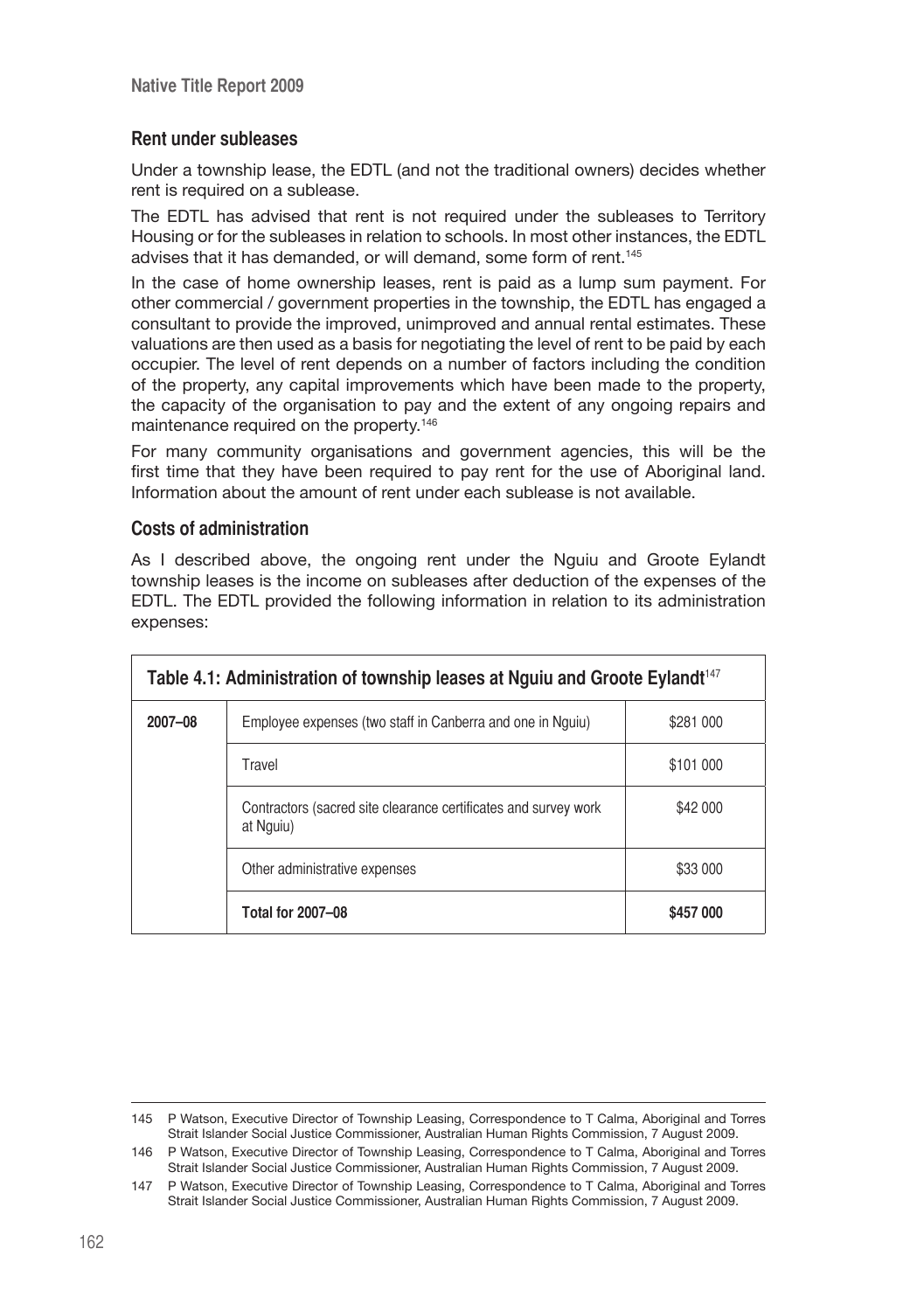| 2008-09 | Employee expenses (two staff in Canberra and four staff in<br>Darwin)                                                                                                                      | \$519 000   |
|---------|--------------------------------------------------------------------------------------------------------------------------------------------------------------------------------------------|-------------|
|         | Travel (including air charter costs for Consultative Forum<br>meetings)                                                                                                                    | \$192 000   |
|         | Contractors (\$203 000 for survey work at Nguiu, \$44 500 for<br>valuations at Nguiu, \$54 000 for initial survey work for Groote<br>Eylandt communities and \$39 000 for business design) | \$340 000   |
|         | Other administrative expenses                                                                                                                                                              | \$39 000    |
|         | <b>Total for 2008-09</b>                                                                                                                                                                   | \$1 090 000 |

# **The Consultative Forum**

Both township leases create a body called the Consultative Forum,<sup>148</sup> whose role is to make recommendations to the EDTL on certain matters under the lease, to facilitate communication and to discuss land use and other issues arising out of the lease. The majority of the members of the Consultative Forum are appointed by the traditional owners and the remainder are appointed by the EDTL.

In most cases where the EDTL is required to consult, the EDTL must 'have due regard to any recommendations of the Consultative Forum'.149 Under the Nguiu lease, the decisions of the Consultative Forum are binding in relation to:

- $\blacksquare$  the limit of 15% of non-Tiwi residents<sup>150</sup>
- permission for buildings in excess of two storeys or within 50 metres of the high water mark<sup>151</sup>
- **•** certain exceptions to quarantine restrictions.<sup>152</sup>

In all other cases, including all references under the Groote Eylandt lease, the Consultative Forum can only make recommendations which are not binding on the EDTL.

<sup>148</sup> Under each head lease, the Executive Director Township Leasing is required to establish a consultative forum. The Consultative Forum comprises of representatives of the Land Council and the Office of Township Leasing. The forum meets regularly and provides advice to the Executive Director Township Leasing about issues of importance to the township. The Consultative Forum is a very important mechanism for keeping the Executive Director aware of emerging issues within the township. See Australian Government Office of Township Leasing, *About the Office of Township Leasing – What is the Consultative Forum,* http://www.otl.gov.au/about.htm#5 (viewed 9 September 2009). See also Australian Government, *Executive Director of Township Leasing: Annual Report 2007–2008* (2008). At http://www. otl.gov.au/annual\_report.htm (viewed 9 September 2009).

<sup>149</sup> Australian Government, *Executive Director of Township Leasing: Annual Report 2007–2008* (2008), p 9. At http://www.otl.gov.au/annual\_report.htm (accessed 9 September 2009).

<sup>150</sup> *Memorandum of Lease – Township of Nguiu*, cl 10.5(b).

<sup>151</sup> The EDTL is not permitted to undertake or allow any building in excess of two storeys or on the Foreshore (defined as the area between the high water mark and 50 metres landwards of this) without the consent of the EDTL: *Memorandum of Lease – Township of Nguiu,* cls 1.1, 17.2.

<sup>152</sup> *Memorandum of Lease – Township of Nguiu*, cl 19.6.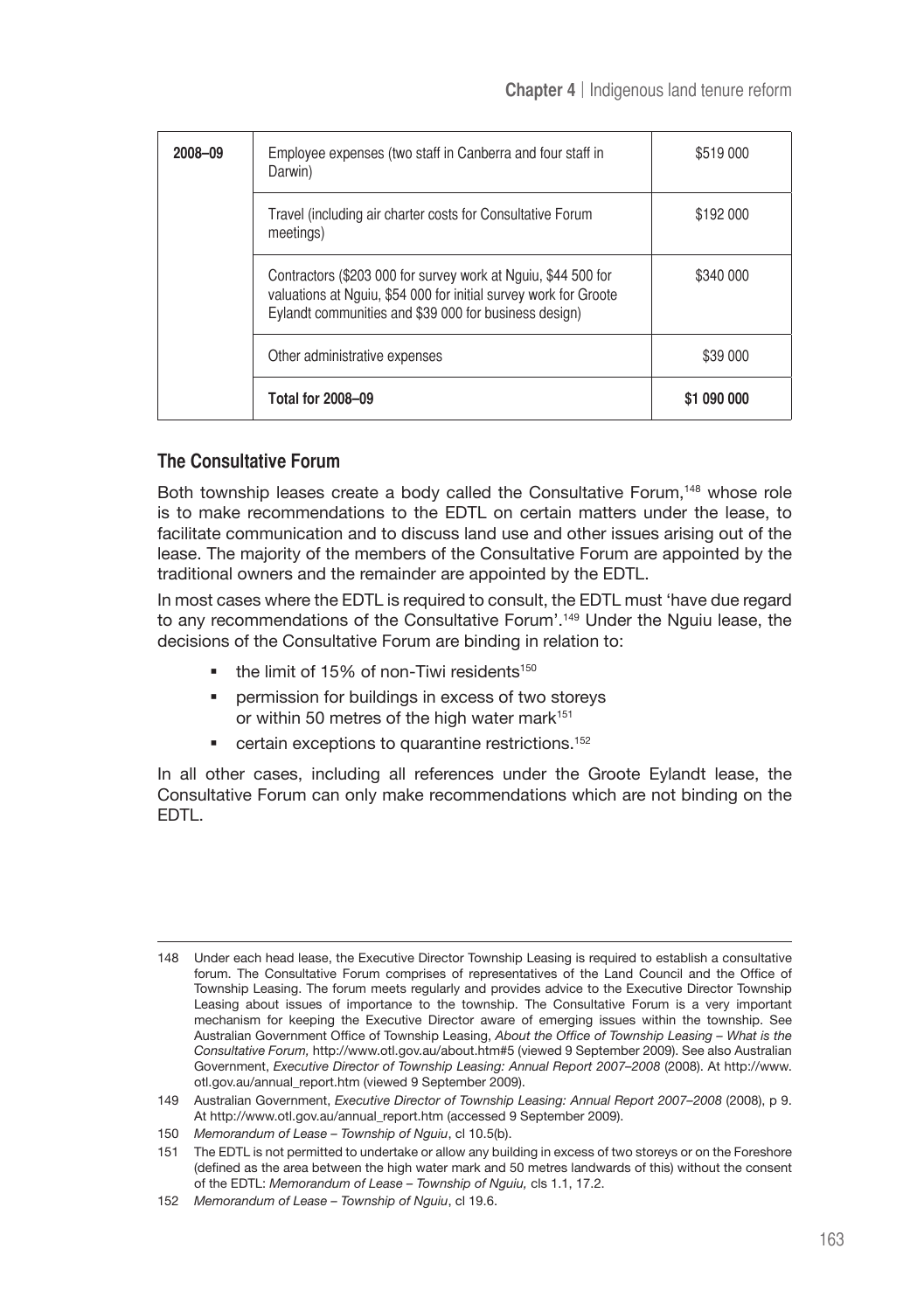# (iii) Other possible models

The main problem with township leases is that traditional owners and Aboriginal communities are required to hand over decision-making about their land to a government entity. This has included not just the land on which existing infrastructure is built, but also large areas of vacant land. I believe that the reluctance of communities to enter into township leases, despite the offers of inducements by the Australian Government, is attributable to concerns about this hand over of decision-making. There are other ways of introducing leasing on communities that do not require such a hand over. In my *Native Title Report 2006*, I referred to the proposal of the former Thamurrur Council for a 40-year lease over the community of Wadeye to a body controlled by traditional owners, which would then be able to issue subleases to occupants as required.<sup>153</sup> At the time the Australian Government rejected this proposal, saying that the time frame was too short.

Since then, the new Government has agreed to a 40-year time frame for community leases. The Central Land Council has also proposed separate types of long-term leases for housing, government and commercial bodies, under a model which would provide certainty of tenure while retaining a higher level of traditional owner control.154

These are some examples of other ways of introducing community leases. While the Australian Government has agreed to other forms of housing lease as an interim measure, as described in the next section, it remains committed to obtaining township leases for all large communities in the Northern Territory. The Government has not engaged with Aboriginal communities about other ways in which leasing can be introduced.

# **(c) Tenure requirements for new housing**

In the Northern Territory, 16 communities have been selected to receive new housing under the SIHIP. In keeping with the Australian Government's secure tenure policy, communities must have in place a lease for at least 40 years in order to be eligible for new housing.

The Australian Government will accept a housing lease in one of two forms, provided that it contains the required conditions: either a township lease over the whole community or a lease over all housing areas. The term 'housing precinct lease' has been used to describe a lease over housing areas under s 19 of the ALRA that meets the Australian Government's criteria for new housing.

While the Australian Government will accept a housing precinct lease, it sees this as an interim measure pending agreement to a township lease.155 Unlike a township lease, a housing precinct lease does not take in the whole community. However, it must include not only the new housing areas but all existing community housing.

<sup>153</sup> T Calma, Aboriginal and Torres Strait Islander Social Justice Commissioner, *Native Title Report 2006*, Human Rights and Equal Opportunity Commission (2007), pp 53–54. At http://www.humanrights.gov.au/ social\_justice/nt\_report/ntreport06/index.html (viewed 29 October 2009).

<sup>154</sup> Central Land Council, *Communal Title and Economic Development* (2005). At http://www.clc.org.au/ Media/papers/CLC\_%20tenure\_paper.pdf (viewed 7 September 2009).

<sup>155</sup> Commonwealth of Australia and the Northern Territory, *Implementation Plan for National Partnership Agreement on Remote Service Delivery*. At http://www.workingfuture.nt.gov.au/download/NT\_RSD\_ Bilat Imp\_Plan.pdf (viewed 7 September 2009).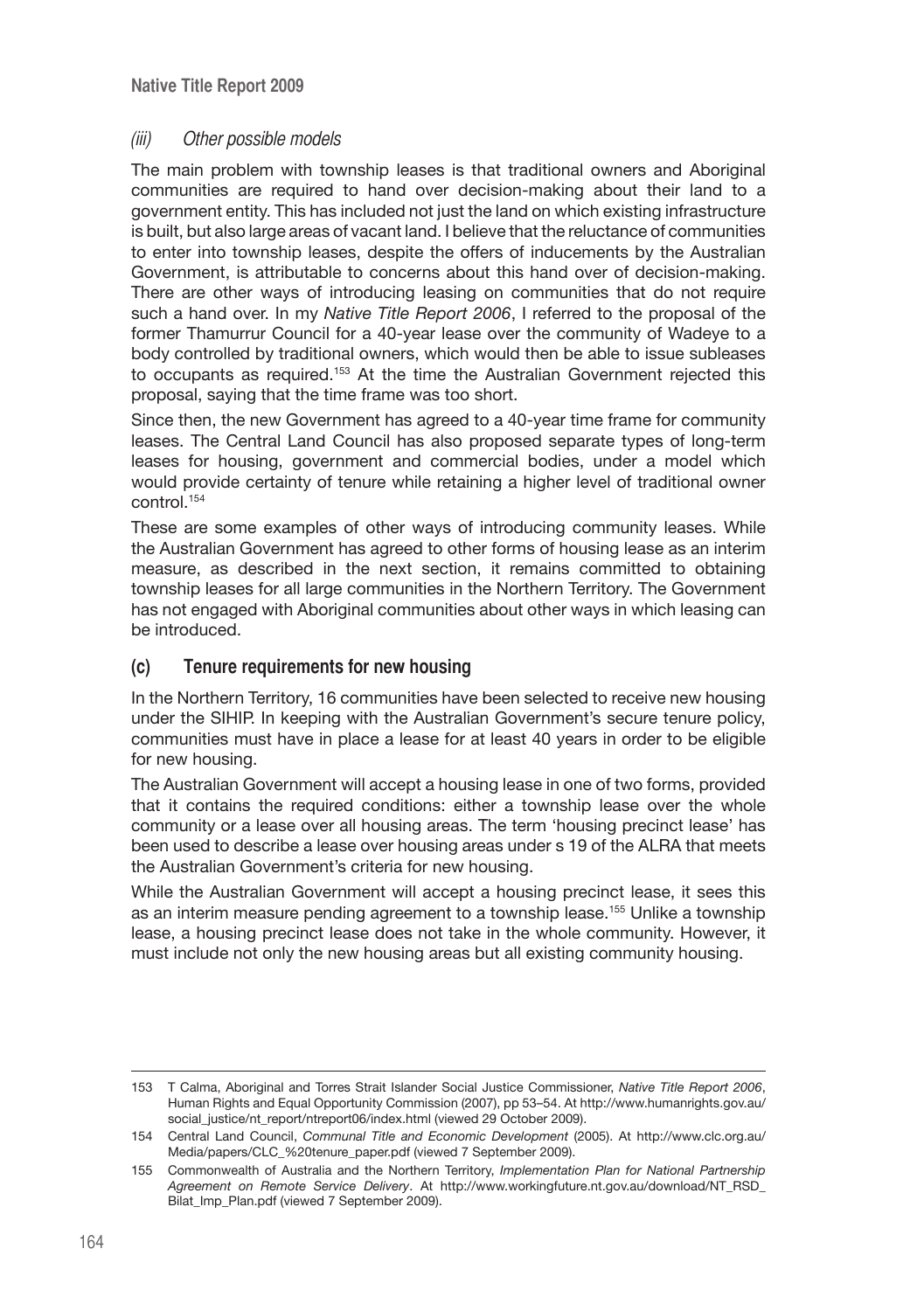While no rent is offered for a housing precinct lease, the Australian Government has offered upfront rent and a community benefits package for the grant of a township lease. For example, in relation to one of the central Australian communities, the Australian Government has offered \$2 million in upfront rent plus a \$2 million community benefits package.<sup>156</sup>

The table below describes the main differences between township leases and housing precinct leases:

| Table 4.2: Difference between township leases and housing precinct leases |                                                                                                                                                         |                                                                                |
|---------------------------------------------------------------------------|---------------------------------------------------------------------------------------------------------------------------------------------------------|--------------------------------------------------------------------------------|
|                                                                           | 'Township lease'<br>under section 19A                                                                                                                   | 'Housing precinct lease'<br>under section 19                                   |
| Lease area                                                                | Covers entire community and<br>surrounding land, including roads,<br>stores, parks, cemeteries, houses<br>and growth areas surrounding the<br>community | Covers all existing community<br>housing and the proposed new<br>housing areas |
| Term                                                                      | Must be between 40 and 99 years                                                                                                                         | Must be at least 40 years <sup>157</sup>                                       |
| Lease holder                                                              | <b>Executive Director of Township</b><br>Leasing                                                                                                        | Territory Housing or the Executive<br>Director of Township Leasing             |
| Rent                                                                      | Upfront rent plus community benefits<br>package. Ongoing rent depends on<br>subleases.                                                                  | Not offering rent                                                              |

As I described in the previous section, township leases have been granted over the communities of Nguiu, Angurugu, Umbakumba and Milyakburra.

On 11 February 2009, the Northern Land Council announced that the traditional owners for the communities of Galiwinku, Gunbalanya, Miningrida and Wadeye had agreed to 40-year housing precinct lease for those communities.<sup>158</sup>

For the other eight communities – Gapuwiyak, Hermannsburg, Lajamanu, Milingimbi, Ngukurr, Numbulwar, Yirrkala and Yuendumu – the Australian Government is still negotiating with the traditional owners and the Central and Northern Land Councils in relation to a lease.

<sup>156</sup> Central Land Council, *Changes to housing in your community*, Fact Sheet (2008).

<sup>157</sup> Section 19A(4) of the *Aboriginal Land Rights (Northern Territory) Act 1976* (Cth) says that section 19A leases must be for a period of between 40 and 99 years. While there is no limit in the Act in relation to section 19 leases, the Commonwealth requires a lease of at least 40 years.

<sup>158</sup> Northern Land Council, 'NLC welcomes housing boost at Gunbalanya, Wadeye, Galiwinku, and Maningrida' (Media Release, 11 February 2009). At http://www.nlc.org.au/html/files/NLC%20welcomes %20housing%20boost%20at%20Gunbalanya,%20Wadeye,%20Galiwinku%20and%20Maningrida.pdf (viewed 7 September 2009).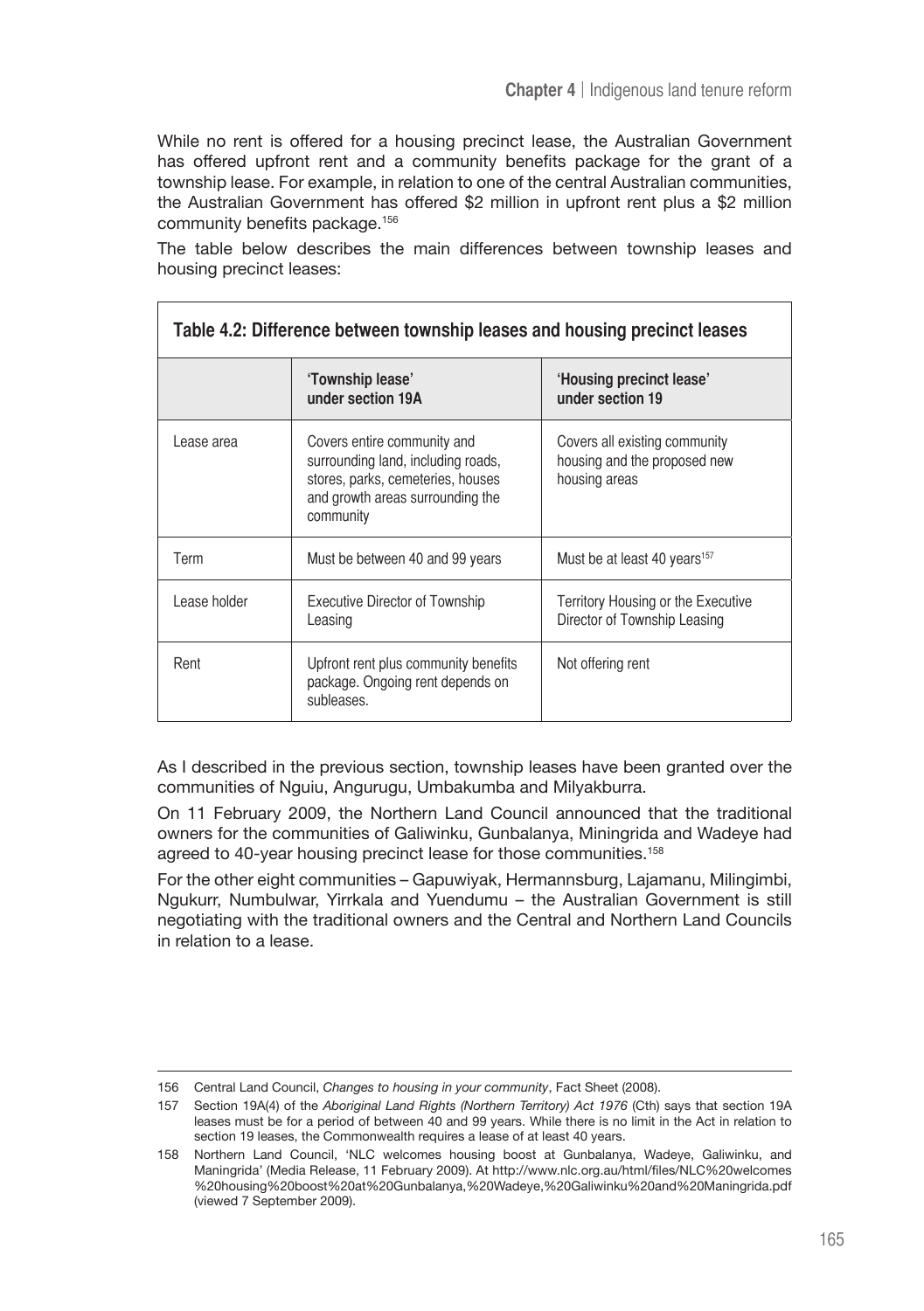# 4.5 Land reforms in Queensland, New South Wales, South Australia and Western Australia

In this section I describe some of the reforms which are taking place in the Australian states that are affected by the COAG Remote Partnership Agreements – Queensland, New South Wales, South Australia and Western Australia.

In these states, there has been a combination of tenure reform and the introduction of secure tenure policies.

To a significant extent, reforms to state law are being driven by policies of the Australian Government, particularly its secure tenure requirements under the Remote Indigenous Housing Agreement. Under that Agreement, the Government will provide \$4.75 billion over ten years, provided that the states introduce secure land tenure. As I set out above in 4.2(b)(ii), the Australian Government has advised the states that there are three requirements for secure land tenure.

This section describes how these requirements are being implemented in priority locations in these states.

# **(a) Queensland**

When the Australian Government and some other states were moving towards Indigenous land rights in the 1970s and 1980s, the Queensland Government resisted. At first, it held on to the reserve system. Later, it created new ways for land to be held on behalf of Indigenous people.

In 1978, the Queensland Government legislated to create 50-year shire leases over the former reserve communities of Aurukun and Mornington Island.159 In the 1980s, the Government created a new form of tenure called 'deeds of grant in trust' (DOGITs), under which a number of other reserves were transferred to local Indigenous councils for the benefit of Indigenous inhabitants.

The first land rights legislation, introduced in 1991, provided for the grant of land as Indigenous freehold.<sup>160</sup> Land could be granted following a land claim, which could only be made over limited areas of crown land, or by way of transfer. The transfer rules allowed for lesser forms of Indigenous land ownership to be turned into Indigenous freehold. Unfortunately, progress on the grant of Indigenous freehold has been slow.

# **Text Box 4.2: Types of Indigenous land in Queensland**

#### **Reserve land**

Reserve land is land that is owned by the government and has been set aside for the benefit of Aborigines or Torres Strait Islanders.

#### **Shire leases**

Shire lease land is land that has been leased to the local council for 50 years. Shire lease land only applies to the communities of Aurukun and Mornington Island.

<sup>159</sup> *Local Government (Aboriginal Lands) Act 1978* (Qld).

<sup>160</sup> *Aboriginal Land Act 1991* (Qld); *Torres Strait Islander Land Act 1991* (Qld).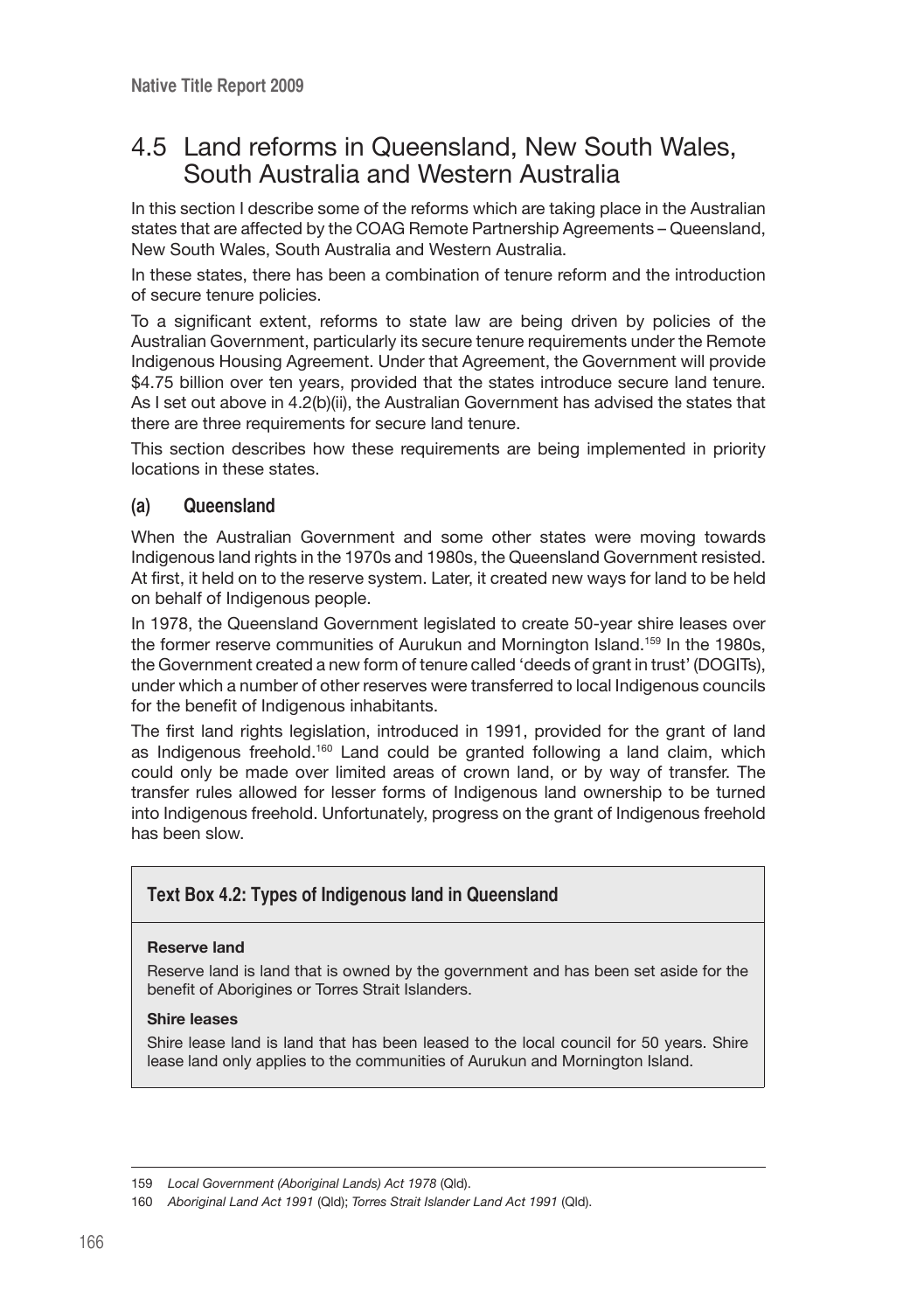#### **DOGIT land**

DOGIT land is a restricted form of ownership, usually granted to a local council. DOGIT land is held on trust for the benefit of Indigenous inhabitants and is subject to greater government control than full ownership.

#### **Indigenous freehold**

Indigenous freehold is land that has been granted as freehold title under the statutory land rights legislation introduced in 1991. A grant of Indigenous freehold can be made by transfer or after a successful claim.

#### **Transferable land**

Under the *Aboriginal Land Act 1991* (Qld) and the *Torres Strait Islander Land Act 1991* (Qld), land described as 'transferable land' is to be granted at Indigenous freehold, without the need for a land claim. Transferable land includes reserve land, shire leases and DOGIT land.

# (i) Aboriginal and Torres Strait Islander Land Amendment Act 2008 (Qld)

The *Aboriginal and Torres Strait Islander Land Amendment Act 2008* (Qld) (the Amendment Act) made a number of important changes to Indigenous land in Queensland.

A primary aim of the Amendment Act was to make it easier to grant long-term leases on Indigenous land. This was partly as a result of pressure exerted upon states by the Australian Government to make it easier to grant a long-term lease to a public housing body.161

In addition to making reforms to long-term leasing, the Amendment Act makes a number of other changes to Indigenous land, including:

- allowing for the grant of land to a Prescribed Body Corporate (PBC)
- creating exemptions to transferable land
- making it easier for the Government to compulsorily acquire Indigenous land.

I describe the new rules in relation to long-term leasing below, but first I provide a description of some of the other major changes.

### **Transferring land to a PBC**

When a determination of native title is made, an Indigenous corporation – a PBC – can be appointed to hold native title rights on behalf of the native title holders.<sup>162</sup>

Previously when transferable land was granted as Indigenous freehold, it was usually granted to an Aboriginal or Torres Strait Islander land trust to hold for the benefit of Indigenous people 'particularly concerned with the land' and their ancestors and descendants.163 This means Indigenous people who live on or use the land or neighbouring land as well as Indigenous people with a particular traditional or customary connection.164

<sup>161</sup> 'The Australian Government identified "land tenure reform", including long-term leases for public housing bodies, as a precondition for additional funding for housing on DOGIT communities': Explanatory Notes, Aboriginal and Torres Strait Islander Land Amendment Bill 2008 (Qld), p 2. At http://www.legislation.qld. gov.au/Bills/52PDF/2008/AborTorStILAB08Exp.pdf (viewed 23 October 2009).

<sup>162</sup> *Native Title Act 1993* (Cth), pt 2, div 6.

<sup>163</sup> *Aboriginal Land Act 1991* (Qld), s 27(3).

<sup>164</sup> *Aboriginal Land Act 1991* (Qld), s 4; *Torres Strait Islander Act 1991* (Qld), s 4.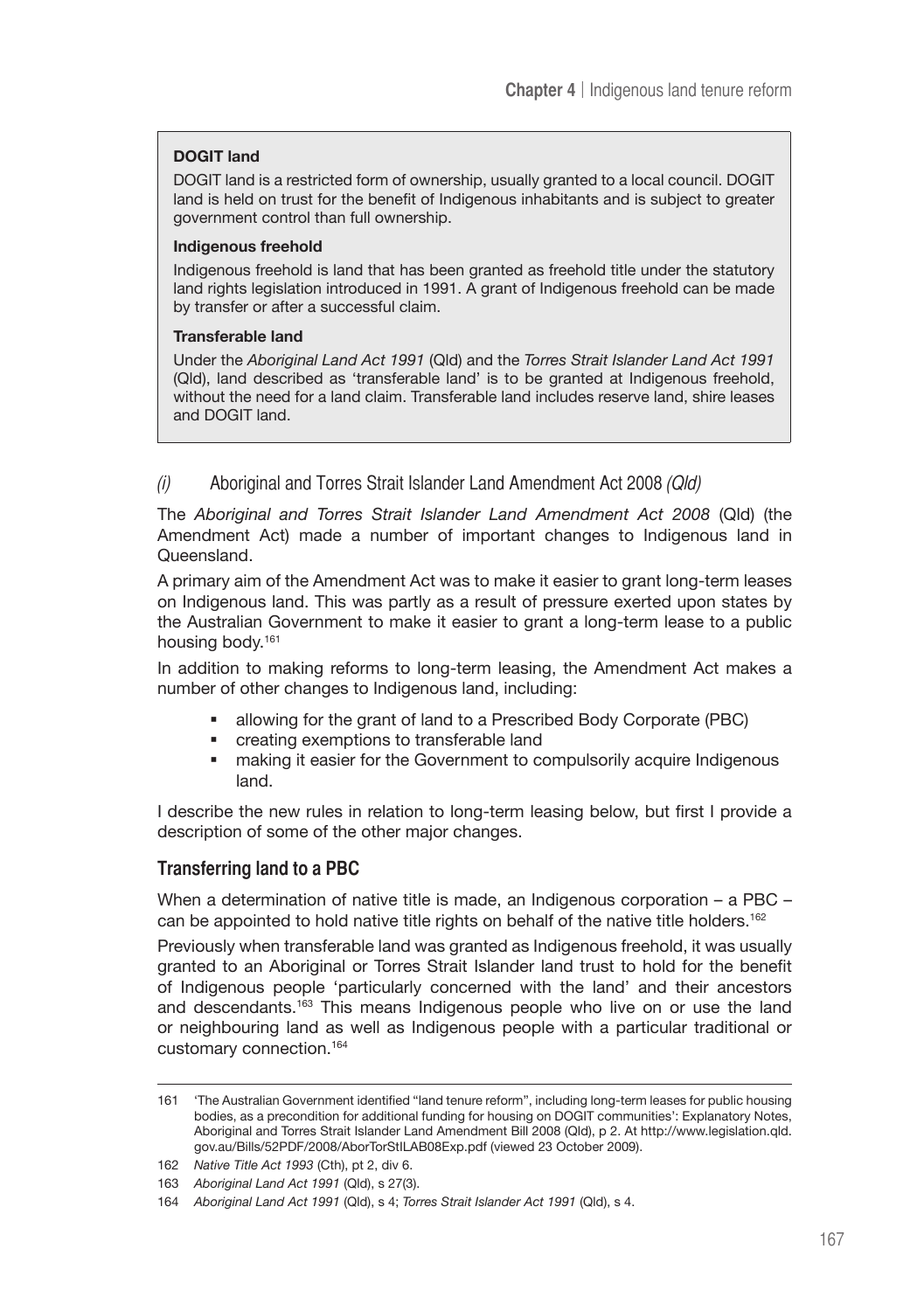As a result of changes made by the Amendment Act, transferable land in relation to which there has been a determination of native title can also be granted to the PBC. When land is granted to a PBC, it holds the land for the benefit of native title holders only.

This means that there are two options when turning transferable land into Indigenous freehold – it can be granted to an Indigenous land trust to hold for Indigenous people particularly concerned with the land, or (where there has been a native title determination) to a PBC to hold for native title holders.

#### **Exempting section of transferable land**

While the legislation says that transferable land must be granted as Indigenous freehold 'as soon as practicable',<sup>165</sup> progress on the transfer of land has been slow.

One of the reasons for the long delays is that the Queensland Government has not wanted to transfer land on which infrastructure has been built. Often that infrastructure has been built without surveys or the creation of individual lots, which means that the process for excluding land with infrastructure on it has been slow.

The Amendment Act makes it easier for the Queensland Government to exclude particular areas from transfer by declaring them to be not transferable. The Minister can make a declaration over land:

- on which housing, infrastructure or a road is situated
- which is being used as part of a township by Aboriginal people
- where, having regard to the nature or use of the land, it is not appropriate or practicable for it to be granted as Indigenous freehold.<sup>166</sup>

This means that when the transferable land is granted as Indigenous freehold, those areas in relation to which the Minister has made a declaration will be excluded, and will continue to be reserve land, shire lease or DOGIT land.

This allows the Government to exclude areas more easily and less expensively, as it does not have to survey each individual lot. The Government has stated that this will speed up the grant of the balance of transferable land as Indigenous freehold. However, any areas which are excluded from the grant of Indigenous freehold will continue to be held under inferior forms of title and ownership of individual lots will not be resolved.

#### **Compulsory acquisition of Indigenous land**

The Amendment Act also makes it easier for the Government to compulsorily acquire Indigenous land.

Previously the Government could only acquire Indigenous freehold by an Act of Parliament that expressly provided for the resumption of the land and the payment of just compensation.<sup>167</sup> It could only acquire DOGIT land by an Act of Parliament.<sup>168</sup>

The Amendment Act allows for Indigenous freehold and DOGIT land to be acquired, and a shire lease to be resumed, by a construction authority for a relevant public purpose. To my knowledge these provisions have not been used.

<sup>165</sup> *Aboriginal Land Act 1991* (Qld), s 29; *Torres Strait Islander Act 1991* (Qld), s 27.

<sup>166</sup> *Aboriginal Land Act 1991* (Qld), s 16B; *Torres Strait Islander Act 1991* (Qld), s 13B.

<sup>167</sup> Formerly s 41(1) of the *Aboriginal Land Act 1991* (Qld).

<sup>168</sup> Formerly s 43 of the *Land Act 1994* (Qld).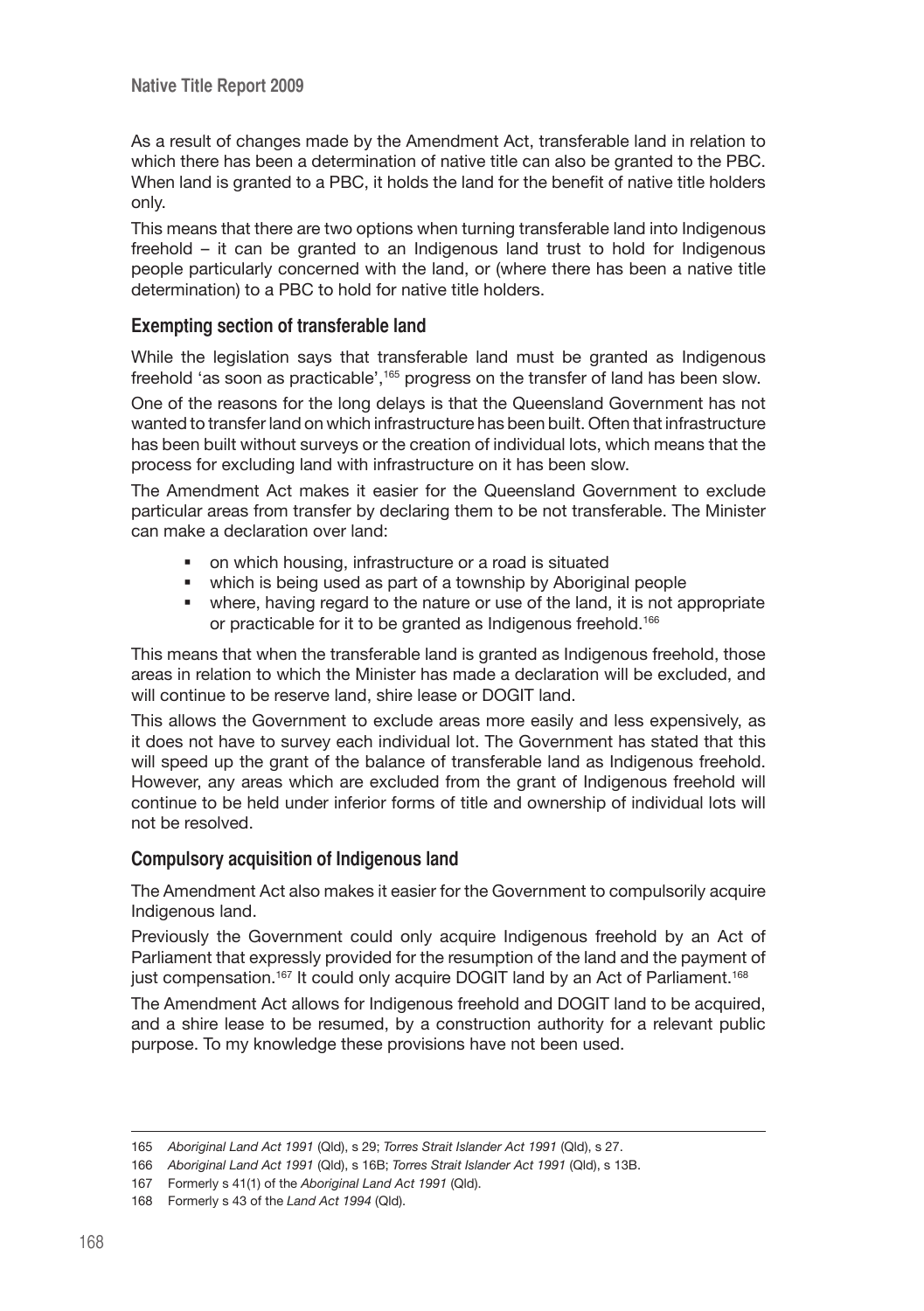# **New forms of long-term leasing**

The Amendment Act makes a new set of rules to make it easier to grant leases on Indigenous freehold land, DOGIT land and Aboriginal reserve land.<sup>169</sup> The new rules do not apply to the Aurukun and Mornington Island shire leases.

These rules are less restrictive than previous rules in relation to leasing on Indigenous land. The requirements change depending on who the lease is granted to, for how long it will be granted and the purpose for which it will be used. Most leases no longer require the consent of the Minister. The table below summarises these new rules in relation to the grant of leases:

| Table 4.3: Rules in relation to the grant of leases                                       |                                                                                           |                                           |                            |
|-------------------------------------------------------------------------------------------|-------------------------------------------------------------------------------------------|-------------------------------------------|----------------------------|
| Lease holder                                                                              | <b>Purpose</b><br>of lease                                                                | <b>Period</b><br>of lease                 | <b>Consent of Minister</b> |
| An Aborigine                                                                              | Private<br>residential<br>purpose                                                         | Up to 99 years                            | Not required               |
|                                                                                           | Any other<br>purpose (such                                                                | Up to 30 years                            | Not required               |
|                                                                                           | as a commercial<br>purpose)                                                               | More than 30<br>years (up to<br>99 years) | Required                   |
| The state                                                                                 | Public<br>housing, public<br>infrastructure or<br>accommodation<br>for public<br>servants | Up to 99 years                            | Not required               |
|                                                                                           | Any other<br>purpose                                                                      | Up to 30 years                            | Not required               |
|                                                                                           |                                                                                           | More than 30<br>years (up to<br>99 years) | Required                   |
| The spouse, or former<br>spouse, of an Aborigine<br>or of an Aborigine who<br>is deceased | Private<br>residential<br>purpose                                                         | Up to 99 years                            | Not required               |

<sup>169</sup> The rules for land that has been transferred to Aboriginal freehold land are set out in new sections 40D to 40N of the *Aboriginal Land Act 1991* (Qld). Sections 83R to 83Y of the Act apply the same rules to DOGIT land and Aboriginal reserve land. The rules for Torres Strait Islander freehold land are set out in the *Torres Strait Islander Land Act 1991* (Qld), ss 37D–37N.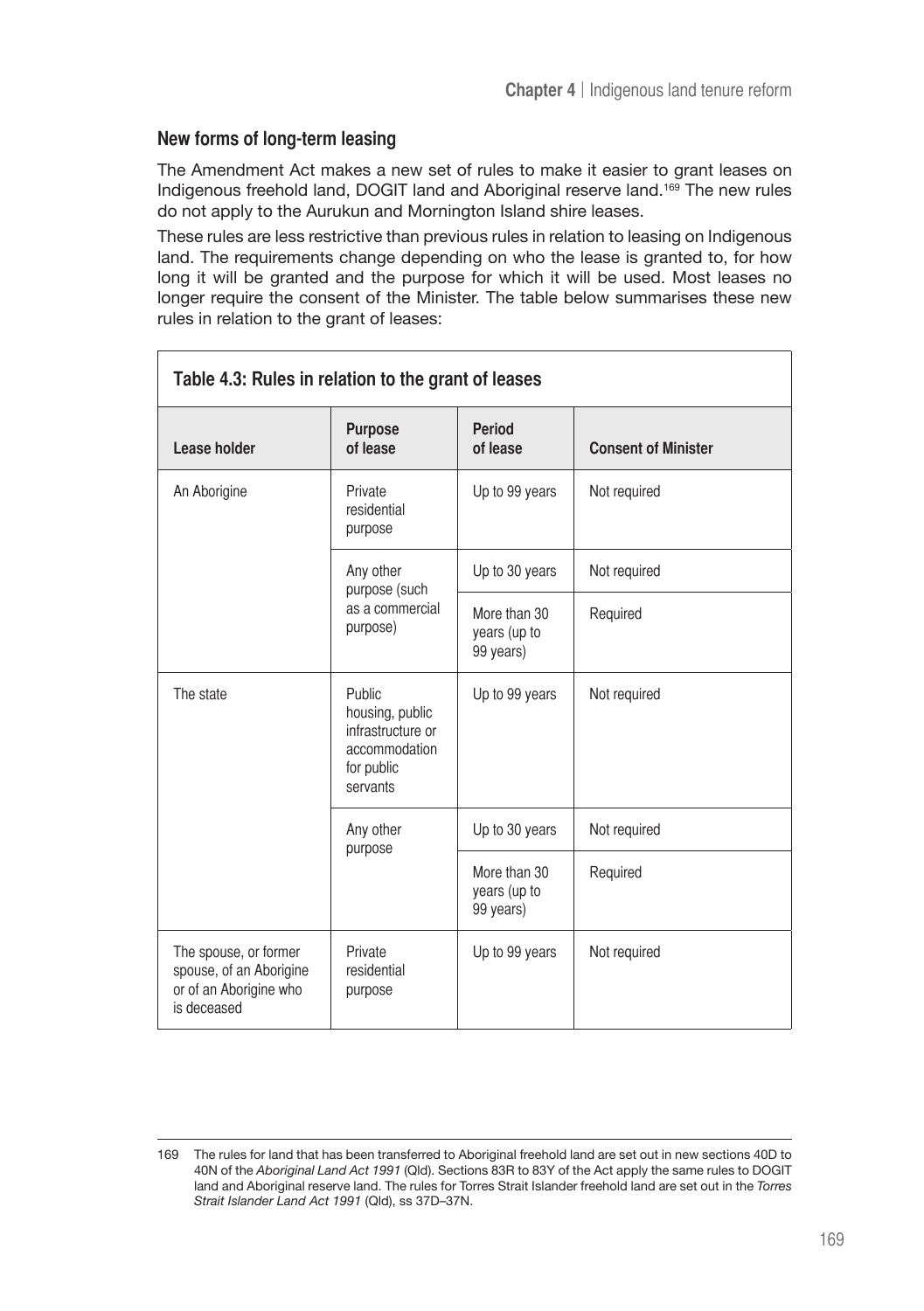| Table 4.3: Rules in relation to the grant of leases (continued) |                                                                            |                                           |                            |
|-----------------------------------------------------------------|----------------------------------------------------------------------------|-------------------------------------------|----------------------------|
| Lease holder                                                    | <b>Purpose</b><br>of lease                                                 | <b>Period</b><br>of lease                 | <b>Consent of Minister</b> |
| Any other person                                                | Commercial<br>purpose                                                      | Up to 30 years                            | Not required               |
|                                                                 |                                                                            | More than 30<br>years (up to<br>99 years) | Required                   |
|                                                                 | Private<br>residential<br>purpose to<br>support a<br>commercial<br>purpose |                                           | Not required               |
|                                                                 | Any other                                                                  | Up to 10 years                            | Not required               |
|                                                                 | purpose                                                                    | More than 10<br>years (up to<br>99 years) | Required                   |

Where the consent of the Minister is required, the Minister can only give consent if he or she is satisfied that the grant of the lease is for the benefit of the persons on whose behalf the land is held. There are also rules in relation to when the consent of the Minister is required for a grant of an interest under a lease.

In general, I am supportive of reforms that enable more flexible use of Indigenous land. However, attention will need to be paid to how these reforms are implemented in practice. If the reforms simply facilitate long-term leases to the Queensland Government over housing areas, Indigenous people will wonder what they have gained.

### **Home ownership leases**

The new leasing rules include some provisions which apply specifically to 'home ownership leases', or leases to Indigenous people for private residential purposes.

A home ownership lease must be for a period of 99 years.170 Instead of paying annual rent the home owner must pay the purchase cost up front. The purchase cost must be the value of the land and any buildings on the land determined using acceptable valuing methodology.<sup>171</sup>

There is no price discount for those Indigenous people on whose behalf the land is held. All Indigenous purchasers are required to pay the purchase price of the land and any building on the land.

<sup>170</sup> *Aboriginal Land Act 1991* (Qld), s 40J(1)(a)(i).

<sup>171</sup> *Aboriginal Land Act 1991* (Qld)*,* s 40J(1)(a)(iii).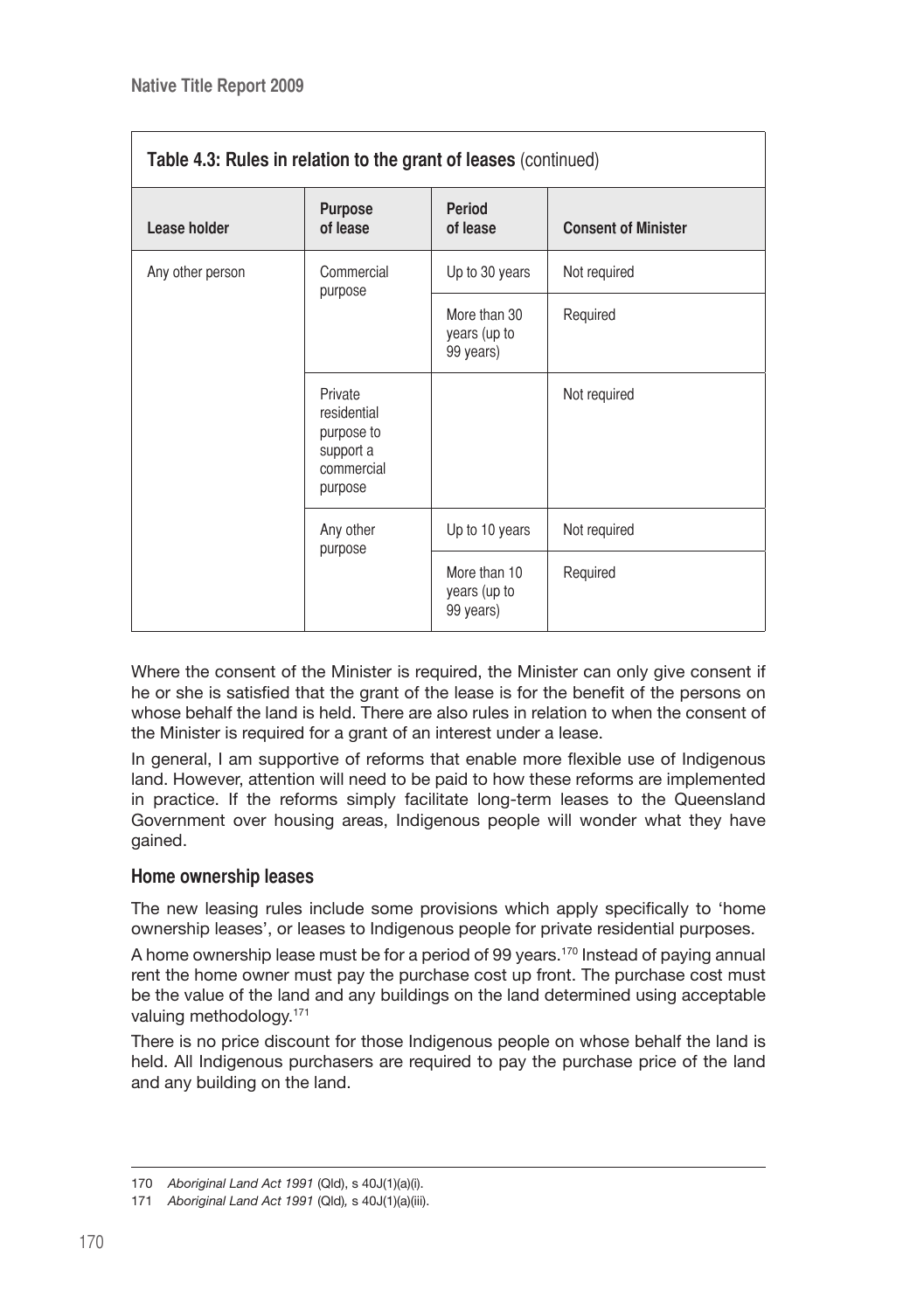Where the housing chief executive considers that a house has been used for social housing, then his or her permission is required for the grant of a home ownership lease over the house.<sup>172</sup> The purchase cost must be agreed to by the housing chief executive and that part of the purchase cost which relates to the house may only be used towards providing further social housing services.<sup>173</sup>

The Queensland Department of Communities has said that it supports the use of depreciated replacement costs as the methodology for determining the sale price of former social housing in Indigenous communities.174

While the reforms to enable home ownership create an opportunity for Indigenous people in Queensland, they also raise complex issues. Careful attention needs to be paid to how the new provisions are implemented.

In the *Native Title Report 2006*, I considered the community-driven Yarrabah Housing Project. It was anticipated that the amendments to the *Aboriginal Land Act 1991* (Qld), which were then being proposed, would provide a legislative base to support leasing initiatives.<sup>175</sup> I am also aware that the community of Mapoon has been working with World Vision Australia on developing a home ownership scheme, and I hope that the 2008 amendments will assist them with the project.<sup>176</sup>

As he concluded his recent visit to Australia, James Anaya (the Special Rapportuer on the situation of human rights and fundamental freedoms of indigenous people) stated that:

Government initiatives to address the housing needs of indigenous peoples, should avoid imposing leasing or other arrangements that would undermine indigenous peoples' control over their lands.<sup>177</sup>

It cannot be assumed that the introduction of any home ownership scheme will be successful. One of the primary findings of research conducted by the University of Queensland in 2001, which considered the outcome of previous home ownership schemes such as Katter leases (see Text Box 4.3), was that it is 'certainly clear that it will not be possible to simply transpose mainstream home ownership models' onto Indigenous communities.178

<sup>172</sup> *Aboriginal Land Act 1991* (Qld)*,* s 40K.

<sup>173</sup> *Aboriginal Land Act 1991* (Qld)*,* s 136A.

<sup>174</sup> Department of Communities (Housing and Homelessness Services), *Valuing a dwelling for a private residential lease*, Fact Sheet (2009). At http://www.housing.qld.gov.au/programs/pdf/valuing\_dwelling. pdf (viewed 7 September 2009).

<sup>175</sup> T Calma, Aboriginal and Torres Strait Islander Social Justice Commissioner, *Native Title Report 2006*, Human Rights and Equal Opportunity Commission (2007), p 151. At http://www.humanrights.gov.au/ social\_justice/nt\_report/ntreport06/index.html (viewed 29 October 2009).

<sup>176</sup> World Vision, 'Unblocking the path to home ownership in Mapoon – World Vision's new plan' (Media Release, 1 September 2009). At http://www.worldvision.com.au/media/PressReleases/09-09-01/ Unblocking\_the\_path\_to\_home\_ownership\_in\_Mapoon\_-\_World\_Vision\_s\_new\_plan.aspx (viewed 11 November 2009).

<sup>177</sup> United Nations High Commissioner for Human Rights, *Statement of the Special Rapporteur on the situation of human rights and fundamental freedoms of indigenous people, James Anaya, as he concludes his visit to Australia* (27 August 2009). At http://www.unhchr.ch/huricane/huricane.nsf/view01/313713727 C084992C125761F00443D60?opendocument (viewed 23 October 2009).

<sup>178</sup> M Moran et al, *Indigenous Home Ownership and Community Title Land: A Preliminary Household Survey* (2002), p 11. At http://espace.library.uq.edu.au/eserv/UQ:9135/Home\_owner\_UPR.pdf (viewed 7 September 2009).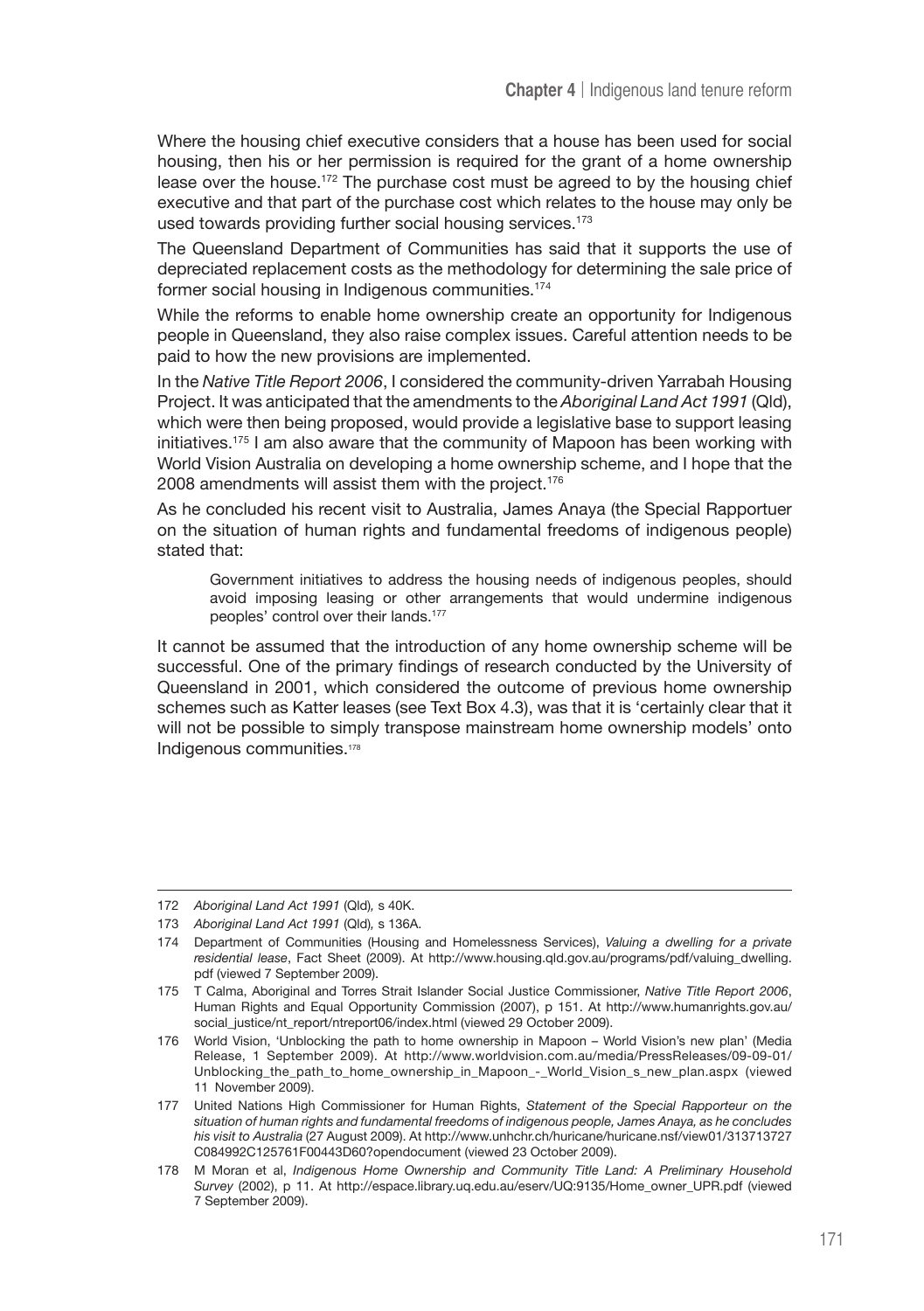# **Text Box 4.3: Katter leases**

The term 'Katter leases' refers to perpetual leases granted over existing houses in communities in North Queensland under a Government home ownership scheme set up in the mid 1980s.

The failure of the scheme resulted in some houses falling into disrepair and being abandoned. Local councils have been engaged in drawn-out and legally complicated processes to take over leases in order to replace the housing. The reasons for the failure of the scheme include:

- that it was a government initiative pushed by the external stakeholders, rather than the community
- the houses were already old and close to the end of their life cycle
- participants did not understand their maintenance responsibility and received no education or support
- land dealings for deceased estates and / or transfer of the lease back to councils were not resolved up front.<sup>179</sup>

In the community of Kowanyama, which is described in Text Box 4.4 below, around 95 Katter leases were granted. This has added to the complexity in resolving community land tenure.

In section 4.6 of this Chapter, I set out some of the principles that need to be considered prior to the introduction of any home ownership scheme or land tenure reform. While the Queensland legislation includes protection for the Government in relation to social housing, it does not mandate protections for the community or for individual participants, such as the provision of appropriate information or a mechanism for the community to agree to the parameters of the scheme.

The Queensland Government's preference for the use of depreciated replacement cost as the valuation methodology will be of significant concern to Queensland Indigenous communities. The depreciated replacement cost of a house is likely to be significantly higher than its market value, where there is a market.

### **Commercial leases**

The leasing rules also contain certain protections in relation to leases for a commercial purpose.

As described in Table 4.3, leases for a commercial purpose for more than 30 years require Ministerial consent. In order to request this consent, the person applying for a lease must give the Minister a business plan together with evidence to show that an appropriate return on the investment cannot be obtained with a lease of less than 30 years. The Minister may also require other documents to show the purpose of the lease.<sup>180</sup>

<sup>179</sup> M Moran et al, *Indigenous Home Ownership and Community Title Land: A Preliminary Household Survey* (2002), p 10. At http://espace.library.uq.edu.au/eserv/UQ:9135/Home\_owner\_UPR.pdf (viewed 7 September 2009).

<sup>180</sup> *Aboriginal Land Act 1991* (Qld)*,* s 40F.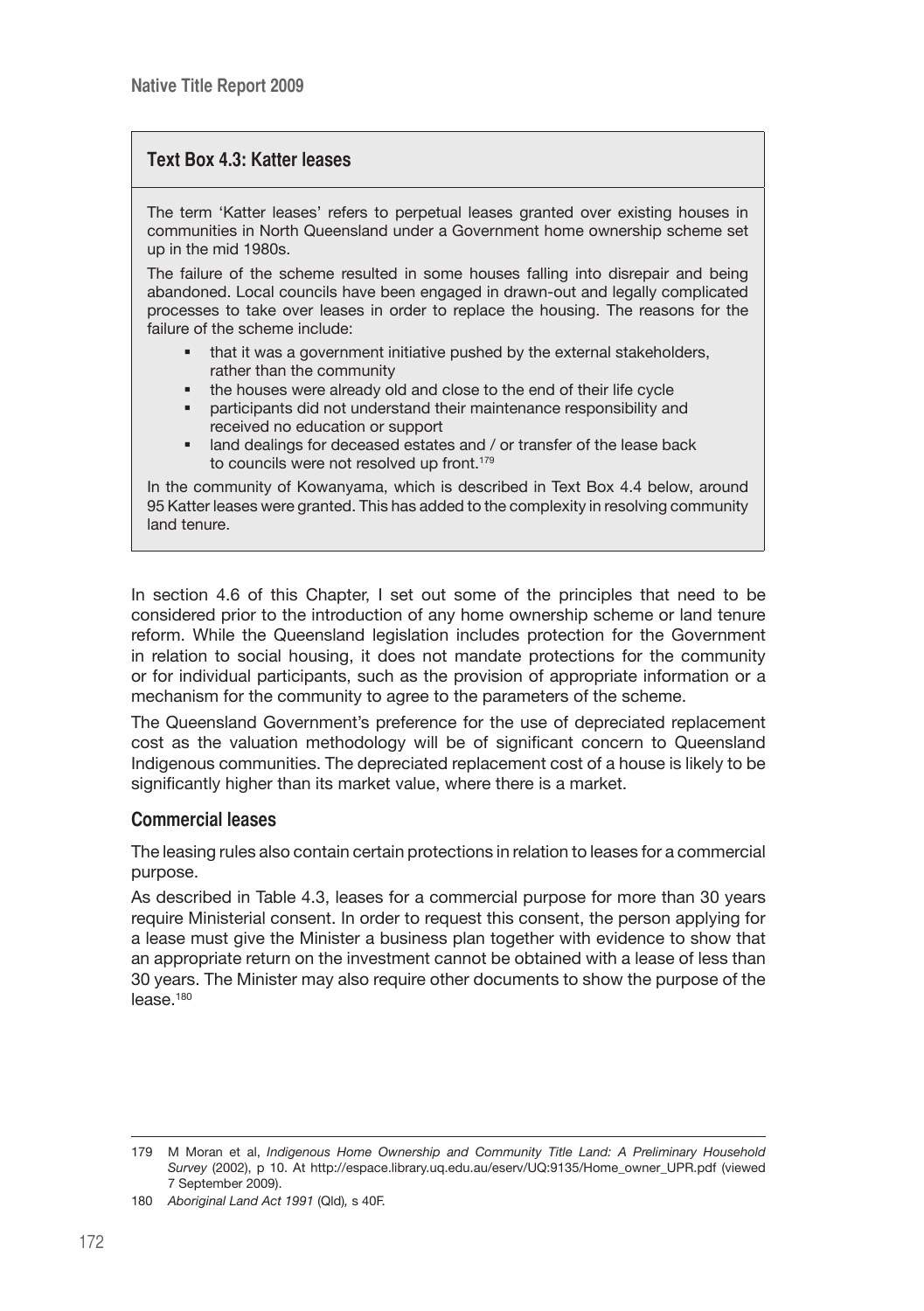The Minister must obtain an independent assessment of this material, and of the financial and managerial capacity of the applicant, before making a decision in relation to the lease. Consent to the grant of a commercial lease for more than 30 years can only be given where the Minister is satisfied that any proposed development under the lease will be commercially viable, that a lease for more than 30 years is required for a return on the investment and that the applicant has the capacity to carry out the project.

The non-refundable cost of the assessment must be met by the applicant.<sup>181</sup>

(ii) Tenure requirements for new housing

In this section I look specifically at the four Queensland communities that have been selected for initial housing investment under the Remote Indigenous Housing Agreement. Those communities are Aurukun, Mornington Island, Doomadgee and Hopevale.

#### **Aurukun and Mornington Island**

The communities of Aurukun and Mornington Island are situated on land which was leased to the local Shire Council for 50 years under the *Local Government (Aboriginal Lands) Act 1978* (Qld). The Shire Councils hold the leases 'in trust for the benefit of persons who for the time being reside on any part of the land'.182

There have been consent determinations of native title over the Aurukun<sup>183</sup> and Mornington Island<sup>184</sup> shire lease areas, both of which exclude an area of land around the community.

During negotiations for the consent determination in relation to Aurukun, the native title holders agreed to withdraw the claim over the community and access road. The native title holders and the shire council instead entered into the Aurukun Township & Road Indigenous Land Use Agreement.185

This Agreement sets out a notification and consultation process for future developments. The process varies depending on the area of the community (in particular whether an area is developed or undeveloped) and whether it is a major or minor development.186 The native title holders have also made a formal request for that part of the Aurukun shire lease which is covered by the native title determination to be granted as Indigenous freehold.<sup>187</sup> If granted, the land will be held by the PBC on behalf of the native title holders.<sup>188</sup>

<sup>181</sup> *Aboriginal Land Act 1991* (Qld)*,* ss 40F–G.

<sup>182</sup> *Local Government (Aboriginal Lands) Act 1978* (Qld), s 5.

<sup>183</sup> *Wik Peoples v Queensland* [2000] FCA 1443. For information about the determination, see Agreements, Treaties and Negotiated Settlements Project, http://www.atns.net.au/agreement.asp?EntityID=493 (viewed 7 September 2009).

<sup>184</sup> *Lardil, Yangkaal, Gangalidda & Kaiadilt Peoples v State of Queensland* [2008] FCA 1855. For information about the determination, see the Agreements, Treaties and Negotiated Settlements Project, http://www. atns.net.au/agreement.asp?EntityID=4779 (viewed 7 September 2009).

<sup>185</sup> For information about this agreement, see the Agreements, Treaties and Negotiated Settlements Project, http://www.atns.net.au/agreement.asp?EntityID=1325 (viewed 7 September 2009).

<sup>186</sup> P Hunter (Partner), HWL Ebsworth Lawyers, Telephone interview with the Social Justice Unit, Australian Human Rights Commission, 6 August 2009.

<sup>187</sup> P Hunter (Partner), HWL Ebsworth Lawyers, Telephone interview with the Social Justice Unit of the Australian Human Rights Commission, 6 August 2009.

<sup>188</sup> *Aboriginal Land Act 1991* (Qld), s 27(3)(a).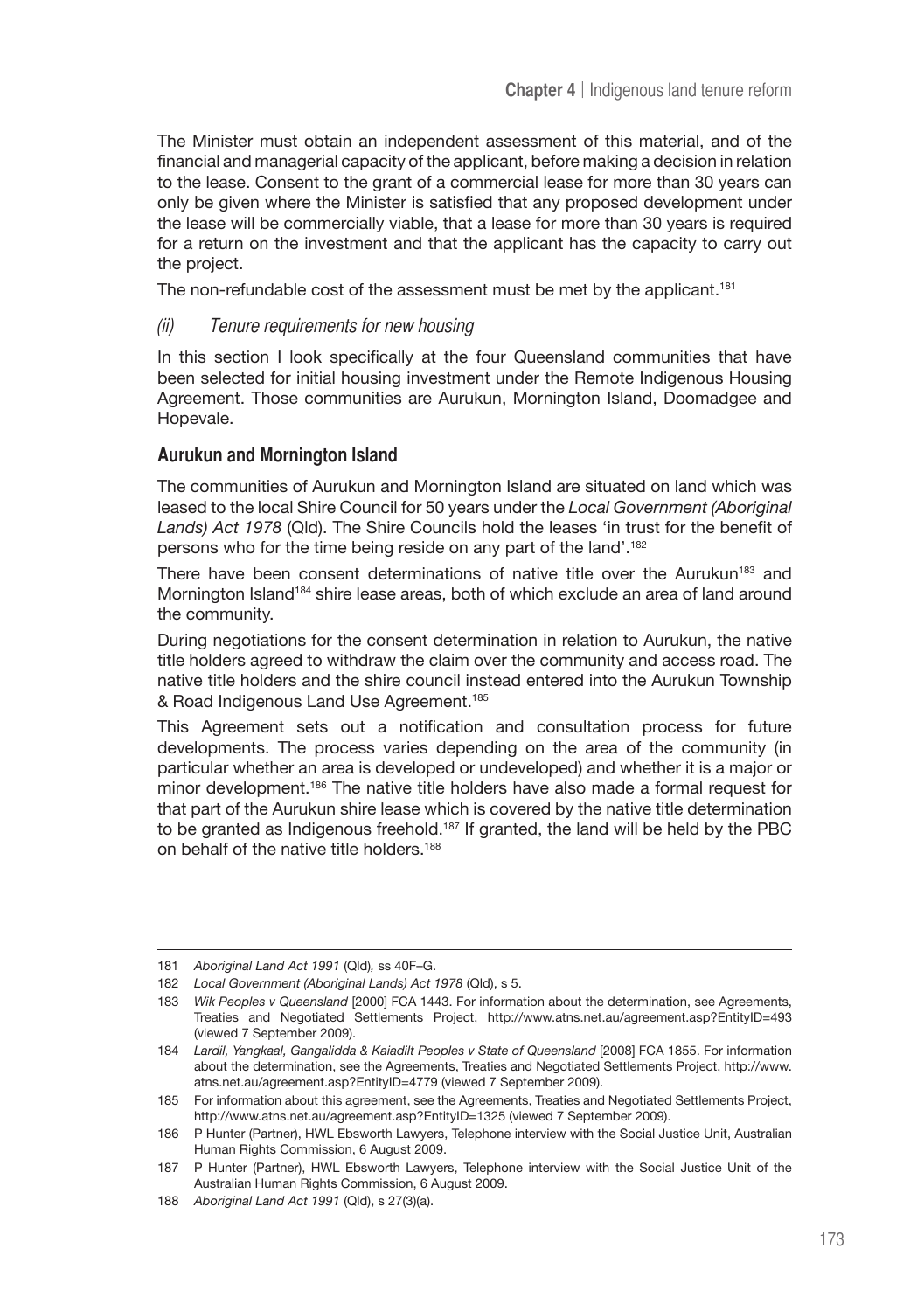# **Doomadgee and Hopevale**

Doomadgee and Hopevale are on DOGIT land, held in trust by the local Aboriginal Shire Council for the benefit of Aboriginal inhabitants.

There has been a determination of native title in relation to the Hopevale DOGIT land area.189 The Doomadgee DOGIT land area remains subject to a native title claim.190 In addition to holding the deeds for the DOGIT land, the Hopevale Aboriginal Shire Council also owns an area of freehold land adjacent to the community.191

#### **Lease negotiations**

While the new leasing rules make it easier for commercial leasing and the introduction of home ownership schemes, they also make it easier to lease Indigenous land to the government. It would be disappointing for Indigenous people if the main impact of the amendments is to introduce broad scale leasing of Indigenous land to government agencies.

During the period in which this Report was being prepared, the communities and native title holders were still involved in negotiations with various government agencies about how the Australian Government's tenure requirements would be met. While the Queensland Government has said that they are negotiating 40-year leases in line with the requirements, $192$  the details of this are still being worked through.

The Queensland Government has advised the Aurukun and Mornington Island Shire Councils and the native title holders for the land comprising those shire leases that it would like to amend the *Local Government (Aboriginal Lands) Act 1978* (Cth) in order to comply with the Australian Government's funding requirements and rules in relation to secure tenure for housing and long-term leasing*.* This would enable the Queensland Government to extend the term of the shire leases, which are nonrenewable and otherwise expire in 2029, for a further 40 years. Significant parts of these shire leases are transferable land under the *Aboriginal Land Act 1991*  (Qld)*,* which permits determined native title land within the shire leases to be granted as freehold land to the relevant registered native title body corporate under the Native Title Act, to hold on behalf of the relevant native title holders. With the Aurukun shire lease, the Aurukun township is not determined native title land and thus different land holding arrangements will need to be considered.<sup>193</sup>

While this may enable the Queensland Government to comply with the Australian Government's rules, extending the shire leases prolongs an inadequate tenure arrangement rather than providing a long-term solution.

<sup>189</sup> *Deeral v Charlie* [1997] FCA 1408.

<sup>190</sup> National Native Title Tribunal, 'Gangalidda & Garawa people seek native title in north west Queensland' (Media Release, 18 May 2005). At http://www.nntt.gov.au/news-and-communications/media-releases/ pages/gangalidda\_garawa\_people\_seek\_native\_tit.aspx (viewed 7 September 2009).

<sup>191</sup> J Macklin (Minister for Families, Housing, Community Services and Indigenous Affairs), 'Brighter Future for Hopevale' (Media Release, 11 May 2007). At http://www.facs.gov.au/internet/minister3.nsf/content/ hopevale\_11may07.htm (viewed 7 September 2009).

<sup>192</sup> M Franklin and S Parnell, 'Macklin's go-slow to "fix errors" ', *The Australian*, 21 August 2009, p 6. At http://www.theaustralian.com.au/business/industry-sectors/jenny-macklins-go-slow-to-fix-errorson-housing/story-e6frg96x-1225764573942 (viewed 11 November 2009).

<sup>193</sup> P Hunter (Partner), HWL Ebsworth Lawyers, Telephone interview with the Social Justice Unit of the Australian Human Rights Commission, 6 August 2009.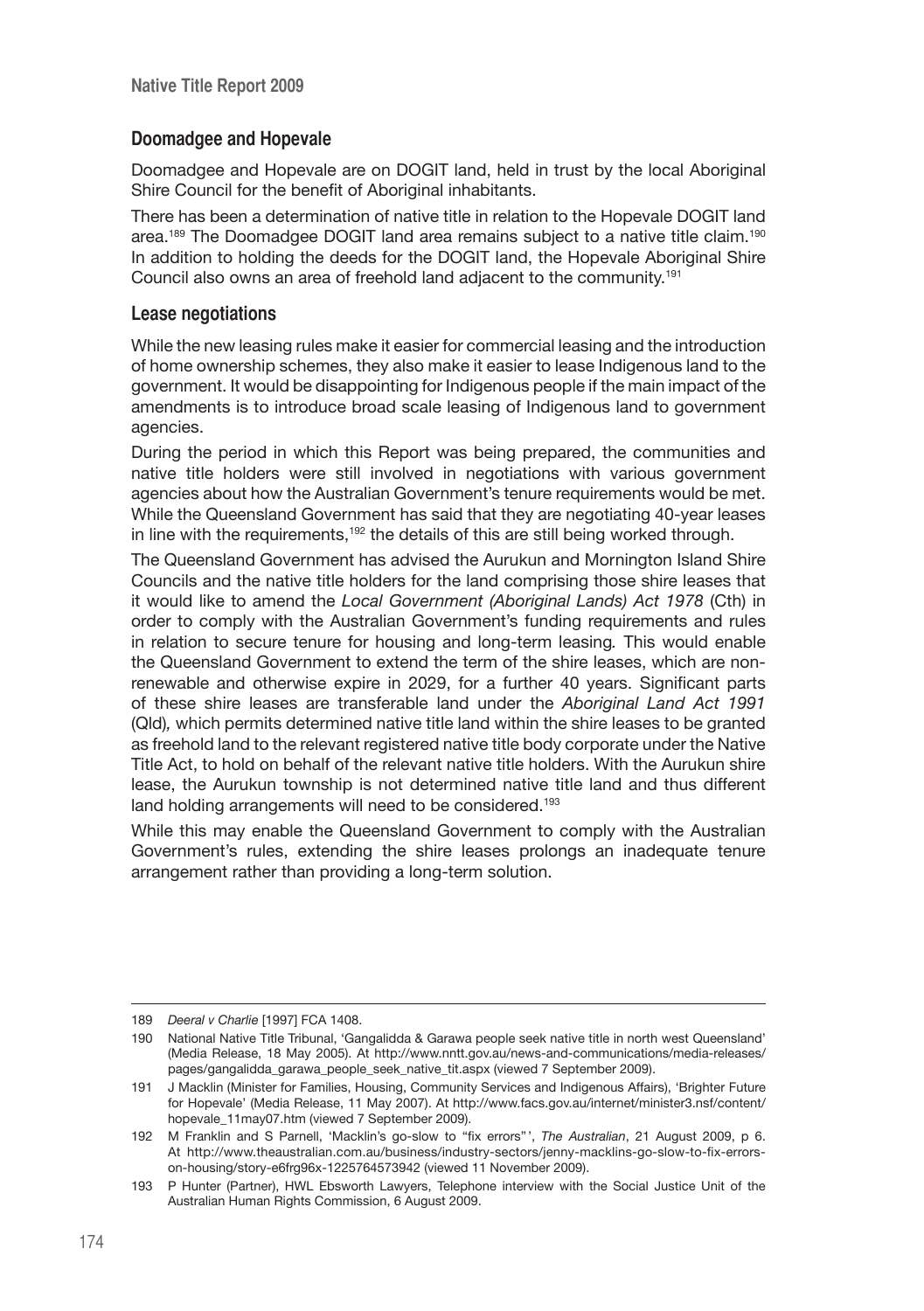Shire leases are an inferior form of title. They provide a lesser form of ownership than freehold as well as involving more restrictions when dealing with the land. Governments should work towards long-term resolution of tenure. This can be achieved through a grant of Indigenous freehold under the *Aboriginal Land Act 1991*  (Qld). Indigenous freehold allows for the grant of leases, including home ownership leases. The transfer process can be accompanied by the resolution of native title issues.

The Queensland Government is reported as saying that the grant of 40-year leases will allow it to introduce a home ownership scheme.<sup>194</sup> It is misleading to attempt to connect the 40-year leases to home ownership. The amendments which I described earlier mean that 99-year home ownership leases are already available on DOGIT land and Indigenous freehold. If anything, the requirement for 40-year leases will make it more difficult for home ownership schemes to operate as participating homes will have to be excised from the 40-year lease before they can be granted for 99 years.

Australian Government policy is hindering, rather than assisting, the resolution of tenure issues. This does not have to be the case. For example, in the community of Kowanyama, the federal Attorney-General is supporting a process under which the parties are working towards the long-term resolution of tenure and native title.

Below I provide a case study of this process in Kowanyama. While different issues arise in each community, the Kowanyama case study provides one example of parties working cooperatively towards the long-term resolution of issues.

#### **Text Box 4.4: Case Study – Kowanyama**

On 20 August 2008, the federal Attorney-General, Robert McClelland, and Queensland Minister for Natural Resources and Water, Craig Wallace met representatives of traditional owners to discuss options for broader native title outcomes in the Cape York region.

Following the meeting, the Attorney-General published a Joint Communiqué on the parties' commitment to resolving native title and tenure related issues on a sub-regional basis. The Joint Communiqué stated:

The first sub-region to be considered will most likely be the area centred on the Cape township of Kowanyama. Housing and tenure issues are pressing matters of concern in the township and will require a co-ordinated approach by all levels of government. The Federal Department of Families, Housing, Community Services and Indigenous Affairs has already committed to this process.195

Kowanyama is a community of around 1200 people on the Cape York Peninsula, situated on a 4170 square kilometre area of DOGIT land and coastal strip. The native title holders, the Kowanyama People, have lodged a native title claim over an area which includes the Kowanyama DOGIT land.

<sup>194</sup> E Schwarten, 'Bligh govt gears up to negotiate 40-year land leases throughout state', *National Indigenous Times online*, 21 August 2009. At http://www.nit.com.au/News/story.aspx?id=18433 (viewed 7 September 2009).

<sup>195</sup> R McClelland, 'Joint Communiqué on Native Title' (Media Release, 20 August 2008). At http://www. robertmcclelland.alp.org.au/news/0808/20-01.php (viewed 7 September 2009).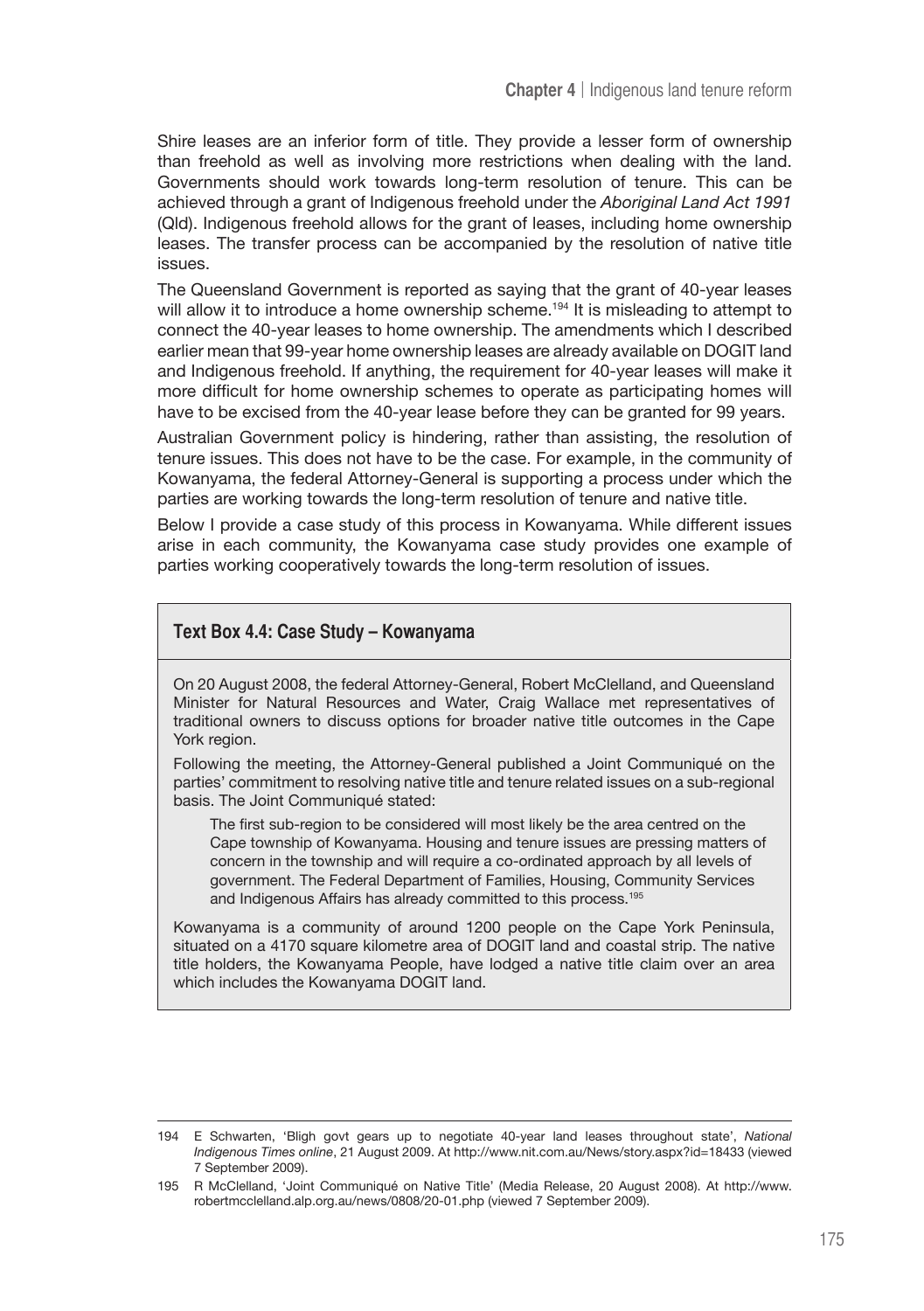The claim area has been split into three parts for the purposes of negotiations. Part A is the section of the claim area over the Kowanyama DOGIT land but excluding the community, Part B is the claim area over pastoral leases and the Mitchell and Alice Rivers National Park and Part C is that part of the claim area over the Kowanyama community.

For Part A of the claim area, the native title holders are seeking a determination of native title, followed by a grant of Aboriginal freehold title to the prescribed body corporate under the *Aboriginal Land Act 1991* (Qld).

For Part C of the claim area, Kowanyama community land, the process commenced with the clarification of the tenure arrangements for each block in the community. The land in Kowanyama includes a mixture of DOGIT land, 'Katter leases', reserves and special purpose leases.

When the tenure of each block has been clarified, people who hold interest in those blocks will be given advice on their options. The land in the community which is transferable land under the *Aboriginal Land Act* can then be granted as Aboriginal freehold and arrangements can be made for the grant of any necessary leases.

These negotiations have included discussions on what the appropriate lease arrangements should be. These discussions are ongoing.

The settlement agreement will also include an Indigenous Land Use Agreement over the community land, which will reflect the agreed arrangements and facilitate future developments.

This process has been driven by community members and native title holders, who are very aware of the problems with existing tenure arrangements and have been trying for some years to get a resolution. It provides an example of the Australian Government and state governments supporting a process which can achieve longterm resolution of native title and tenure and provide Indigenous people with a stronger form of ownership.196

### **(b) South Australia**

South Australia has two schemes for the grant of land rights to Aboriginal people. The first scheme is set out in the *Aboriginal Lands Trust Act 1966* (SA), and relates mostly to small pockets of land in more populated areas. Land under this scheme is held by a single state-wide body called the Aboriginal Lands Trust, and includes mostly former mission and reserve land as well as other land that has been transferred to or purchased by the Lands Trust.

The second scheme is set out in two pieces of legislation, both of which deal with the management of a single large area of Aboriginal land: the *Anangu Pitjantjatjara Yankunytjatjara Land Rights Act 1981* (SA) and the *Maralinga Tjarutja Land Rights Act 1984* (SA). These Acts create land ownership based on traditional ownership. Traditional owners exercise their rights through a representative body corporate.

Both schemes provide for leasing in some form, although there have been difficulties with the restrictive procedures in relation to leases on Aboriginal Lands Trust land.<sup>197</sup>

<sup>196</sup> A Daniel (Principal Legal Officer), Cape York Land Council, Telephone interview with the Social Justice Unit of the Australian Human Rights Commission, 5 August 2009.

<sup>197</sup> Uniting*Care* Wesley Adelaide, *The Anangu Lands Paper Tracker – Aboriginal Lands Trust: review of Act,* http://www.papertracker.com.au/index.php?option=com\_content&task=view&id=127&Itemid=59 (viewed 7 September 2009).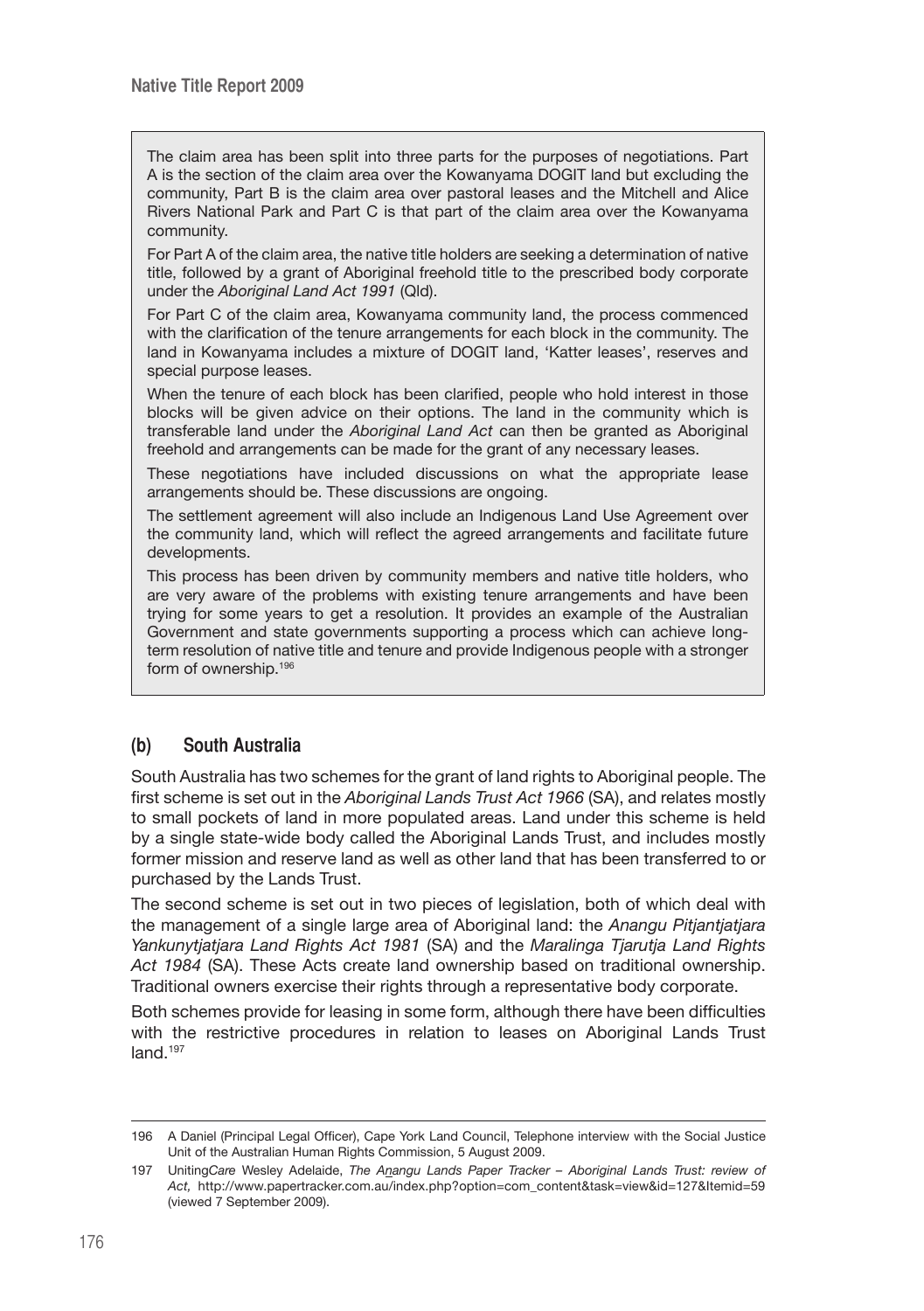# (i) Review of the Aboriginal Lands Trust Act 1966 (SA)

In November 2008, the South Australian Government announced a review of the *Aboriginal Lands Trust Act 1966* (SA) to respond to concerns about procedures for the use of Lands Trust land.198 The Board of the Aboriginal Lands Trust had urged the Government to review the legislation for some time, and welcomed the review.199

The role of the Aboriginal Lands Trust, whose Board members are appointed by the Government, is to manage land held by the Trust on behalf of three distinct groups: the Aboriginal people of South Australia as a whole; the native title holders of a particular area of land; and Aboriginal community residents. One problem with the *Aboriginal Lands Trust Act 1966* (SA) is that it does not always make clear which of these groups the Lands Trust should represent.<sup>200</sup>

The activities of the Aboriginal Land Trust are overseen by the Minister, whose consent is required for land dealings such as the grant or transfer of a lease or sublease under a lease. This is very difficult to administer and, as a result, numerous leases and subleases that have been made are technically invalid.201

The Government has said that the review of the *Aboriginal Lands Trust Act 1966* (SA) will consider the following key issues:

- providing for clearer governance arrangements for land use decisionmaking at a local and regional level
- **introducing a clear set of objects to the Act**
- describing the qualifications required for Board membership
- describing what the role the Minister should play in relation to dealings by the Lands Trust
- how the business development processes and structures of the Trust should operate
- **•** how the Trust provides benefits to the wider Aboriginal community in South Australia, including whether a fund should be set up
- making it easier for the Trust to grant an interest in land to Aboriginal people, and looking at whether the Trust should be able to sell land that is not being used.<sup>202</sup>

The South Australian Government has held public consultations in relation to the review of the Act. At the time of preparing this Report, the South Australian Government had not announced its response to those consultations or how it proposes to amend the *Aboriginal Lands Trust Act 1966* (SA).

<sup>198</sup> Department of the Premier and Cabinet, *Aboriginal Lands Trust Act Review*, http://www.aboriginalaffairs. sa.gov.au/altReview/Home.html (viewed 7 September 2009).

<sup>199</sup> Aboriginal Lands Trust SA, *Response: Review of the Aboriginal Lands Trust Act 1966* (2009), p 1. At http:// www.aboriginalaffairs.sa.gov.au/altReview/documents/17.ALT.pdf (viewed 11 November 2009).

<sup>200</sup> The Law Society of South Australia, *Submission to the Review of the Aboriginal Lands Trust Act 1966* (2009), paras 3–5. At http://www.aboriginalaffairs.sa.gov.au/altReview/documents/19.LSSA.pdf (viewed 7 December 2009).

<sup>201</sup> Department of Families, Housing, Community Services and Indigenous Affairs, *Aboriginal Lands Trust Act 1966 – Review 2009: Submission to the Review from the Australian Government Department of Families, Housing, Community Services and Indigenous Affairs* (2009), p 1. At http://www.aboriginalaffairs.sa.gov. au/altReview/documents/3.%20FAHCSIA.pdf (viewed 11 November 2009).

<sup>202</sup> Department of the Premier and Cabinet, *Aboriginal Lands Trust Act Review Discussion Paper – Key Issues*, http://www.aboriginalaffairs.sa.gov.au/altReview/DiscussionPaper\_dp3a.html (viewed 7 September 2009).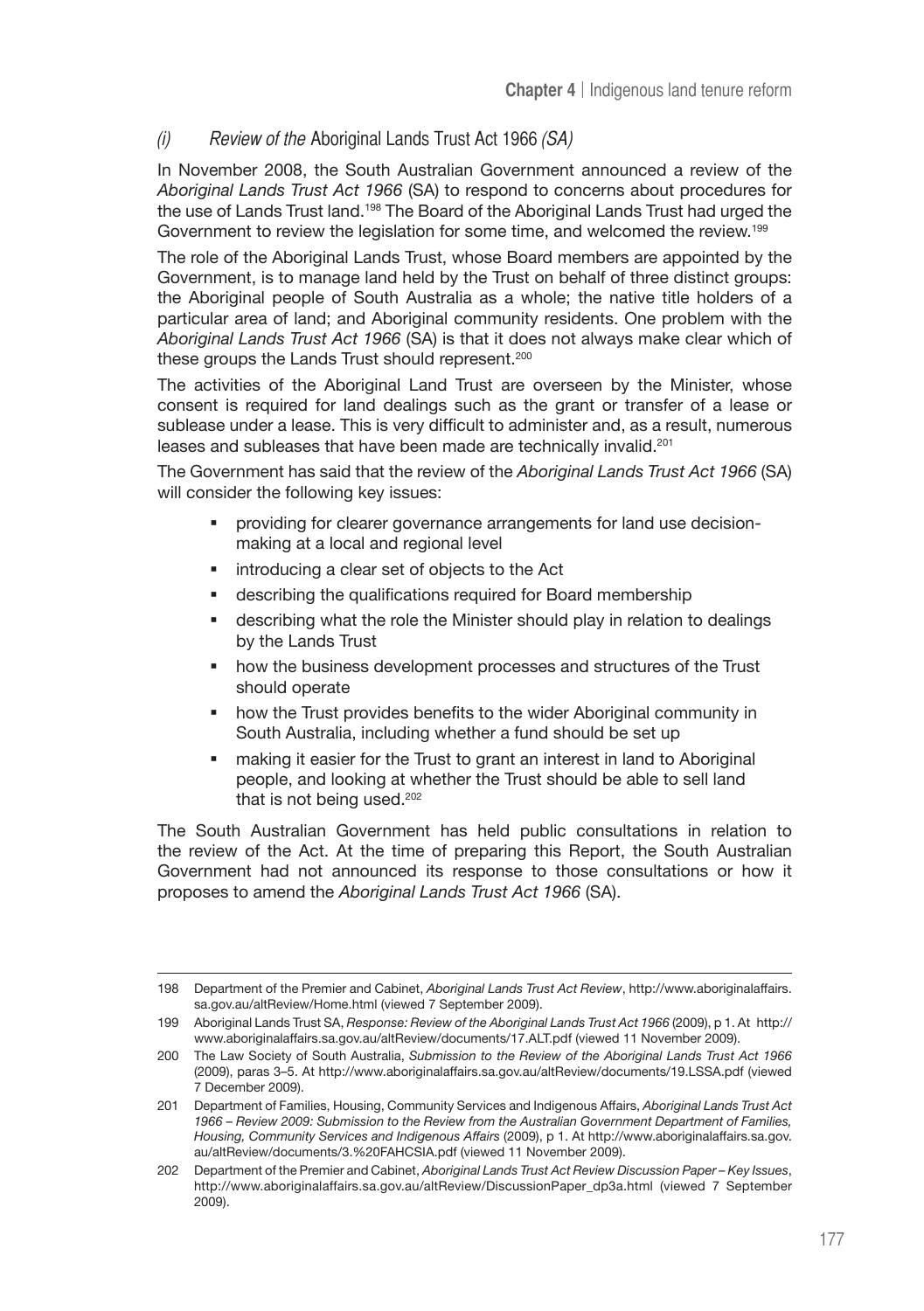# (ii) Tenure requirements for new housing

The two communities of Amata and Mimili, which were among the 26 priority locations from across Australia to receive initial housing investment under the National Partnership Agreement, are both in an area known as the Anangu Pitjantjatjara Yankunytjatjara lands (the APY lands) in the state's North-West.

This land is owned by a body corporate called Anangu Pitjantjatjara Yankunytjatjara, which holds title to the land on behalf of the traditional owners of the land. With the consent of traditional owners, the land may be leased for up to 50 years to a government agency or instrumentality.<sup>203</sup>

In August and November 2008, the Executive Board of Anangu Pitjantjatjara Yankunytjatjara resolved to grant 50-year leases over identified sites in Amata, Mimili and Pukatia to the Minister for Housing (SA) for new houses and major upgrades.<sup>204</sup> The terms and conditions are contained in an agreed lease called the 'Ground Lease'.

The leases are not community-wide leases. They are contained to the areas where infrastructure is being installed or upgraded. Anangu Pitjantjatjara Yankunytjatjara continues to lease other community areas to service providers on a short or longterm basis so as to promote competition between service delivery contractors who tender for work on the APY lands.<sup>205</sup>

# **(c) New South Wales**

### (i) Aboriginal Land Rights Act 1983 (NSW)

Under the *Aboriginal Land Rights Act 1983* (NSW), Aboriginal land is granted as freehold land to Local Aboriginal Land Councils and the New South Wales Aboriginal Land Council (NSWALC). There are 121 Local Aboriginal Land Councils, which are their own legal entities. The NSWALC provides assistance and guidance to these Local Aboriginal Land Councils to undertake their core functions and responsibilities in accordance with the *Aboriginal Land Rights Act 1983* (NSW).

Land can be acquired by a land council following a claims process, which applies only to limited areas of 'claimable crown lands', or can be purchased by the land council.206 Subject to restrictions, the NSWALC can sell, lease or mortgage land vested in it, and local Aboriginal land councils can engage in similar dealings in relation to land they hold, subject to the approval of the NSWALC.<sup>207</sup>

Where a land council has acquired land through the claims process, it cannot sell, lease or mortgage that land unless native title has been extinguished or there has been a determination of native title.<sup>208</sup> This rule is in addition to the Native Title Act processes that apply to land generally. There is no equivalent additional rule in relation to land that has been acquired by a land council through purchase.

<sup>203</sup> *Anangu Pitjantjatjara Yankunytjatjara Land Rights Act 1981* (SA), ss 6(2)(b)(ii), 7.

<sup>204</sup> Anangu Pitjantjatjara Yankunytjatjara, Minutes of Special General Meeting, 20 August 2008, at http:// www.waru.org/organisations/ap/apyminutes/sgmmins080820.pdf (viewed 7 September 2009); Anangu Pitjantjatjara Yankunytjatjara, Minutes of Executive Meeting No 5 of 2008/2009, 21 November 2008, at http://www.waru.org/organisations/ap/apyminutes/execmins081121.pdf (viewed 7 September 2009).

<sup>205</sup> Anangu Pitjantjatjara Yankunytjatjara, Minutes of Executive Meeting No 5 of 2008/2009, 21 November 2008. At http://www.waru.org/organisations/ap/apyminutes/execmins081121.pdf (viewed 7 September 2009).

<sup>206</sup> *Aboriginal Land Rights Act 1983* (NSW), s 38.

<sup>207</sup> *Aboriginal Land Rights Act 1983* (NSW), ss 40B–40D.

<sup>208</sup> *Aboriginal Land Rights Act 1983* (NSW), s 40AA.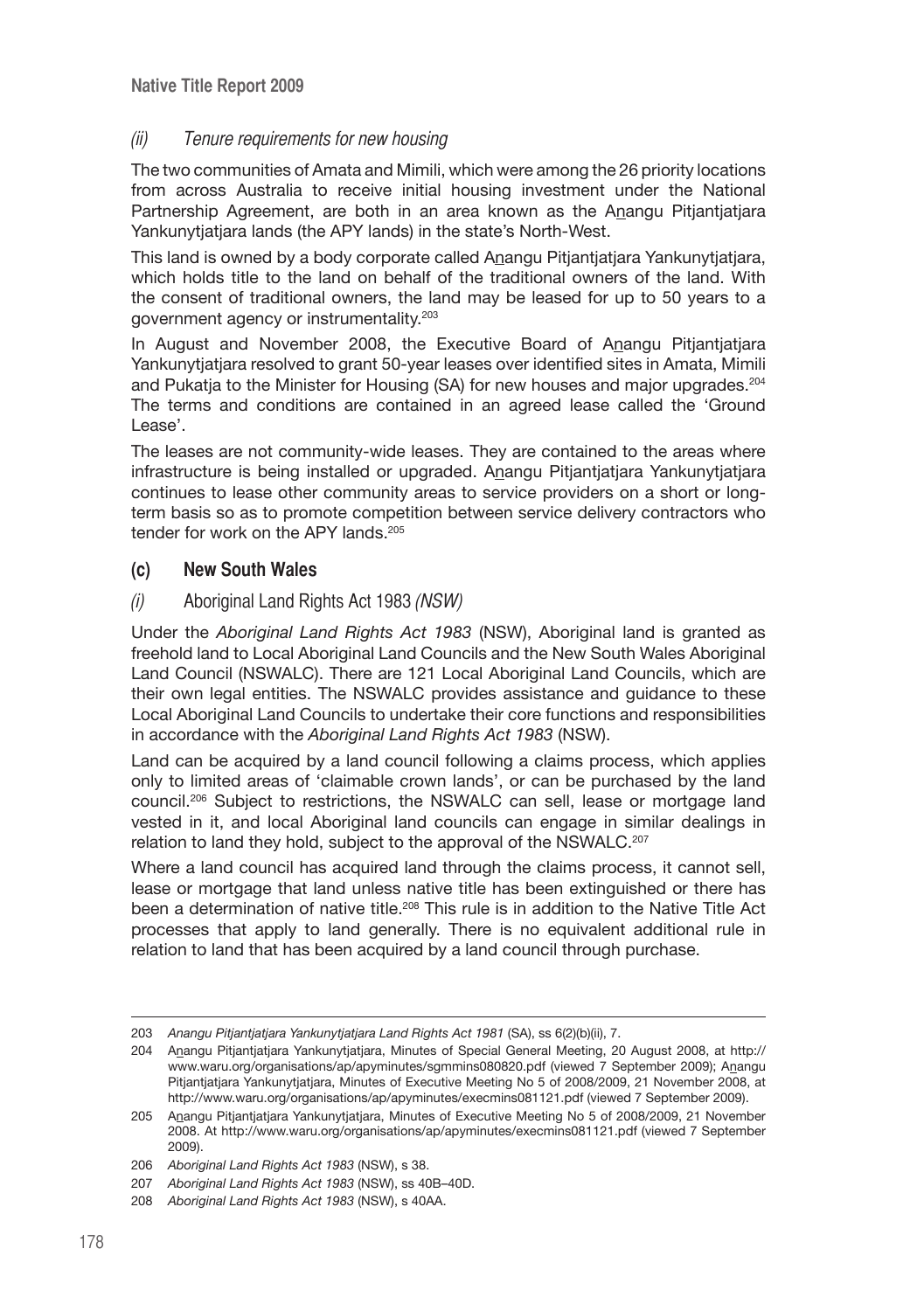On 63 former Aboriginal reserves (which are now on Aboriginal land), numerous houses were constructed on the same land portion. In November 2008, the NSWALC and the Australian Government announced a \$6 million partnership to allow for the subdivision of this land into individual parcels, to allow for individual leasing and ownership and for the proper management and funding of essential service infrastructure such as electricity and water.<sup>209</sup>

#### (ii) Tenure requirements for new housing

Walgett and Wilcannia have been identified as two of the 26 priority locations across Australia to receive housing investment. Both are remote towns with a mixture of land ownership, including Aboriginal land.

The Australian and New South Wales governments recently finalised Remote Service Delivery Action Plans for Wilcannia and Walgett. However, at the time of writing the detail of these plans had not been released to the public.

### **(d) Western Australia**

Western Australia is the only jurisdiction in Australia that has failed to enact some form of land rights legislation, despite its significant Aboriginal population.<sup>210</sup> While significant areas of land are held for the benefit of Aboriginal people, it is largely held under forms of title derived from the reserve system rather than Aboriginal ownership. In this context, native title has been particularly important in safe-guarding the traditional rights of Aboriginal people.

In May 2009, the Western Australian Government announced its intention to make reforms to Aboriginal-held land in Western Australia.211

The reforms are a direct response to the three tenure requirements imposed by the Australian Government, as set out in section 4.2(b)(ii). Western Australia is eligible for up to \$1.18 billion in housing funding over ten years under the Remote Partnership Agreement,<sup>212</sup> provided it complies with the Australian Government's tenure requirements.

The Western Australian Government has proposed two sets of reforms in order to be able to comply with these requirements. The first set of reforms will enable the Aboriginal Lands Trust to appoint the Department of Housing to manage housing on its behalf, with the agreement of communities. The second set of reforms will enable the Department of Housing to manage Indigenous community housing on other land tenures with the agreement of communities and to facilitate home ownership and commercial use of Aboriginal land.

<sup>209</sup> J Macklin (Minister for Families, Housing, Community Services and Indigenous Affairs) & B Manton (Chair, NSWALC), 'Encouraging Indigenous home ownership and better infrastructure management' (Media Release, 21 November 2008). At http://www.jennymacklin.fahcsia.gov.au/internet/jennymacklin. nsf/content/home\_ownership\_21nov08.htm (viewed 27 November 2009).

<sup>210</sup> H McCrae et al, *Indigenous Legal Issues, Commentary and Materials* (4th ed, 2009), p 273.

<sup>211</sup> Government of Western Australia, 'State Government paves way for indigenous housing funding boost' (Media Release, 5 May 2009). At http://www.mediastatements.wa.gov.au/Pages/WACabinet MinistersSearch.aspx?ItemId=131787&minister=Buswell&admin=Barnett (viewed 7 September 2009).

<sup>212</sup> J Macklin (Minister for Families, Housing, Community Services and Indigenous Affairs), 'Remote Indigenous housing investment' (Media Release, 23 March 2009). At http://www.jennymacklin.fahcsia. gov.au/internet/jennymacklin.nsf/content/remote\_indigenous\_housing\_23mar2009.htm (viewed 7 September 2009).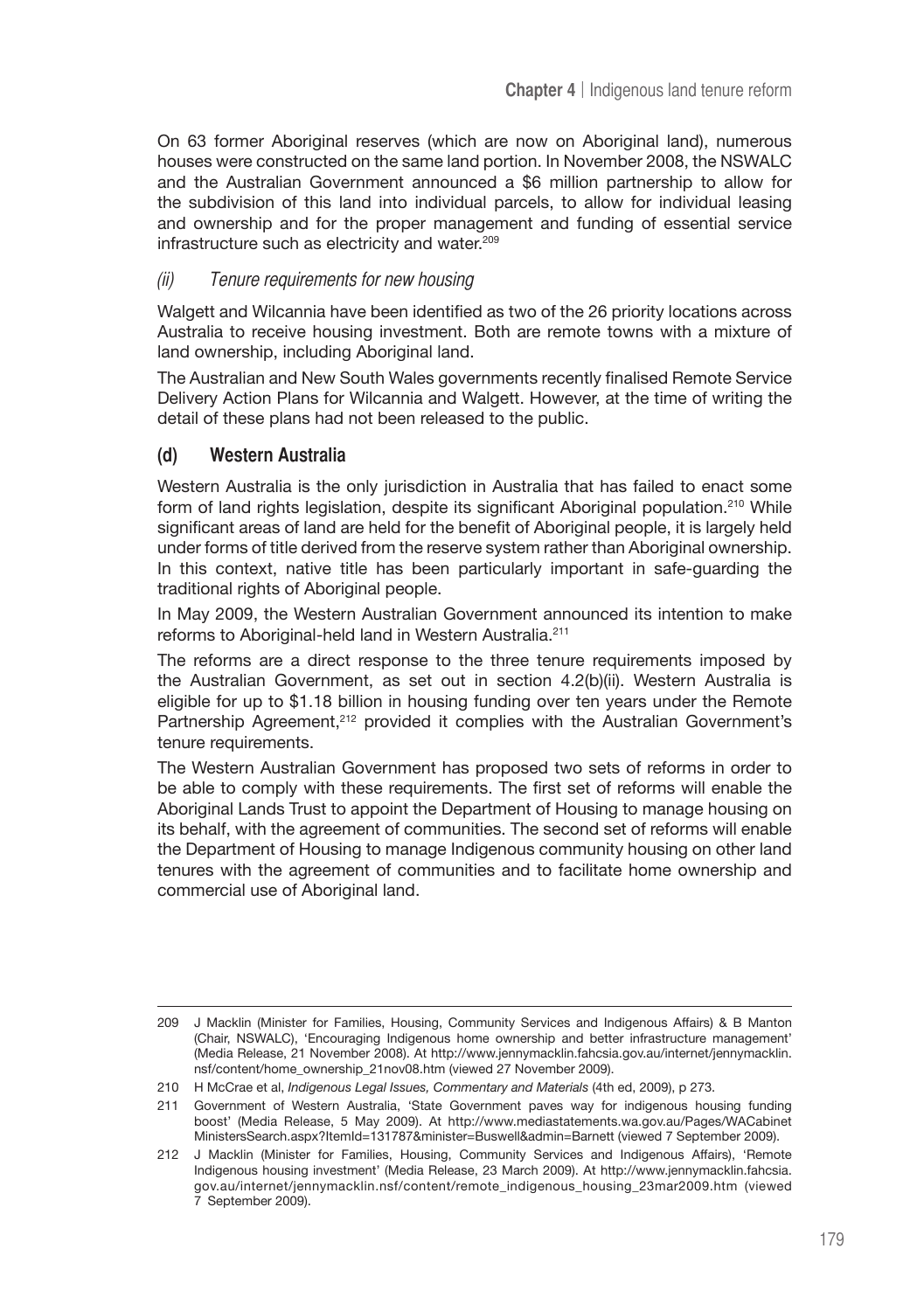In addition to reforming its own laws, the Western Australian Government has asked the Australian Government to make changes to the Native Title Act.<sup>213</sup>

# (i) Aboriginal Lands Trust housing

The Aboriginal Lands Trust is a statutory body established under the *Aboriginal Affairs Planning Authority Act 1972* (WA). It is composed of Aboriginal persons appointed by the Minister,214 and its main function is to hold land to manage and use for the benefit of Aboriginal persons in accordance with the wishes of the Aboriginal inhabitants.215

The Aboriginal Lands Trust is responsible for the management of approximately 27 million hectares, or around 11% of the land area of Western Australia.216 The land:

comprises different tenures including, reserves, leases and freehold properties. A significant proportion of this land comprises reserves that have Management Orders with the Aboriginal Lands Trust (generally having the power to lease), with their purposes mostly being for 'the use and benefit of Aboriginal inhabitants'. 217

Around 80% of Aboriginal people who live in remote or very remote communities live on land that is managed by the Aboriginal Lands Trust.<sup>218</sup>

In 2007, the Aboriginal Lands Trust and the Department of Housing entered into a Memorandum of Understanding for the Department of Housing to start being responsible for the construction and management of housing on Lands Trust land. This was part of a larger change to the management of remote Aboriginal housing in Western Australia.

In the past, remote Aboriginal housing has largely been delivered through local Indigenous Community Housing Organisations. Under the current arrangements, communities are offered the option of entering into a Housing Management and Maintenance Agreement with the Department of Housing for a five-year period. The Agreement appoints the Department to provide repairs, maintenance and housing and tenancy management, either directly or through regional Aboriginal organisations called Regional Service Providers. The Housing Management and Maintenance Agreements make no change to ownership of the housing or the land on which it is situated.

While the agreements are optional, communities that do not enter into an agreement will not receive (or be funded for) tenancy management, general repairs and maintenance or new housing. The Department of Housing will, however, provide those communities with a basic level of service to ensure that the housing does not become dangerous or unsafe.<sup>219</sup>

<sup>213</sup> Government of Western Australia, 'Native title issues frustrate community works' (Media Release, 2 December 2008). At http://www.housing.wa.gov.au/index\_2127.asp (viewed 7 September 2009).

<sup>214</sup> *Aboriginal Affairs Planning Authority Act 1972* (WA), s 21.

<sup>215</sup> *Aboriginal Affairs Planning Authority Act 1972* (WA), s 23.

<sup>216</sup> Department of Indigenous Affairs, *Aboriginal Lands Trust*, http://www.dia.wa.gov.au/Land/Aboriginal-Lands-Trust/ (viewed 7 September 2009).

<sup>217</sup> Department of Indigenous Affairs, *Aboriginal Lands Trust*, http://www.dia.wa.gov.au/Land/Aboriginal-Lands-Trust/ (viewed 7 September 2009).

<sup>218</sup> Department of Housing, Government of Western Australia, Telephone interview with the Social Justice Unit of the Australian Human Rights Commission, 28 July 2009.

<sup>219</sup> Department of Housing, Western Australia Government, Telephone interview with the Social Justice Unit of the Australian Human Rights Commission, 28 July 2009.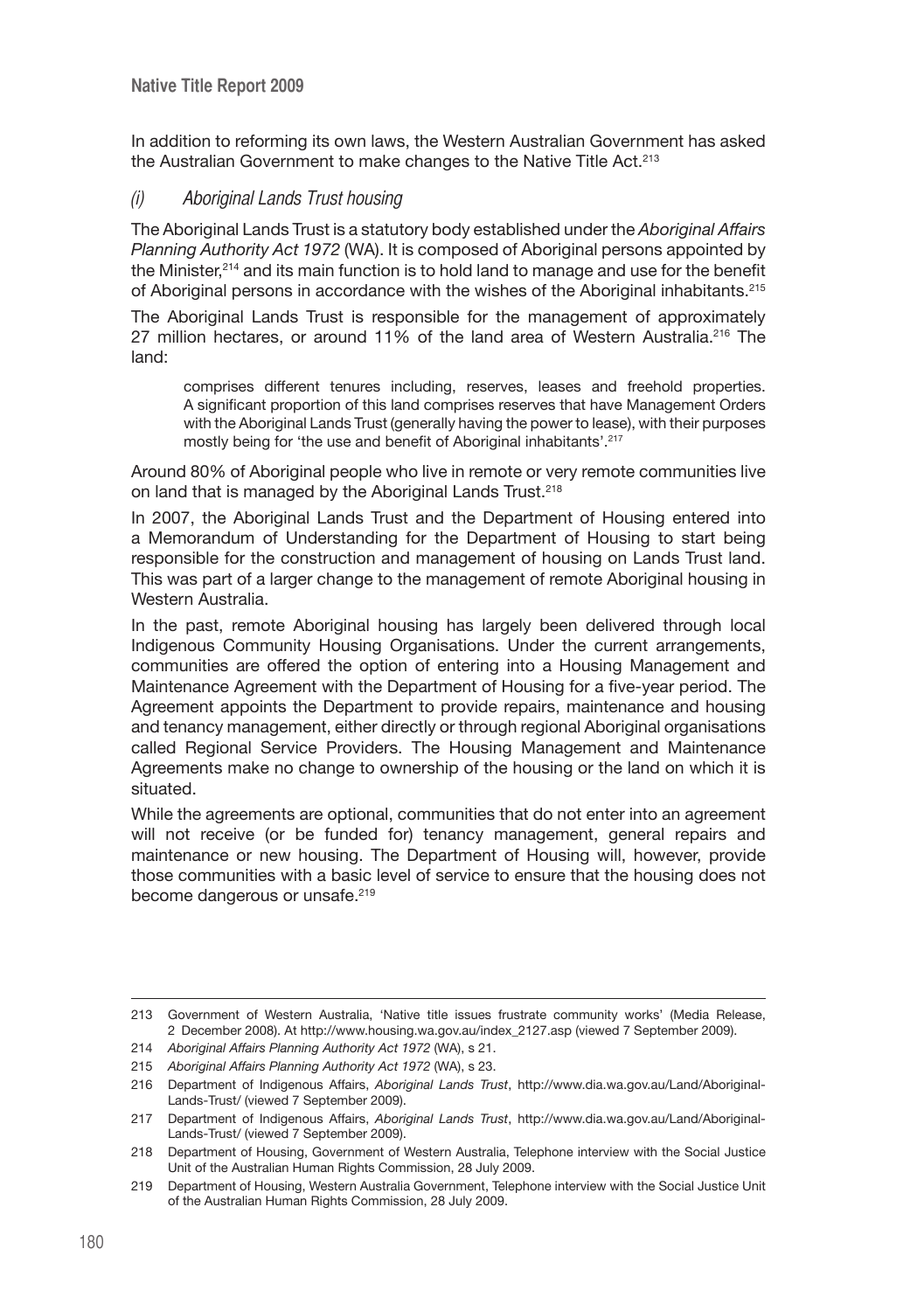The Department of Housing now provides housing management services to over 2400 houses in 140 discrete remote communities.<sup>220</sup> The Western Australian Government has proposed reforms to provide legal support for the Aboriginal Lands Trust to appoint the Department of Housing to manage housing on Lands Trust land.

At the time of preparing this Report, the bill to enact the amendments had not been finalised. However, the Department of Housing advised my office that the Western Australian Government plans to:

- amend the *Aboriginal Affairs Planning Authority Act 1972* (WA) to allow the Aboriginal Lands Trust to appoint the Department of Housing to manage housing on its behalf, where the community has agreed to appointment
- amend the *Housing Act 1980* (WA) to allow the Department of Housing to manage housing which it does not own.

The Department of Housing also advised that the amendments will not involve any changes to tenure or disturbance of native title.<sup>221</sup>

#### (ii) Home ownership and commercial use of Aboriginal land

The Western Australian Government has stated that the second stage of its reform program, which is more extensive, will take place over a few years.

This second stage of reforms will enable the Department of Housing to manage housing with the agreement of communities on other forms of land held for the benefit of Aboriginal people, and will also facilitate home ownership, including the ability to obtain a mortgage, and commercial land use and investment on Aboriginalheld land.

As part of this, the Government has stated that it will also review policies, administrative practices and other legislative impediments to the creation and transfer of individual title on Aboriginal-held land, including land registration and planning.<sup>222</sup>

No detail is available yet in relation to these second stage reforms, and the Western Australian Government has undertaken to consult broadly with Aboriginal communities and native title bodies about the reforms.223

<sup>220</sup> Department of Indigenous Affairs, Government of Western Australia, *Submission to the Senate Select Committee on Regional and Remote Indigenous Communities* (27 May 2009), p 13. At http://www.aph. gov.au/senate/committee/indig\_ctte/submissions/sub90.pdf (viewed 7 September 2009).

<sup>221</sup> Department of Housing, Government of Western Australia, Telephone interview with the Social Justice Unit of the Australian Human Rights Commission, 28 July 2009.

<sup>222</sup> Department of Housing, Government of Western Australia, Telephone interview with the Social Justice Unit of the Australian Human Rights Commission, 28 July 2009.

<sup>223</sup> Department of Housing, Government of Western Australia, Telephone interview with the Social Justice Unit of the Australian Human Rights Commission, 28 July 2009.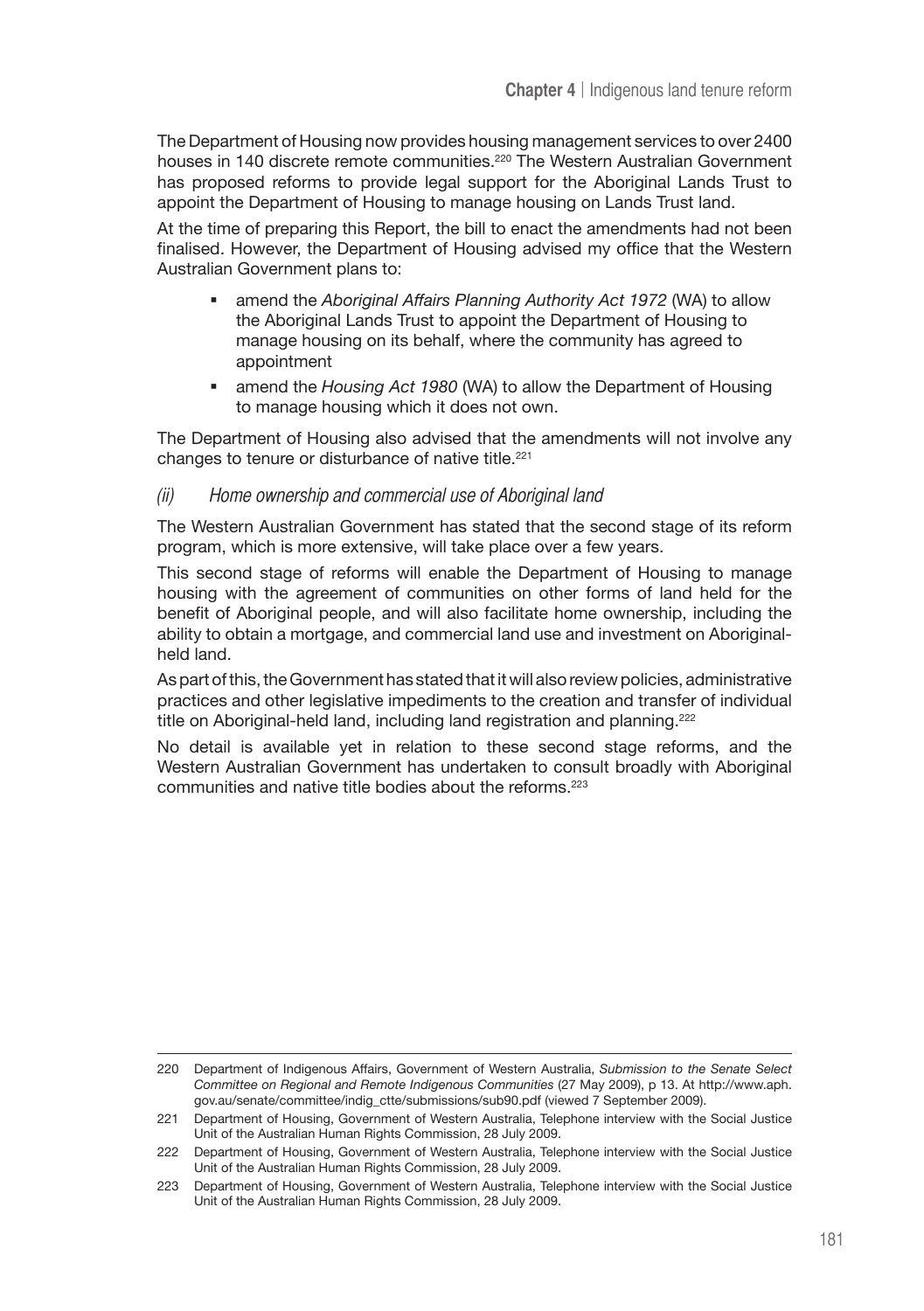# **Text Box 4.5: The Bonner Report**

In 1995, the Western Australian Government commissioned a review of the Aboriginal Lands Trust. The review was chaired by Neville Bonner, a former Liberal Senator and the first Indigenous person to be elected to the Australian Parliament. The Report of the Review of the Aboriginal Lands Trust, known as the Bonner Report, was provided to the Western Australian Government in 1996.

The Bonner Report focused on the issue of land ownership and how Aboriginal people could be provided with improved forms of land ownership that recognised both the economic and cultural aspirations of diverse Aboriginal communities. The Report stated:

The challenge for governments is to provide models of land tenure to Aboriginal people which integrate economic and cultural aspirations. Economic development should not be at the expense of cultural maintenance.<sup>224</sup>

While recognising that no single grand gesture will achieve a transition to productive, healthy and economically sustainable Aboriginal communities, the Bonner Report recommended a focus on providing Aboriginal people with improved ownership of land. It argued that while land was still held under the Aboriginal Lands Trust, other strategies to assist social and economic development would, to varying degrees, be impeded.<sup>225</sup>

This Report outlined guidelines to enable the transfer of land title from the Aboriginal Lands Trust to Aboriginal ownership. Progress on the transfer of land to Aboriginal ownership has been slow.

The Western Australian Government has said that the second stage of reforms will include changes to 'help facilitate home ownership and commercial use of Aboriginal land'.<sup>226</sup> The recommendations of the Bonner Report (see Text Box 4.5) provide a foundation for reforms to facilitate home ownership and commercial development. I ask the Western Australian Government to use this opportunity to work with Aboriginal people and organisations to find ways of delivering stronger forms of Aboriginal ownership in Western Australia that support their engagement in the economy on terms over which they have control.

The Bonner Report notes 'the issue of providing Aboriginal people with wider options in terms of land title and land management is more reliant on political commitment than the creation of new legislation<sup>'.227</sup> The Report also urges caution in relation to relying on legislative amendment to deliver real changes for Aboriginal people. Any reforms that are designed to improve Aboriginal land tenure must be supported by an ongoing commitment to implementing the reforms and an increased willingness to engage with Aboriginal people and organisations.

<sup>224</sup> Aboriginal Lands Trust Review Team, *Report of the Review of the Aboriginal Lands Trust* (1996), extracts reproduced in 'Report of the Review of the Aboriginal Lands Trust' (1997) 2(1) *Australian Indigenous Law Reporter* 110, p 111.

<sup>225</sup> Aboriginal Lands Trust Review Team, *Report of the Review of the Aboriginal Lands Trust* (1996), extracts reproduced in 'Report of the Review of the Aboriginal Lands Trust' (1997) 2(1) *Australian Indigenous Law Reporter* 110, p 111.

<sup>226</sup> Government of Western Australia, 'State Government paves way for indigenous housing funding boost' (Media Release, 5 May 2009). At http://www.mediastatements.wa.gov.au/Pages/RecentStatements. aspx?ItemId=131787&page=8 (viewed 7 September 2009).

<sup>227</sup> Aboriginal Lands Trust Review Team, *Report of the Review of the Aboriginal Lands Trust* (1996), extracts reproduced in 'Report of the Review of the Aboriginal Lands Trust' (1997) 2(1) *Australian Indigenous Law Reporter* 110, p 111.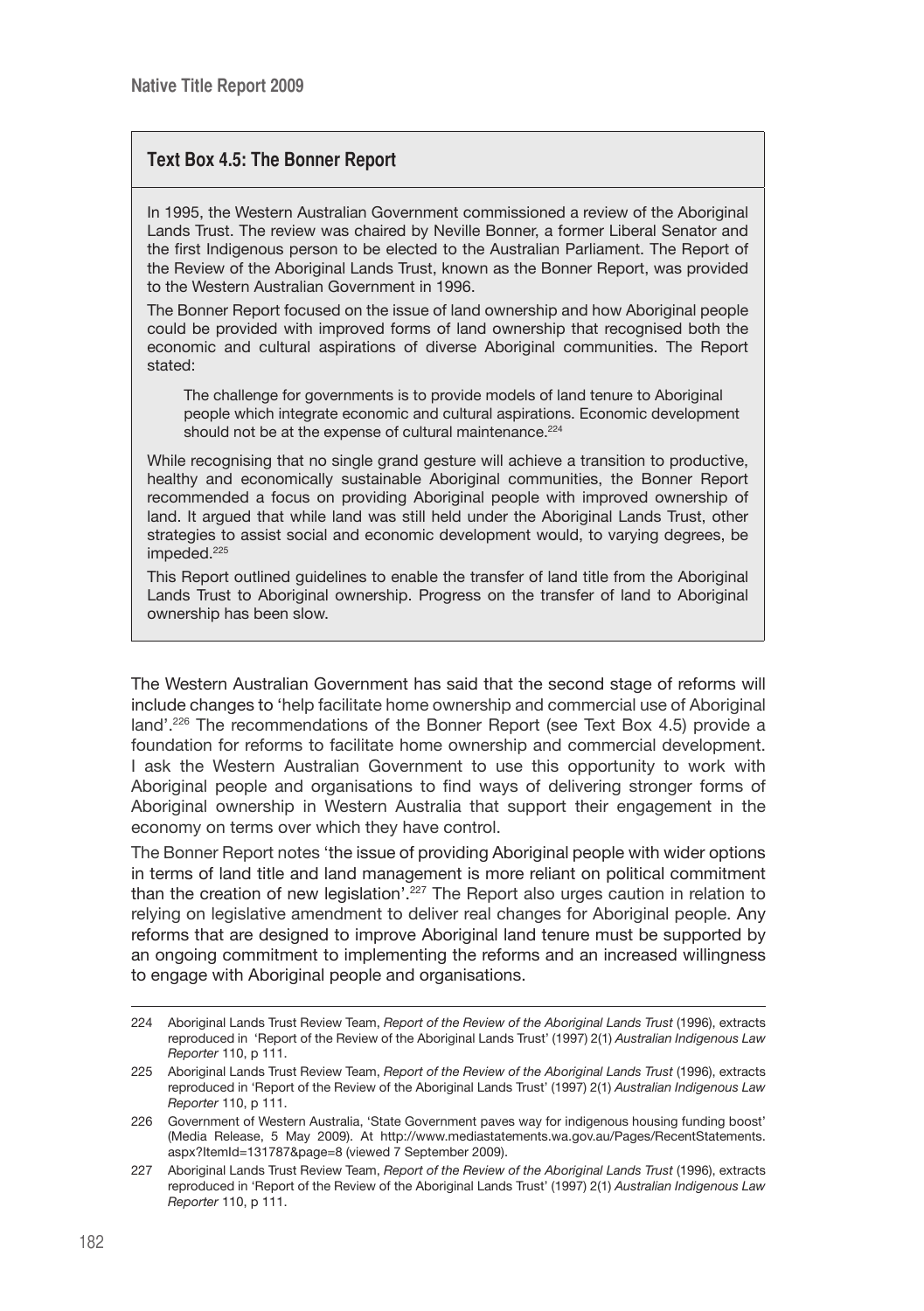# (iii) Native title and Aboriginal heritage

The third area of reform proposed by the Western Australian Government relates not to its own legislation but to the Native Title Act. The Western Australian Government has called for a new approach to native title and Aboriginal heritage management in relation to the installation of public works.

In particular, the Minister for Housing has stated that he favours:

- approaching the Commonwealth to amend the Native Title Act to allow a 'non-extinguishment' principle to apply to land for public works
- the introduction of a standard ILUA template to streamline the process and manage expectations
- the use of umbrella agreements as a way of bulking up negotiations and projects rather than dealing with them on a case by case basis.228

Native title representative bodies have expressed frustration at the Western Australian Government's approach to native title, saying that the Western Australian Government has a policy of trying to avoid native title rather than giving native title holders the opportunity to be consulted.<sup>229</sup>

The Western Australian Government made representations to the Australian Government in relation to amending the Native Title Act.<sup>230</sup> Western Australian native title representative bodies were not consulted in relation to those representations.

While this Report was being prepared, the Australian Government released a discussion paper on possible amendments to the Native Title Act in relation to housing and infrastructure for remote Indigenous communities. The discussion paper states:

The Government is considering amending the Native Title Act to include a specific future act process to ensure that public housing and infrastructure in remote Indigenous communities can be built expeditiously following consultation with native title parties but without the need for an Indigenous Land Use Agreement (ILUA).

The new process could be used for projects benefiting remote Indigenous communities, including locations covered by the National Partnership on Remote Service Delivery, and could enable vital housing and infrastructure projects to proceed with a specific consultation process for this issue.

The infrastructure facilities covered by the new process would include public housing and other developments such as medical clinics, schools and police stations, street lighting, water supply and electricity distribution. The new process would cover such facilities only where they are being established to service the relevant Indigenous community.231

<sup>228</sup> Government of Western Australia, 'Native title issues frustrate community works' (Media Release, 2 December 2008). At http://www.housing.wa.gov.au/index\_2127.asp (viewed 23 October 2009).

<sup>229</sup> See, for example, Kimberley Land Council, 'Government Policy not Traditional Owners Block housing in Kimberley' (Media Release, 10 February 2009). At http://www.klc.org.au/media/090210\_MR\_KLC\_ Housing.pdf (viewed 23 October 2009).

<sup>230</sup> Department of Indigenous Affairs, Government of Western Australia, *Submission to the Senate Select Committee on Regional and Remote Indigenous Communities* (27 May 2009), p 14. At http://www.aph. gov.au/SENATE/committee/indig\_ctte/submissions/sub90.pdf (viewed 23 October 2009).

<sup>231</sup> Attorney-General's Department and the Department of Families, Housing, Community Services and Indigenous Affairs, *Discussion Paper: Possible housing and infrastructure native title amendments, 19 August 2009* (2009). At http://www.fahcsia.gov.au/sa/indigenous/pubs/land/Pages/NativeTitleAmend ments\_DiscussionPaper.aspx (viewed 7 September 2009).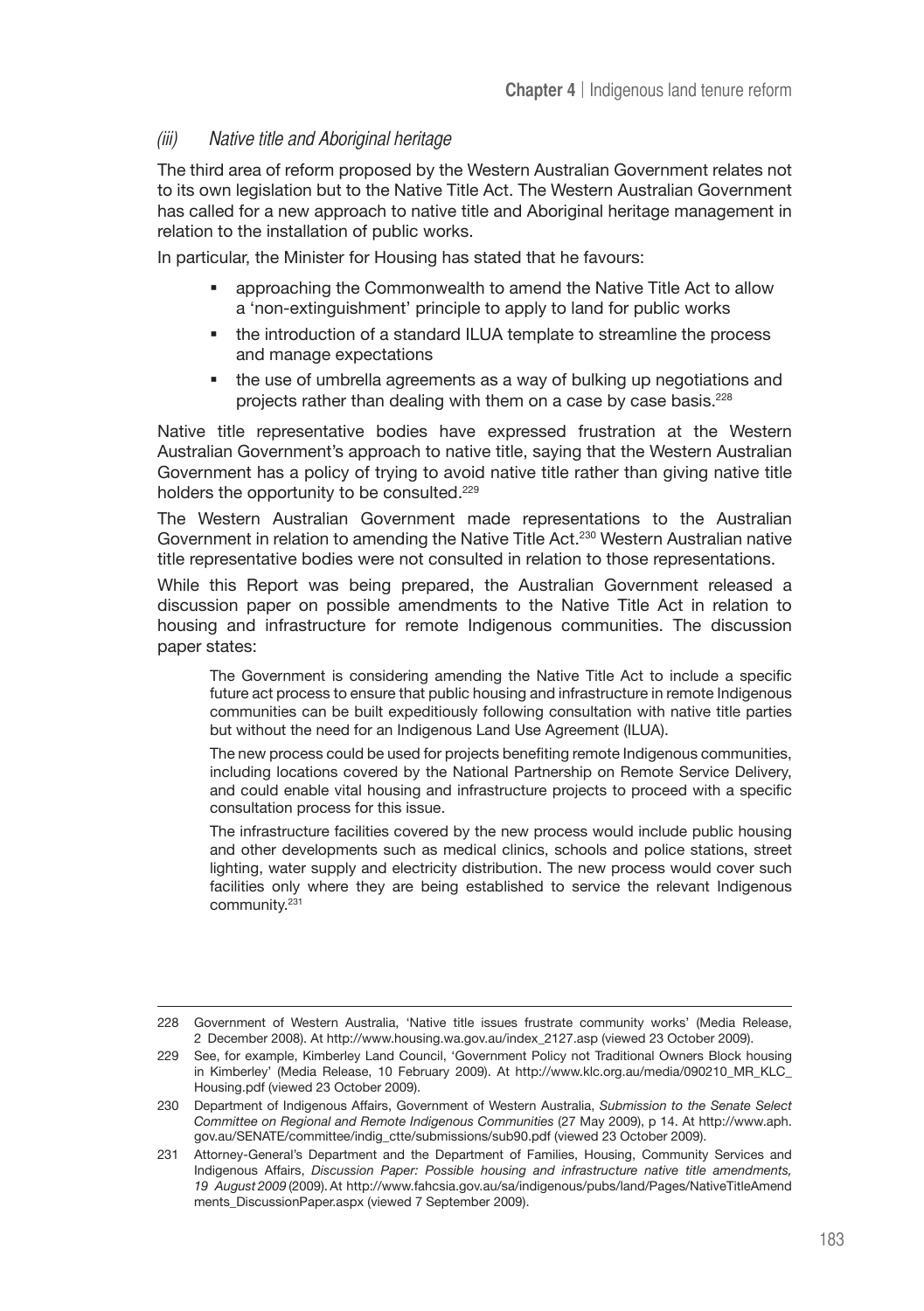I consider that all governments should seek agreement with the affected communities about housing and infrastructure rather than look for minimalist procedures.<sup>232</sup>

### (iv) Tenure requirements for new housing

The priority locations for initial housing investment in Western Australia under the National Partnership Agreement are Fitzroy Crossing, Halls Creek and the Dampier Peninsula (in particular the communities of Ardyaloon and Beagle Bay).

Fitzroy Crossing and Halls Creek are towns and are composed mostly of freehold title. There are also other forms of land tenure, in particular in relation to Aboriginal-held land. In Halls Creek, for example, land which is occupied by Aboriginal communities includes:

- Crown reserve with a management order to the Aboriginal Lands Trust for the use and benefit of Aboriginal people
- Crown reserve with a similar management order to the Aboriginal Lands Trust, which is also subject to a long-term lease to a local Aboriginal corporation
- **•** Crown reserve with a management order directly to a local Aboriginal corporation
- $\blacksquare$  land owned by the Department of Housing.<sup>233</sup>

The land on the Dampier Peninsula is also held under a variety of different forms of ownership. Native title applications have been registered in relation to land surrounding Fitzroy Crossing and Halls Creek, and large parts of the Dampier Peninsula are subject to a determination of exclusive native title.<sup>234</sup>

The Department of Housing has advised that it is still in the process of determining the exact locations for new housing in these areas, and that it is considering locations in the region of the identified communities and not just in the communities themselves. The tenure requirements for the new housing areas are also still being finalised, and will in part rely on the reforms to Aboriginal Lands Trust housing, which are described above $235$ 

# 4.6 Principles for Indigenous land tenure reform

In Chapter 4 of the *Native Title Report 2005*, I provided a human rights appraisal of reforms to Indigenous land and recommended principles that should guide reforms.236 The central principle is free, prior and informed consent at all levels: in relation to legal and structural changes and the development of new policies as well the implementation of reforms and the involvement of individuals. In Annexure 3 to

<sup>232</sup> Australian Human Rights Commission, 'Native title should be protected at all costs' (Media Release, 13 August 2009). At http://www.humanrights.gov.au/about/media/media\_releases/2009/74\_09.html (viewed 23 October 2009).

<sup>233</sup> Department of Housing, Government of Western Australia, Telephone interview with the Social Justice Unit of the Australian Human Rights Commission, 28 July 2009.

<sup>234</sup> *Sampi v State of Western Australia (No 3)* (2005) 224 ALR 358.

<sup>235</sup> Department of Housing, Government of Western Australia, Telephone interview with the Social Justice Unit of the Australian Human Rights Commission, 28 July 2009.

<sup>236</sup> T Calma, Aboriginal and Torres Strait Islander Social Justice Commissioner, *Native Title Report 2005*, Human Rights and Equal Opportunity Commission (2006), ch 4. At http://www.humanrights.gov.au/ social\_justice/nt\_report/ntreport05/index.html (viewed 29 October 2009).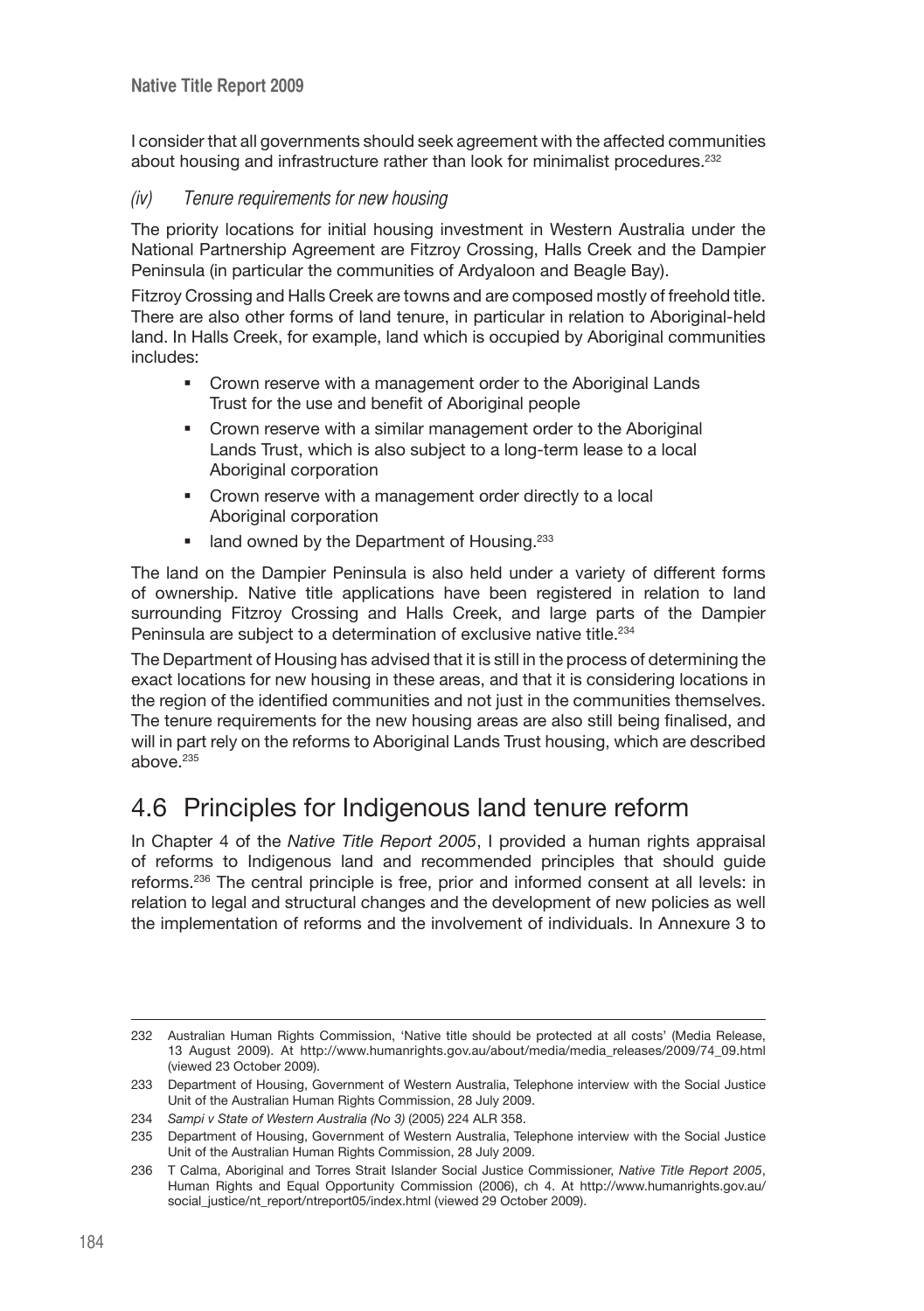the *Native Title Report 2005* I set out the key elements of free, prior and informed consent.<sup>237</sup>

Since that time, the Australian Government has endorsed the Declaration on the Rights of Indigenous Peoples. The Declaration provides guidance in relation to how Indigenous land reform should be implemented. The Declaration is included as Appendix 4 to this Report.

Below I set out some principles that should be considered prior to the introduction of land tenure reforms and any home ownership scheme.

| <b>Principle</b><br>One          | Indigenous land must not be treated as a lesser form of land ownership.<br>Consistent with this principle, Indigenous land owners must not be<br>required to forego any of their rights in relation to the land in order to<br>receive essential services and infrastructure.                                                                                                                                                                                                                                          |
|----------------------------------|------------------------------------------------------------------------------------------------------------------------------------------------------------------------------------------------------------------------------------------------------------------------------------------------------------------------------------------------------------------------------------------------------------------------------------------------------------------------------------------------------------------------|
| <b>Principle</b><br><b>Two</b>   | Government policies in relation to negotiating leases on Indigenous<br>land should be consistent with international human rights standards.<br>Consistent with this principle:<br>the lease area and period of the lease must not be greater<br>than what is required for the provision of the service<br>the right of Indigenous landowners to charge rent must be<br>respected<br>the terms should respect the principles of self-<br>determination by incorporating local Aboriginal decision-<br>making authority. |
| <b>Principle</b><br><b>Three</b> | Reforms to Indigenous land tenure must follow the process for free,<br>prior and informed consent. Consistent with this, governments must<br>consult broadly in relation to any reforms. For consultation to be<br>effective, governments need to provide clear and detailed information<br>about the purpose and scope of any proposed reforms. Principles for<br>consultation are set out in Appendix 3 to this Report.                                                                                              |
| <b>Principle</b><br>Four         | Government policies must acknowledge the distinction between the<br>interests of community residents and the interests of land owners<br>and native title holders, and support appropriate mechanisms for<br>agreement making.                                                                                                                                                                                                                                                                                         |
| <b>Principle</b><br><b>Five</b>  | Tenure reform should not lead to any involuntary reduction in the<br>Indigenous estate.                                                                                                                                                                                                                                                                                                                                                                                                                                |
| <b>Principle</b><br><b>Six</b>   | Tenure reforms should aim to provide Indigenous people with stronger<br>forms of Indigenous land ownership.                                                                                                                                                                                                                                                                                                                                                                                                            |

<sup>237</sup> T Calma, Aboriginal and Torres Strait Islander Social Justice Commissioner, *Native Title Report 2005*, Human Rights and Equal Opportunity Commission (2006), Annexure 3. At http://www.humanrights.gov. au/social\_justice/nt\_report/ntreport05/index.html (viewed 29 October 2009).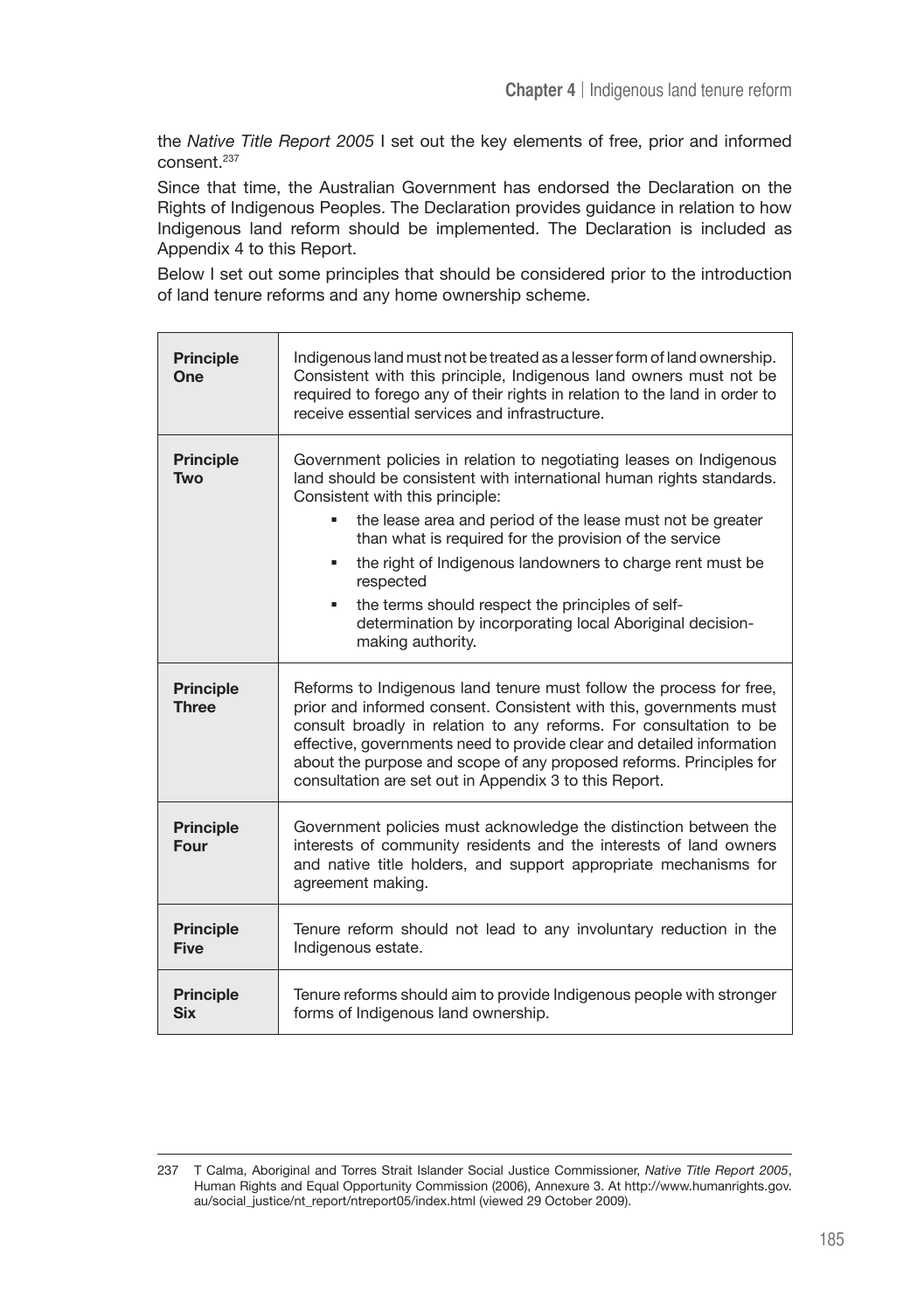| <b>Principle</b><br><b>Seven</b>  | Compulsory acquisition of Indigenous land or native title rights, must<br>only be used as a measure of last resort after full consideration of the<br>social, cultural and spiritual consequences of acquisition, including<br>a consideration of the traditional law of many Indigenous peoples to<br>have control over access and use of their lands. Consistent with this,<br>laws in relation to compulsory acquisition must not make it easier to<br>acquire Indigenous land than other forms of land.                                                                                                                                                                                                                                                                                                                                                                                                                                                  |  |
|-----------------------------------|--------------------------------------------------------------------------------------------------------------------------------------------------------------------------------------------------------------------------------------------------------------------------------------------------------------------------------------------------------------------------------------------------------------------------------------------------------------------------------------------------------------------------------------------------------------------------------------------------------------------------------------------------------------------------------------------------------------------------------------------------------------------------------------------------------------------------------------------------------------------------------------------------------------------------------------------------------------|--|
| <b>Principle</b><br><b>Eight</b>  | Where Indigenous land or native title is acquired, the land owners or<br>native title holders must receive just terms compensation.                                                                                                                                                                                                                                                                                                                                                                                                                                                                                                                                                                                                                                                                                                                                                                                                                          |  |
| <b>Principle</b><br><b>Nine</b>   | Before a home ownership scheme is developed on Indigenous<br>land, the community residents and land owners and any native title<br>holders must first be provided with all necessary information on home<br>ownership. This includes:<br>economic modelling for that community on the possible<br>×,<br>implications of a home ownership scheme, which must<br>include a description of what might happen to house prices<br>over time and what this might mean for the community and<br>homeowners<br>how the price will be worked out for the sale of former<br>government housing<br>the options in relation to transfers, including the<br>n,<br>implications of 'open' and 'closed' markets<br>how the scheme might be regulated and governed<br>the obligations of home owners in relation to maintenance<br>the obligations of home owners under a home loan or<br>mortgage, including the circumstances in which a home<br>may be lost or forfeited. |  |
| <b>Principle</b><br><b>Ten</b>    | Where a community chooses to develop a home ownership scheme,<br>the governance arrangements for the scheme must respect local<br>Aboriginal or Torres Strait Islander decision-making authority.                                                                                                                                                                                                                                                                                                                                                                                                                                                                                                                                                                                                                                                                                                                                                            |  |
| <b>Principle</b><br>Eleven        | Government housing must be sold at a price that reflects the housing<br>market and the income capacity of participants rather than the<br>depreciated asset value of the building.                                                                                                                                                                                                                                                                                                                                                                                                                                                                                                                                                                                                                                                                                                                                                                           |  |
| <b>Principle</b><br><b>Twelve</b> | Financing for home ownership schemes should include ways of<br>recognising broader contributions, such as 'sweat' finance and 'good<br>renter' programs, <sup>238</sup> and ways of giving Indigenous land owners and<br>native title holders the benefit of their land ownership.                                                                                                                                                                                                                                                                                                                                                                                                                                                                                                                                                                                                                                                                           |  |

<sup>238</sup> T Calma, Aboriginal and Torres Strait Islander Social Justice Commissioner, *Native Title Report 2005,* Human Rights and Equal Opportunity Commission (2006), pp 141, 143. At http://www.humanrights.gov. au/social\_justice/nt\_report/ntreport05/index.html (viewed 29 October 2009).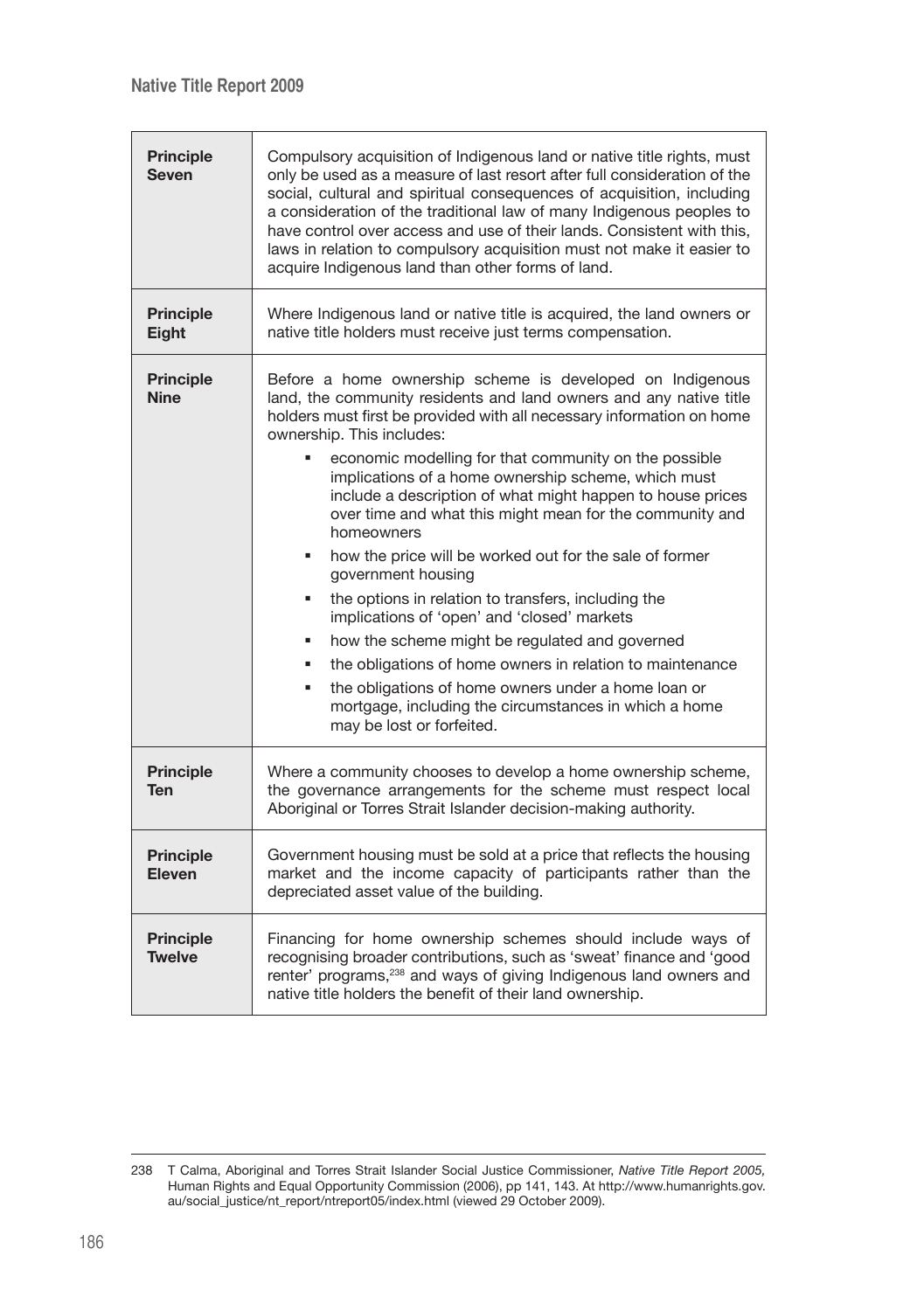| <b>Principle</b><br><b>Thirteen</b> | Participants in home ownership schemes must receive appropriate<br>information before entering the scheme. This includes:<br>a property condition report that includes a description of<br>potential repairs and maintenance for the building in the<br>next few years<br>financial planning advice<br>legal advice on the implications of home ownership and<br>having a home loan / mortgage. |
|-------------------------------------|-------------------------------------------------------------------------------------------------------------------------------------------------------------------------------------------------------------------------------------------------------------------------------------------------------------------------------------------------------------------------------------------------|
| <b>Principle</b><br><b>Fourteen</b> | Governments must ensure that any home ownership benefits or<br>incentives offered to Indigenous people living on Indigenous lands are<br>extended to Indigenous people across Australia in a fair and equitable<br>manner to ensure that all Indigenous people can enjoy the benefits of<br>home ownership.                                                                                     |

# 4.7 Conclusion

In this Chapter, I have attempted to identify the reforms to Indigenous land tenure that are being implemented across Australia. It is concerning that the Australian Government has not presented its policies on land tenure reform in a clear and transparent way.

I am further concerned that currently there appears to be a strong government focus on obtaining secure government tenure rather than providing Aboriginal and Torres Strait Islander people with economic development opportunities or improved forms of land ownership.

Overall, there is a strong sense that reform is being imposed from the top down in a way which leaves Aboriginal and Torres Strait Islander people feeling anxious and uncertain. This is inconsistent with the Government's desire 'to build new partnerships with the Indigenous community by reaching lasting and equitable agreements'.<sup>239</sup>

All people in Australia have a right to adequate housing and to essential services. Aboriginal and Torres Strait Islander peoples should not have to give up other rights, including our rights to our lands, territories and resources, to be able to access such basic services. I call upon governments to work with us to close the gap in a way that respects, protects and fulfils our fundamental human rights, and to follow the principles outlined above when considering land tenure reform.

<sup>239</sup> R McClelland (Attorney-General), *Native Title Consultative Forum* (Speech delivered at the Native Title Consultative Forum, Canberra, 4 December 2008), para 45. At http://www.attorneygeneral. gov.au/www/ministers/mcclelland.nsf/Page/Speeches\_2008\_FourthQuarter\_4December2008- NativeTitleConsultativeForum (viewed 16 November 2009).